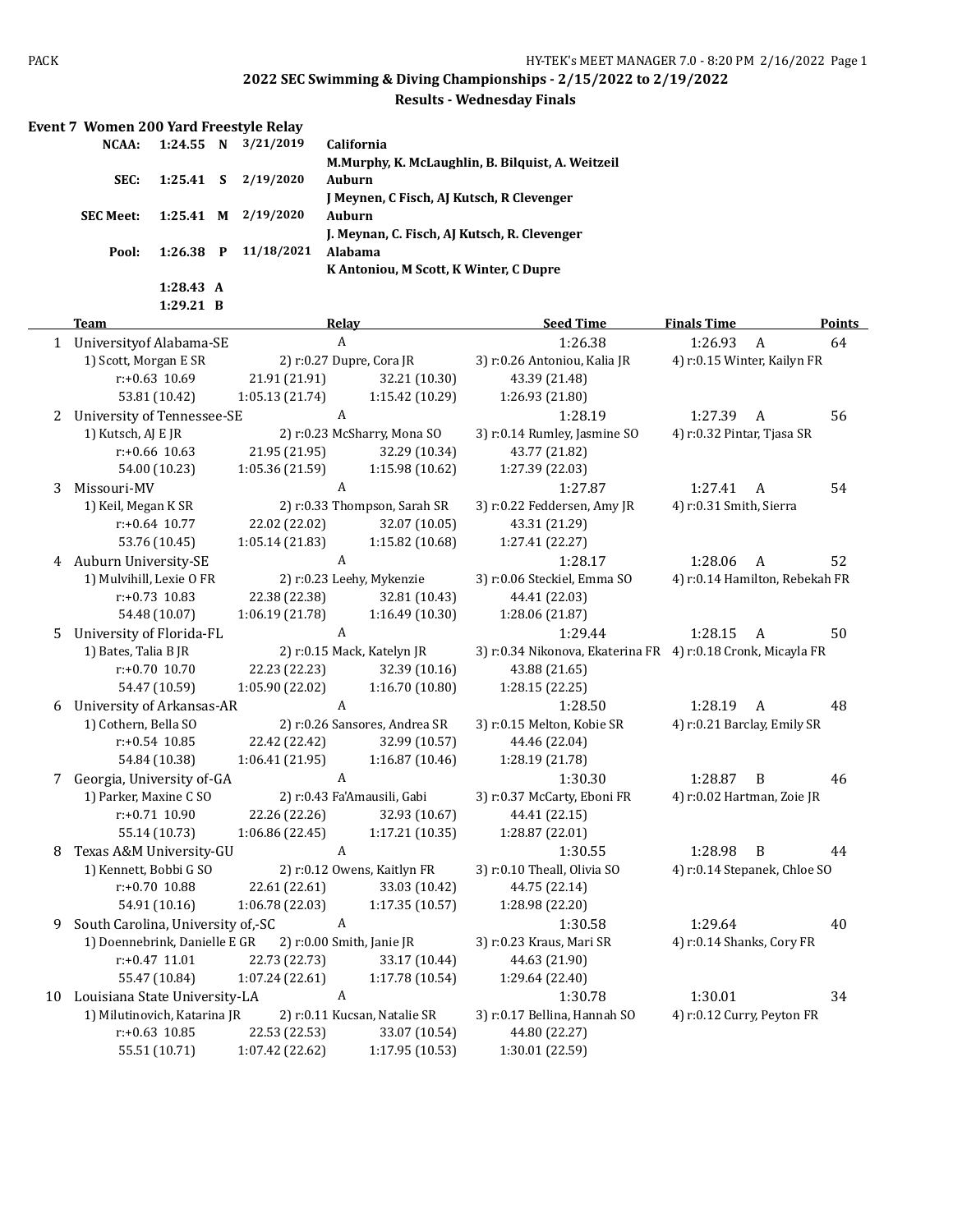|    | (Event 7 Women 200 Yard Freestyle Relay) |              |                                |                                           |                                                                |                                  |               |  |
|----|------------------------------------------|--------------|--------------------------------|-------------------------------------------|----------------------------------------------------------------|----------------------------------|---------------|--|
|    | Team                                     |              |                                | <b>Relay</b>                              | <b>Seed Time</b>                                               | <b>Finals Time</b>               | <b>Points</b> |  |
| 11 | Kentucky, University of-KY               |              |                                | A                                         | 1:32.10                                                        | 1:30.03                          | 32            |  |
|    | 1) Wheeler, Kaitlynn JR                  |              |                                | 2) r:0.31 Gaines, Riley SR                | 3) r:0.30 Sorenson, Sophie SR                                  | 4) r:0.18 Sabol, Kristyn SO      |               |  |
|    | $r: +0.62$ 10.87                         |              | 22.91 (22.91)                  | 33.26 (10.35)                             | 44.75 (21.84)                                                  |                                  |               |  |
|    | 55.46 (10.71)                            |              | 1:07.23 (22.48)                | 1:18.15 (10.92)                           | 1:30.03 (22.80)                                                |                                  |               |  |
| 12 | Vanderbilt University-SE                 |              |                                | A                                         | 1:34.09                                                        | 1:32.54                          | 30            |  |
|    | 1) Jordan, Chantal E JR                  |              |                                | 2) r:0.18 Beers, Eleanor SO               | 3) r:0.17 Pierobon Mays, Gabriela (4) r:0.11 Debeer, Tonner SR |                                  |               |  |
|    | r:+0.71 11.28                            |              | 23.54 (23.54)                  | 34.51 (10.97)                             | 46.56 (23.02)                                                  |                                  |               |  |
|    | 57.29 (10.73)                            |              | 1:09.30 (22.74)                | 1:20.10(10.80)                            | 1:32.54 (23.24)                                                |                                  |               |  |
|    | Event 8 Men 200 Yard Freestyle Relay     |              |                                |                                           |                                                                |                                  |               |  |
|    | NCAA:                                    | $1:14.08$ N  | 3/26/2009                      | Auburn                                    |                                                                |                                  |               |  |
|    |                                          |              |                                | J. Andkjaer, G. Louw, K. Norys, M.Targett |                                                                |                                  |               |  |
|    | SEC:                                     | 1:14.08<br>S | 3/26/2009                      | Auburn                                    |                                                                |                                  |               |  |
|    |                                          |              |                                | J Andkjaer, G Louw, K Norys, M Targett    |                                                                |                                  |               |  |
|    | <b>SEC Meet:</b>                         | $1:15.21$ M  | 2/24/2021                      | Florida                                   |                                                                |                                  |               |  |
|    |                                          |              |                                | A. Chaney, W. Davs, K. Smith, J. Friese   |                                                                |                                  |               |  |
|    | Pool:                                    | $1:15.67$ P  | 2/15/2017                      | <b>Florida</b>                            |                                                                |                                  |               |  |
|    |                                          |              |                                |                                           | E Scarpe, C Dressel, J Switkowski, J Blyzinskyj                |                                  |               |  |
|    |                                          | 1:17.07 A    |                                |                                           |                                                                |                                  |               |  |
|    |                                          | 1:17.80 B    |                                |                                           |                                                                |                                  |               |  |
|    | <b>Team</b>                              |              |                                | <b>Relay</b>                              | <b>Seed Time</b>                                               | <b>Finals Time</b>               | <b>Points</b> |  |
|    | 1 University of Florida-FL               |              |                                | $\boldsymbol{A}$                          | 1:16.68                                                        | $1:15.18M$ A                     | 64            |  |
|    | 1) Chaney, Adam C SO                     |              |                                | 2) r:0.19 Friese, Eric JR                 | 3) r:0.07 Smith, Kieran SR                                     | 4) r:0.16 McDuff, Macguire FR    |               |  |
|    | $r: +0.59$ 9.13                          |              | 18.92 (18.92)                  | 27.57 (8.65)                              | 37.72 (18.80)                                                  |                                  |               |  |
|    | 46.64 (8.92)                             |              | 56.49 (18.77)                  | 1:05.23(8.74)                             | 1:15.18 (18.69)                                                |                                  |               |  |
| 2  | University of Tennessee-SE               |              |                                | A                                         | 1:17.80                                                        | 1:16.48<br>$\overline{A}$        | 56            |  |
|    | 1) Crooks, Jordan J FR                   |              |                                | 2) r:0.14 Scanlon, Scott JR               | 3) r:0.28 Briggs, Nolan JR                                     | 4) r:0.24 Tarasenko, Aleksey     |               |  |
|    | $r: +0.59$ 9.02                          |              | 18.72 (18.72)                  | 27.60 (8.88)                              | 37.65 (18.93)                                                  |                                  |               |  |
|    | 47.12 (9.47)                             |              | 57.25 (19.60)                  | 1:06.44(9.19)                             | 1:16.48 (19.23)                                                |                                  |               |  |
| 3  | Auburn University-SE                     |              |                                | A                                         | 1:16.82                                                        | 1:16.49<br>A                     | 54            |  |
|    | 1) Stoffle, Nathaniel L FR               |              | 2) r:0.03 Tirheimer, Logan SO  |                                           | 3) r:0.00 Yish, Matthew SR                                     | 4) r:0.16 Stoffle, Aidan JR      |               |  |
|    | $r: +0.56$ 9.36                          |              | 19.67 (19.67)                  | 28.61 (8.94)                              | 38.64 (18.97)                                                  |                                  |               |  |
|    | 47.26 (8.62)                             |              | 57.32 (18.68)                  | 1:06.18(8.86)                             | 1:16.49 (19.17)                                                |                                  |               |  |
|    | 4 Georgia, University of-GA              |              |                                | A                                         | 1:18.25                                                        | 1:16.71<br>A                     | 52            |  |
|    | 1) Downing, Dillon A JR                  |              |                                | 2) r:0.38 Urlando, Luca SO                | 3) r:0.96 Hils, Zach JR                                        | 4) r:0.17 Ng, Wesley SO          |               |  |
|    | $r: +0.65$ 9.28                          |              | 19.14 (19.14)                  | 28.19 (9.05)                              | 38.14 (19.00)                                                  |                                  |               |  |
|    | 47.23 (9.09)                             |              | 57.41 (19.27)                  | 1:06.48(9.07)                             | 1:16.71 (19.30)                                                |                                  |               |  |
| 5  | University of Alabama-SE                 |              |                                | A                                         | 1:18.04                                                        | $\overline{B}$<br>1:17.19        | 50            |  |
|    | 1) Hines, Benjamin R FR                  |              |                                | 2) r:0.17 Menke, Matthew JR               | 3) r:0.18 Maas, Derek JR                                       | 4) r:0.21 Berneburg, Jonathan SR |               |  |
|    | $r: +0.63$ 9.45                          |              | 19.64 (19.64)                  | 28.67 (9.03)                              | 39.02 (19.38)                                                  |                                  |               |  |
|    | 48.03 (9.01)                             |              | 58.13 (19.11)                  | 1:07.17(9.04)                             | 1:17.19 (19.06)                                                |                                  |               |  |
| 6  | Texas A&M University-GU                  |              |                                | $\boldsymbol{A}$                          | 1:18.66                                                        | 1:17.44<br>$\overline{B}$        | 48            |  |
|    | 1) Bratanov, Kaloyan D SR                |              |                                | 2) r:0.29 Gogulski, Ethan JR              | 3) r:0.16 Reno, Seth FR                                        | 4) r:0.21 Bobo, Clayton SR       |               |  |
|    | $r+0.64$ 9.30                            |              | 19.18 (19.18)                  | 28.24 (9.06)                              | 38.50 (19.32)                                                  |                                  |               |  |
|    | 47.60 (9.10)                             |              | 57.96 (19.46)                  | 1:07.07(9.11)                             | 1:17.44 (19.48)                                                |                                  |               |  |
| 7  | Missouri-MV                              |              |                                | A                                         | 1:17.19                                                        | 1:17.46<br>$\overline{B}$        | 46            |  |
|    | 1) Hammer, Kevin B JR                    |              |                                | 2) r:0.07 Whittington, William            | 3) r:0.25 Moore, Alex SR                                       | 4) r:0.12 Leach, Kyle SR         |               |  |
|    | r:+0.58 9.32                             |              | 19.44 (19.44)                  | 28.42 (8.98)                              | 38.71 (19.27)                                                  |                                  |               |  |
|    | 47.90 (9.19)                             |              | 58.26 (19.55)                  | 1:07.16(8.90)                             | 1:17.46 (19.20)                                                |                                  |               |  |
| 8  | Louisiana State University-LA            |              |                                | A                                         | 1:18.71                                                        | 1:17.71<br>B                     | 44            |  |
|    | 1) Jannasch, Jack A SR                   |              |                                | 2) r:0.26 Curry, Brooks JR                | 3) r:0.09 Hassling, Emil SO                                    | 4) r:0.06 Adrian, Spencer JR     |               |  |
|    | $r: +0.67$ 9.74                          |              | 20.07 (20.07)<br>28.74 (8.67)  |                                           | 38.57 (18.50)                                                  |                                  |               |  |
|    | 47.72 (9.15)                             |              | 58.24 (19.67)<br>1:07.40(9.16) |                                           | 1:17.71 (19.47)                                                |                                  |               |  |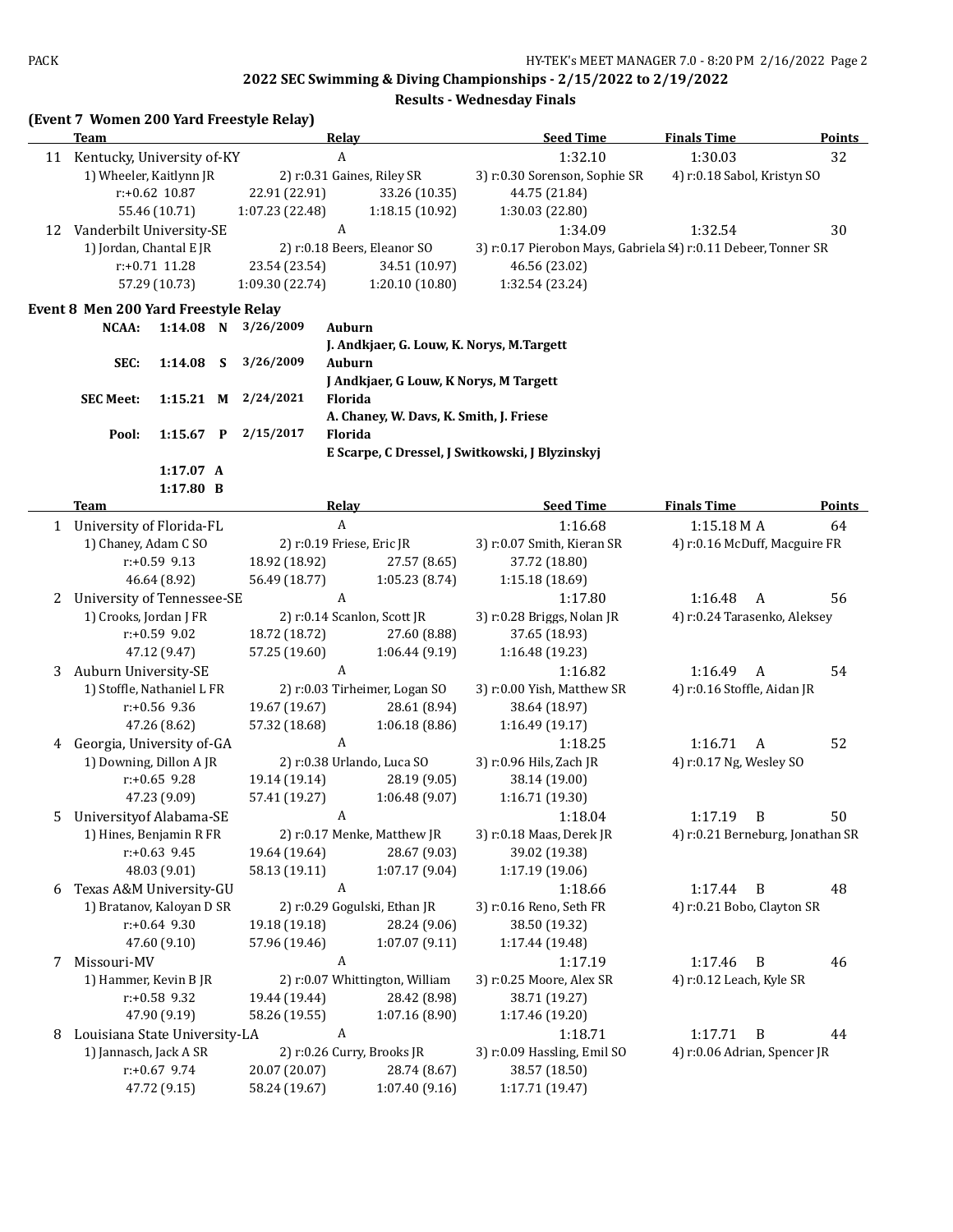|           | (Event 8 Men 200 Yard Freestyle Relay) |                                    |             |                                    |                               |                                  |                 |                              |   |               |
|-----------|----------------------------------------|------------------------------------|-------------|------------------------------------|-------------------------------|----------------------------------|-----------------|------------------------------|---|---------------|
|           | Team                                   |                                    |             |                                    | <b>Relay</b>                  | <b>Seed Time</b>                 |                 | <b>Finals Time</b>           |   | <b>Points</b> |
| 9         | South Carolina, University of,-SC      |                                    |             |                                    | A                             | 1:20.30                          |                 | 1:17.81                      |   | 40            |
|           | 1) Shperkin, Mark JR                   |                                    |             |                                    | 2) r:0.23 Ross, AJ GR         | 3) r:0.21 Gropper, Guy JR        |                 | 4) r:0.11 Costin, Phil SR    |   |               |
|           |                                        | $r: +0.62$ 9.58                    |             | 19.57 (19.57)                      | 28.68 (9.11)                  | 38.90 (19.33)                    |                 |                              |   |               |
|           |                                        | 48.08 (9.18)                       |             | 58.31 (19.41)                      | 1:07.62(9.31)                 | 1:17.81 (19.50)                  |                 |                              |   |               |
| 10        | Kentucky, University of-KY             |                                    |             | A                                  |                               | 1:20.69                          |                 | 1:20.00                      |   | 34            |
|           | 1) Berg, Max SO                        |                                    |             |                                    | 2) r:0.23 Wilby, Mason SR     | 3) r:0.26 Martin Roig, Victor FR |                 | 4) r:0.21 Belair, Michael FR |   |               |
|           |                                        | $r: +0.62$ 9.49                    |             | 19.69 (19.69)                      | 28.86 (9.17)                  | 39.34 (19.65)                    |                 |                              |   |               |
|           |                                        | 48.93 (9.59)                       |             | 59.65 (20.31)                      | 1:09.33 (9.68)                | 1:20.00 (20.35)                  |                 |                              |   |               |
|           | Event 9 Women 500 Yard Freestyle       |                                    |             |                                    |                               |                                  |                 |                              |   |               |
|           | NCAA:                                  | 4:24.06 N                          |             | 3/16/2017                          | <b>Katie Ledecky</b>          |                                  | <b>Stanford</b> |                              |   |               |
|           | SEC:                                   | 4:32.53                            | - S         | 3/21/2014                          | <b>Brittany MacLean</b>       |                                  | Georgia         |                              |   |               |
|           | <b>SEC Meet:</b>                       | 4:33.10                            | M           | 2/17/2016                          | <b>Brittany MacLean</b>       |                                  | Georgia         |                              |   |               |
|           | Pool:                                  | 4:33.09                            | $\mathbf P$ | 11/19/2020                         | <b>Paige Madden</b>           |                                  | Virginia        |                              |   |               |
|           |                                        | 4:35.76 A                          |             |                                    |                               |                                  |                 |                              |   |               |
|           |                                        | 4:47.20 B                          |             |                                    |                               |                                  |                 |                              |   |               |
|           | Name                                   |                                    |             |                                    | Yr School                     | <b>Prelim Time</b>               |                 | <b>Finals Time</b>           |   | <b>Points</b> |
| A - Final | 1 Mrozinski, Julia M                   |                                    |             |                                    | FR University of Tennessee-SE | 4:39.18                          |                 | 4:35.95                      | B | 32            |
|           |                                        | $r: +0.63$ 24.63                   |             | 51.87 (27.24)                      | 1:19.57 (27.70)               | 1:47.29 (27.72)                  |                 |                              |   |               |
|           |                                        |                                    |             |                                    | 3:11.45(28.16)                | 3:39.92 (28.47)                  |                 |                              |   |               |
|           |                                        | 2:15.15 (27.86)                    |             | 2:43.29 (28.14)                    |                               |                                  |                 |                              |   |               |
|           |                                        | 4:08.24 (28.32)                    |             | 4:35.95 (27.71)                    | SR University of Alabama-SE   |                                  |                 |                              |   |               |
|           | 2 McMahon, Kensey P                    |                                    |             |                                    |                               | 4:40.22                          |                 | 4:38.34                      | B | 28            |
|           |                                        | $r: +0.74$ 25.87                   |             | 53.51 (27.64)                      | 1:21.34 (27.83)               | 1:49.70 (28.36)                  |                 |                              |   |               |
|           |                                        | 2:17.87 (28.17)                    |             | 2:46.05 (28.18)                    | 3:14.24 (28.19)               | 3:42.49 (28.25)                  |                 |                              |   |               |
|           |                                        | 4:10.93 (28.44)                    |             | 4:38.34 (27.41)                    | JR University of Tennessee-SE |                                  |                 |                              | B | 27            |
| 3         | Stege, Kristen M                       | $r: +0.75$ 25.45                   |             |                                    |                               | 4:39.79                          |                 | 4:38.50                      |   |               |
|           |                                        |                                    |             | 52.79 (27.34)                      | 1:20.84 (28.05)               | 1:49.09 (28.25)                  |                 |                              |   |               |
|           |                                        | 2:17.43 (28.34)                    |             | 2:45.96 (28.53)                    | 3:14.62(28.66)                | 3:43.14 (28.52)                  |                 |                              |   |               |
|           |                                        | 4:11.36 (28.22)                    |             | 4:38.50 (27.14)                    | JR University of Florida-FL   |                                  |                 |                              | B |               |
| 4         | Mathieu, Tylor J                       | $r: +0.76$ 25.98                   |             |                                    |                               | 4:40.95                          |                 | 4:39.51                      |   | 26            |
|           |                                        |                                    |             | 54.00 (28.02)                      | 1:22.41 (28.41)               | 1:50.86 (28.45)                  |                 |                              |   |               |
|           |                                        | 2:19.35 (28.49)                    |             | 2:47.77 (28.42)                    | 3:16.12(28.35)                | 3:44.48 (28.36)                  |                 |                              |   |               |
|           |                                        | 4:12.50 (28.02)                    |             | 4:39.51 (27.01)                    |                               |                                  |                 |                              |   |               |
| 5.        | Bauer, Elise C                         | $r: +0.67$ 26.02                   |             |                                    | SO University of Florida-FL   | 4:42.22                          |                 | 4:40.82                      | B | 25            |
|           |                                        |                                    |             | 53.95 (27.93)                      | 1:22.27 (28.32)               | 1:50.84 (28.57)                  |                 |                              |   |               |
|           |                                        | 2:19.40 (28.56)<br>4:13.81 (28.79) |             | 2:47.74 (28.34)<br>4:40.82 (27.01) | 3:16.27 (28.53)               | 3:45.02 (28.75)                  |                 |                              |   |               |
|           |                                        |                                    |             |                                    | FR Georgia, University of-GA  | 4:41.22                          |                 |                              | B | 24            |
|           | 6 McCulloh, Abigail H                  | $r: +0.73$ 26.02                   |             | 53.73 (27.71)                      | 1:21.87 (28.14)               |                                  |                 | 4:40.86                      |   |               |
|           |                                        | 2:18.50 (28.36)                    |             | 2:46.95 (28.45)                    | 3:15.55 (28.60)               | 1:50.14 (28.27)                  |                 |                              |   |               |
|           |                                        | 4:13.11 (28.75)                    |             | 4:40.86 (27.75)                    |                               | 3:44.36 (28.81)                  |                 |                              |   |               |
|           |                                        |                                    |             |                                    | FR Georgia, University of-GA  |                                  |                 |                              |   |               |
| 7         | Coetzee, Dune                          |                                    |             |                                    |                               | 4:42.80                          |                 | 4:41.03                      | B | 23            |
|           |                                        | $r: +0.74$ 25.81                   |             | 53.71 (27.90)                      | 1:21.97 (28.26)               | 1:50.57 (28.60)                  |                 |                              |   |               |
|           |                                        | 2:19.24 (28.67)                    |             | 2:47.85 (28.61)                    | 3:16.35 (28.50)               | 3:45.07 (28.72)                  |                 |                              |   |               |
|           |                                        | 4:13.51 (28.44)                    |             | 4:41.03 (27.52)                    |                               |                                  |                 |                              |   |               |
| 8         | Breslin, Aly M                         |                                    |             |                                    | SO University of Tennessee-SE | 4:42.02                          |                 | 4:43.68                      | B | 22            |
|           |                                        | r:+0.74 25.99                      |             | 53.81 (27.82)                      | 1:21.92 (28.11)               | 1:50.41 (28.49)                  |                 |                              |   |               |
|           |                                        | 2:19.04 (28.63)                    |             | 2:47.91 (28.87)<br>4:43.68 (28.64) | 3:16.79 (28.88)               | 3:45.99 (29.20)                  |                 |                              |   |               |
|           |                                        | 4:15.04 (29.05)                    |             |                                    |                               |                                  |                 |                              |   |               |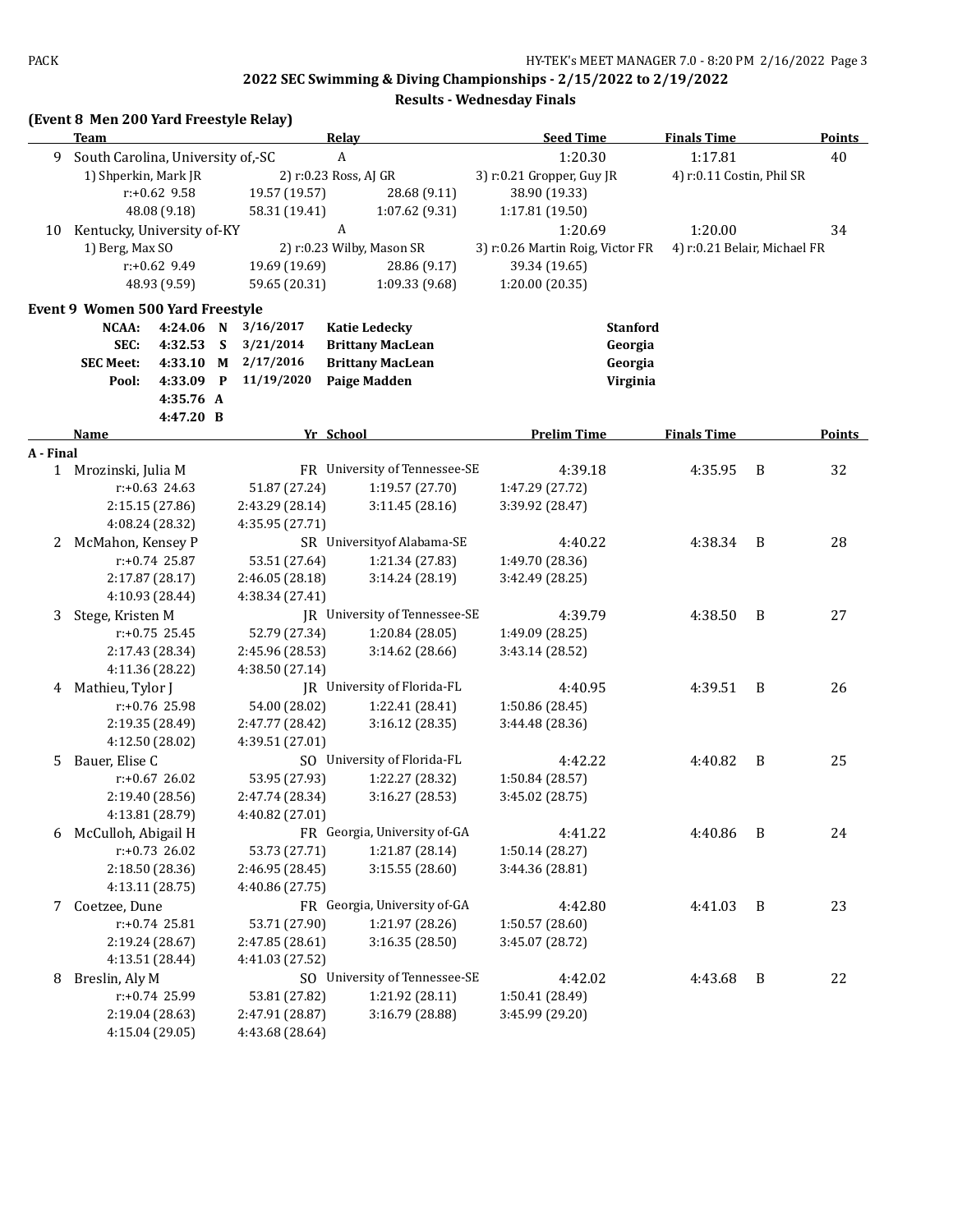|                       | B - Final  (Event 9 Women 500 Yard Freestyle) |                 |                                      |                    |                    |                |               |
|-----------------------|-----------------------------------------------|-----------------|--------------------------------------|--------------------|--------------------|----------------|---------------|
|                       | <b>Name</b>                                   | Yr School       |                                      | <b>Prelim Time</b> | <b>Finals Time</b> |                | <b>Points</b> |
| <b>B</b> - Final<br>9 | Gati, Izzy G                                  |                 | SR Kentucky, University of-KY        | 4:44.59            | 4:42.71            | B              | 20            |
|                       | $r: +0.54$ 25.53                              | 53.29 (27.76)   | 1:21.82 (28.53)                      | 1:50.67 (28.85)    |                    |                |               |
|                       | 2:19.75 (29.08)                               | 2:48.63 (28.88) | 3:17.42 (28.79)                      | 3:46.07 (28.65)    |                    |                |               |
|                       | 4:15.05 (28.98)                               | 4:42.71 (27.66) |                                      |                    |                    |                |               |
| 10                    | McCarville, Kate E                            |                 | FR University of Tennessee-SE        | 4:45.15            | 4:43.10            | B              | 17            |
|                       | $r: +0.63$ 26.09                              | 54.14 (28.05)   | 1:22.40 (28.26)                      | 1:51.01 (28.61)    |                    |                |               |
|                       | 2:19.82 (28.81)                               | 2:48.53 (28.71) | 3:17.53 (29.00)                      | 3:46.41 (28.88)    |                    |                |               |
|                       | 4:15.09 (28.68)                               | 4:43.10 (28.01) |                                      |                    |                    |                |               |
|                       | 11 Delmenico, Mela M                          |                 | FR University of Alabama-SE          | 4:44.89            | 4:43.86            | B              | 16            |
|                       | r:+0.70 25.67                                 | 53.43 (27.76)   | 1:22.17 (28.74)                      | 1:50.99 (28.82)    |                    |                |               |
|                       | 2:20.04 (29.05)                               | 2:49.16 (29.12) | 3:18.20 (29.04)                      | 3:47.33 (29.13)    |                    |                |               |
|                       |                                               |                 |                                      |                    |                    |                |               |
|                       | 4:16.28 (28.95)                               | 4:43.86 (27.58) | FR Louisiana State University-LA     |                    |                    |                |               |
| 12                    | Bridges, Jenna S                              |                 |                                      | 4:44.66            | 4:43.87            | B              | 15            |
|                       | r:+0.72 25.97                                 | 53.86 (27.89)   | 1:22.46 (28.60)                      | 1:51.14 (28.68)    |                    |                |               |
|                       | 2:19.98 (28.84)                               | 2:48.79 (28.81) | 3:17.70 (28.91)                      | 3:46.71 (29.01)    |                    |                |               |
|                       | 4:15.73 (29.02)                               | 4:43.87 (28.14) |                                      |                    |                    |                |               |
| 13                    | Stepanek, Chloe M                             |                 | SO Texas A&M University-GU           | 4:45.30            | 4:44.65            | B              | 14            |
|                       | $r: +0.78$ 26.00                              | 54.22 (28.22)   | 1:23.01 (28.79)                      | 1:52.09 (29.08)    |                    |                |               |
|                       | 2:21.20 (29.11)                               | 2:50.22 (29.02) | 3:18.97 (28.75)                      | 3:47.80 (28.83)    |                    |                |               |
|                       | 4:16.50 (28.70)                               | 4:44.65 (28.15) |                                      |                    |                    |                |               |
|                       | 14 Williams, Kaylee M                         |                 | SO Kentucky, University of-KY        | 4:44.72            | 4:47.44            |                | 13            |
|                       | $r: +0.76$ 25.86                              | 53.72 (27.86)   | 1:21.92 (28.20)                      | 1:50.48 (28.56)    |                    |                |               |
|                       | 2:19.34 (28.86)                               | 2:48.57 (29.23) | 3:17.94 (29.37)                      | 3:47.93 (29.99)    |                    |                |               |
|                       | 4:18.12 (30.19)                               | 4:47.44 (29.32) |                                      |                    |                    |                |               |
| 15                    | Barczyk, Jillian G                            |                 | JR Georgia, University of-GA         | 4:45.09            | 4:48.22            |                | 12            |
|                       | $r: +0.69$ 26.14                              | 54.41 (28.27)   | 1:23.21 (28.80)                      | 1:52.22 (29.01)    |                    |                |               |
|                       | 2:21.39 (29.17)                               | 2:50.68 (29.29) | 3:20.26 (29.58)                      | 3:49.80 (29.54)    |                    |                |               |
|                       | 4:19.54 (29.74)                               | 4:48.22 (28.68) |                                      |                    |                    |                |               |
| 16                    | Grottle, Abby E                               |                 | SO Texas A&M University-GU           | 4:46.10            | 4:50.59            |                | 11            |
|                       | r:+0.79 26.32                                 | 54.89 (28.57)   | 1:24.00 (29.11)                      | 1:53.16 (29.16)    |                    |                |               |
|                       | 2:22.39 (29.23)                               | 2:51.66 (29.27) | 3:21.26 (29.60)                      | 3:51.12 (29.86)    |                    |                |               |
|                       | 4:21.19 (30.07)                               | 4:50.59 (29.40) |                                      |                    |                    |                |               |
| C - Final             |                                               |                 |                                      |                    |                    |                |               |
| 17                    | McNeese, Beth E                               |                 | JR Kentucky, University of-KY        | 4:47.25            | 4:43.63            | B              | 9             |
|                       | r:+0.69 25.91                                 | 53.87 (27.96)   | 1:22.15 (28.28)                      | 1:50.70 (28.55)    |                    |                |               |
|                       | 2:19.37 (28.67)                               | 2:47.76 (28.39) | 3:16.33 (28.57)                      | 3:45.12 (28.79)    |                    |                |               |
|                       | 4:14.33 (29.21)                               | 4:43.63 (29.30) |                                      |                    |                    |                |               |
| 18                    | Nguyen, Claire P                              |                 | JR University of Tennessee-SE        | 4:46.65            | 4:44.26            | B              | 7             |
|                       | r:+0.70 26.46                                 | 54.56 (28.10)   | 1:23.15 (28.59)                      | 1:51.77 (28.62)    |                    |                |               |
|                       | 2:20.53 (28.76)                               | 2:49.29 (28.76) | 3:18.32 (29.03)                      | 3:47.49 (29.17)    |                    |                |               |
|                       | 4:16.11 (28.62)                               | 4:44.26 (28.15) |                                      |                    |                    |                |               |
| 19                    | Alexander, Emma K                             |                 | JR South Carolina, University of,-SC | 4:47.94            | 4:44.53            | - B            | 6             |
|                       | $r: +0.69$ 26.35                              | 54.99 (28.64)   | 1:23.67 (28.68)                      | 1:52.42 (28.75)    |                    |                |               |
|                       | 2:21.17 (28.75)                               | 2:50.09 (28.92) | 3:19.09 (29.00)                      | 3:47.89 (28.80)    |                    |                |               |
|                       | 4:16.39 (28.50)                               | 4:44.53 (28.14) |                                      |                    |                    |                |               |
| 20                    | Ray, Amanda E                                 |                 | SO University of Florida-FL          | 4:46.85            | 4:44.96            | $\overline{B}$ | 5             |
|                       | $r: +0.71$ 25.97                              | 54.16 (28.19)   | 1:22.65 (28.49)                      | 1:51.31 (28.66)    |                    |                |               |
|                       | 2:20.30 (28.99)                               | 2:49.35 (29.05) | 3:18.48 (29.13)                      | 3:47.70 (29.22)    |                    |                |               |
|                       | 4:16.88 (29.18)                               | 4:44.96 (28.08) |                                      |                    |                    |                |               |
|                       | 21 Hetzer, Emily                              |                 | SR Auburn University-SE              | 4:47.08            | 4:45.67            | B              | 4             |
|                       | r:+0.80 25.59                                 | 53.43 (27.84)   | 1:21.78 (28.35)                      | 1:50.49 (28.71)    |                    |                |               |
|                       | 2:19.38 (28.89)                               | 2:48.39 (29.01) | 3:17.58 (29.19)                      | 3:46.89 (29.31)    |                    |                |               |
|                       | 4:16.54 (29.65)                               | 4:45.67 (29.13) |                                      |                    |                    |                |               |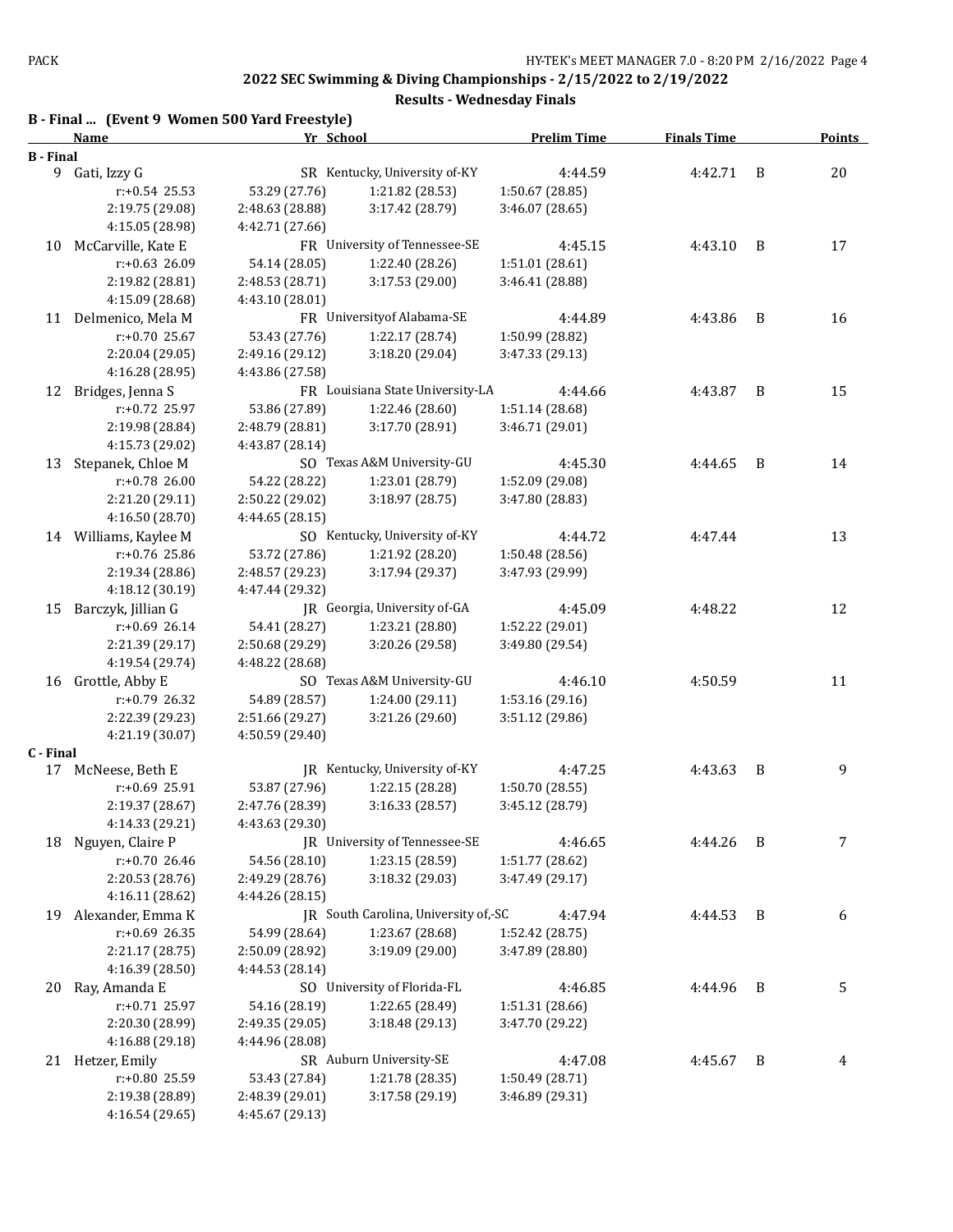**C - Final ... (Event 9 Women 500 Yard Freestyle) Name Yr School Prelim Time Finals Time Points** 22 Bloebaum, Allison M SR Missouri-MV 4:46.14 4:46.16 B 3 r:+0.55 25.90 54.02 (28.12) 1:22.40 (28.38) 1:51.05 (28.65) 2:19.95 (28.90) 2:49.03 (29.08) 3:18.31 (29.28) 3:47.77 (29.46) 4:17.26 (29.49) 4:46.16 (28.90) 23 Braswell, Leah D SR University of Florida-FL 4:47.17 4:47.05 B 2 r:+0.77 26.27 54.70 (28.43) 1:23.81 (29.11) 1:52.99 (29.18) 2:22.29 (29.30) 2:51.66 (29.37) 3:20.99 (29.33) 3:50.41 (29.42) 4:19.81 (29.40) 4:47.05 (27.24) 24 DeGeorge, Leah C SO University of Florida-FL 4:46.96 4:47.51 1 1 r:+0.78 26.47 55.01 (28.54) 1:23.83 (28.82) 1:53.02 (29.19) 2:22.06 (29.04) 2:51.18 (29.12) 3:20.56 (29.38) 3:49.97 (29.41) 4:19.20 (29.23) 4:47.51 (28.31) **Preliminaries** 25 Liles, Jolee M JR Louisiana State University-LA 4:47.95 26 Drumm, Megan P SO Kentucky, University of-KY 4:47.97 \*27 Preble, Averee M JR Auburn University-SE 4:48.02 \*27 Reinstein, Sloane O SO Georgia, University of-GA 4:48.02 29 Wheeler, Kaitlynn JR Kentucky, University of-KY 4:48.37 30 Wright, Mollie J JR Texas A&M University-GU 4:48.62 31 Rodriguez, Kelly M SR Kentucky, University of-KY 4:48.73 32 Miller, Nikki SR University of Florida-FL 4:48.81 33 Auld, Anna R FR University of Florida-FL 4:48.87 34 Arner, Haley P SR South Carolina, University of,-SC 4:48.89 35 Palsha, Peyton L Georgia, University of-GA 4:49.03 36 Homovich, Maddie L SR Georgia, University of-GA 4:49.05 37 Mason, Hayley E SO South Carolina, University of, SC 4:49.53 38 Hill, Hayley B Missouri-MV 4:50.00 39 Pozder, Ana S SR Missouri-MV 4:50.05 40 Shahboz, Lain M SO University of Florida-FL 4:50.27 41 Roberson, Briana J FR Georgia, University of-GA 4:50.49 42 Smith, Jane Missouri-MV 4:51.09 43 Rink, Macy I Missouri-MV 4:51.38 44 Piccirillo, Allison J JR University of Florida-FL 4:51.49 4:51.99 4:51.99 Abbey L Missouri-MV 46 Gowans, Molly L SR Missouri-MV 4:52.91 47 Tomsuden, Allison N SO Louisiana State University-LA 4:53.47 48 Sweeney, Reagan N FR Louisiana State University-LA 4:54.93 49 Novoszath, Melinda SO South Carolina, University of, SC 4:55.26 50 Simpson, Rebecca **FR** University of Arkansas-AR 4:55.42 51 Carlson, Sydney E JR Universityof Alabama-SE 4:56.31 52 Hepler, Danielle N SR Texas A&M University-GU 4:56.34 53 Vetkoetter, Clare M FR Vanderbilt University-SE 4:59.97 54 Ward, Taylor K JR Vanderbilt University-SE 5:01.06 55 Porter, Krislyn P SR Vanderbilt University-SE 5:05.44 56 Linartas, Lizzy A SO University of Arkansas-AR 5:10.26 --- Traba, Mercedes L FR Vanderbilt University-SE DQ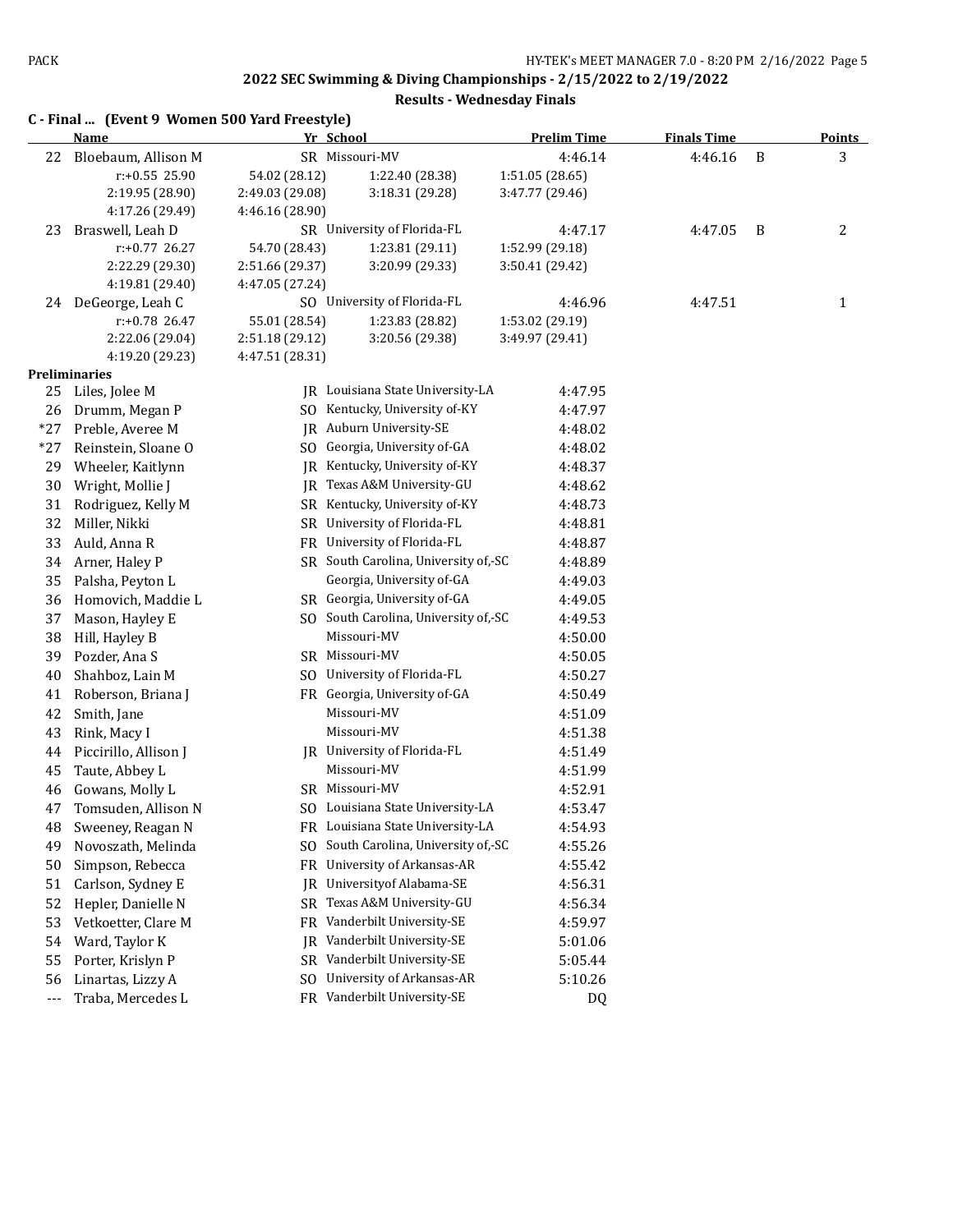|                  | Event 10 Men 500 Yard Freestyle |                  |   |                 |                              |                    |                       |                |               |
|------------------|---------------------------------|------------------|---|-----------------|------------------------------|--------------------|-----------------------|----------------|---------------|
|                  | NCAA:                           | 4:06.32 N        |   | 2/19/2020       | <b>Kieran Smith</b>          |                    | Florida               |                |               |
|                  | SEC:                            | 4:06.32          | S | 2/19/2020       | <b>Kieran Smith</b>          |                    | Florida               |                |               |
|                  | <b>SEC Meet:</b>                | 4:06.32 M        |   | 2/19/2020       | <b>Kieran Smith</b>          |                    | Florida               |                |               |
|                  | Pool:                           | 4:11.07 P        |   | 2/15/2017       | <b>Fynn Minuth</b>           |                    | <b>South Carolina</b> |                |               |
|                  |                                 | 4:11.62 A        |   |                 |                              |                    |                       |                |               |
|                  |                                 | 4:23.34 B        |   |                 |                              |                    |                       |                |               |
|                  | Name                            |                  |   |                 | Yr School                    | <b>Prelim Time</b> | <b>Finals Time</b>    |                | <b>Points</b> |
| A - Final        |                                 |                  |   |                 |                              |                    |                       |                |               |
| 1                | Sates, Matthew E                |                  |   |                 | FR Georgia, University of-GA | 4:13.65            | 4:09.06P A            |                | 32            |
|                  |                                 | $r: +0.65$ 22.52 |   | 48.15 (25.63)   | 1:13.95 (25.80)              | 1:39.83 (25.88)    |                       |                |               |
|                  | 2:05.65 (25.82)                 |                  |   | 2:31.46 (25.81) | 2:56.41 (24.95)              | 3:20.95 (24.54)    |                       |                |               |
|                  | 3:45.22 (24.27)                 |                  |   | 4:09.06 (23.84) |                              |                    |                       |                |               |
| 2                | Smith, Kieran S                 |                  |   |                 | SR University of Florida-FL  | 4:14.51            | 4:10.15P A            |                | 28            |
|                  |                                 | r:+0.69 22.90    |   | 48.14 (25.24)   | 1:13.78 (25.64)              | 1:39.33 (25.55)    |                       |                |               |
|                  | 2:04.91 (25.58)                 |                  |   | 2:30.56 (25.65) | 2:56.31(25.75)               | 3:21.54 (25.23)    |                       |                |               |
|                  | 3:46.66 (25.12)                 |                  |   | 4:10.15 (23.49) |                              |                    |                       |                |               |
| 3                | Magahey, Jake M                 |                  |   |                 | SO Georgia, University of-GA | 4:15.16            | 4:10.22 P A           |                | 27            |
|                  |                                 | $r: +0.72$ 22.98 |   | 48.08 (25.10)   | 1:13.70 (25.62)              | 1:39.48 (25.78)    |                       |                |               |
|                  | 2:05.31 (25.83)                 |                  |   | 2:30.72 (25.41) | 2:56.18 (25.46)              | 3:21.16 (24.98)    |                       |                |               |
|                  | 3:45.82 (24.66)                 |                  |   | 4:10.22 (24.40) |                              |                    |                       |                |               |
|                  | 4 Mestre, Alfonso E             |                  |   |                 | JR University of Florida-FL  | 4:13.56            | 4:13.35               | B              | 26            |
|                  |                                 |                  |   |                 |                              |                    |                       |                |               |
|                  |                                 | r:+0.67 22.85    |   | 48.44 (25.59)   | 1:14.25 (25.81)              | 1:40.02 (25.77)    |                       |                |               |
|                  | 2:05.53 (25.51)                 |                  |   | 2:31.20 (25.67) | 2:57.18 (25.98)              | 3:23.01 (25.83)    |                       |                |               |
|                  | 3:48.64 (25.63)                 |                  |   | 4:13.35 (24.71) |                              |                    |                       |                |               |
| 5                | Freeman, Trey P                 |                  |   |                 | JR University of Florida-FL  | 4:13.63            | 4:13.38               | B              | 25            |
|                  |                                 | $r: +0.67$ 23.31 |   | 48.87 (25.56)   | 1:14.77 (25.90)              | 1:40.75 (25.98)    |                       |                |               |
|                  | 2:06.81 (26.06)                 |                  |   | 2:32.87 (26.06) | 2:58.83 (25.96)              | 3:24.45 (25.62)    |                       |                |               |
|                  | 3:49.54 (25.09)                 |                  |   | 4:13.38 (23.84) |                              |                    |                       |                |               |
| 6                | Bonson, Michael P               |                  |   |                 | SO Auburn University-SE      | 4:13.89            | 4:15.84               | - B            | 24            |
|                  |                                 | r:+0.71 22.91    |   | 48.45 (25.54)   | 1:14.54 (26.09)              | 1:40.75 (26.21)    |                       |                |               |
|                  | 2:06.68 (25.93)                 |                  |   | 2:32.85 (26.17) | 2:59.10 (26.25)              | 3:25.37 (26.27)    |                       |                |               |
|                  | 3:51.18 (25.81)                 |                  |   | 4:15.84 (24.66) |                              |                    |                       |                |               |
|                  | 7 Lindholm, Oskar S             |                  |   |                 | FR University of Florida-FL  | 4:15.93            | 4:15.97               | $\overline{B}$ | 23            |
|                  |                                 | $r: +0.73$ 23.62 |   | 49.26 (25.64)   | 1:15.31 (26.05)              | 1:41.42 (26.11)    |                       |                |               |
|                  | 2:07.70 (26.28)                 |                  |   | 2:34.07 (26.37) | 3:00.14 (26.07)              | 3:26.20 (26.06)    |                       |                |               |
|                  | 3:51.87 (25.67)                 |                  |   | 4:15.97 (24.10) |                              |                    |                       |                |               |
| 8                | Watson, Tyler J                 |                  |   |                 | JR University of Florida-FL  | 4:14.96            | 4:16.86               | B              | 22            |
|                  |                                 | $r: +0.70$ 23.34 |   | 48.56 (25.22)   | 1:14.19 (25.63)              | 1:40.19 (26.00)    |                       |                |               |
|                  | 2:06.36 (26.17)                 |                  |   | 2:32.49 (26.13) | 2:58.94 (26.45)              | 3:25.44 (26.50)    |                       |                |               |
|                  | 3:51.62 (26.18)                 |                  |   | 4:16.86 (25.24) |                              |                    |                       |                |               |
| <b>B</b> - Final |                                 |                  |   |                 |                              |                    |                       |                |               |
|                  | 9 Hawke, Charlie J              |                  |   |                 | FR University of Alabama-SE  | 4:17.39            | 4:16.06               | $\overline{B}$ | 20            |
|                  |                                 | r:+0.76 23.34    |   | 48.77 (25.43)   | 1:14.84 (26.07)              | 1:40.78 (25.94)    |                       |                |               |
|                  | 2:06.68 (25.90)                 |                  |   | 2:32.66 (25.98) | 2:58.75 (26.09)              | 3:24.95 (26.20)    |                       |                |               |
|                  | 3:50.93 (25.98)                 |                  |   | 4:16.06 (25.13) |                              |                    |                       |                |               |
| 10               | Hernandez-Tome, Nicholas R      |                  |   |                 | JR University of Florida-FL  | 4:16.43            | 4:16.79 B             |                | 17            |
|                  |                                 | $r: +0.60$ 23.40 |   | 48.85 (25.45)   | 1:14.93 (26.08)              | 1:41.12 (26.19)    |                       |                |               |
|                  | 2:07.32 (26.20)                 |                  |   | 2:33.64 (26.32) | 2:59.88 (26.24)              | 3:25.81 (25.93)    |                       |                |               |
|                  | 3:51.52 (25.71)                 |                  |   | 4:16.79 (25.27) |                              |                    |                       |                |               |
| 11               | Vargas, Joaquin                 |                  |   |                 | University of Tennessee-SE   | 4:20.03            | 4:17.54               | B              | 16            |
|                  |                                 | $r: +0.67$ 23.14 |   | 48.61 (25.47)   | 1:14.60 (25.99)              | 1:40.89 (26.29)    |                       |                |               |
|                  | 2:07.18 (26.29)                 |                  |   | 2:33.56 (26.38) | 3:00.11 (26.55)              | 3:26.41 (26.30)    |                       |                |               |
|                  | 3:52.68 (26.27)                 |                  |   | 4:17.54 (24.86) |                              |                    |                       |                |               |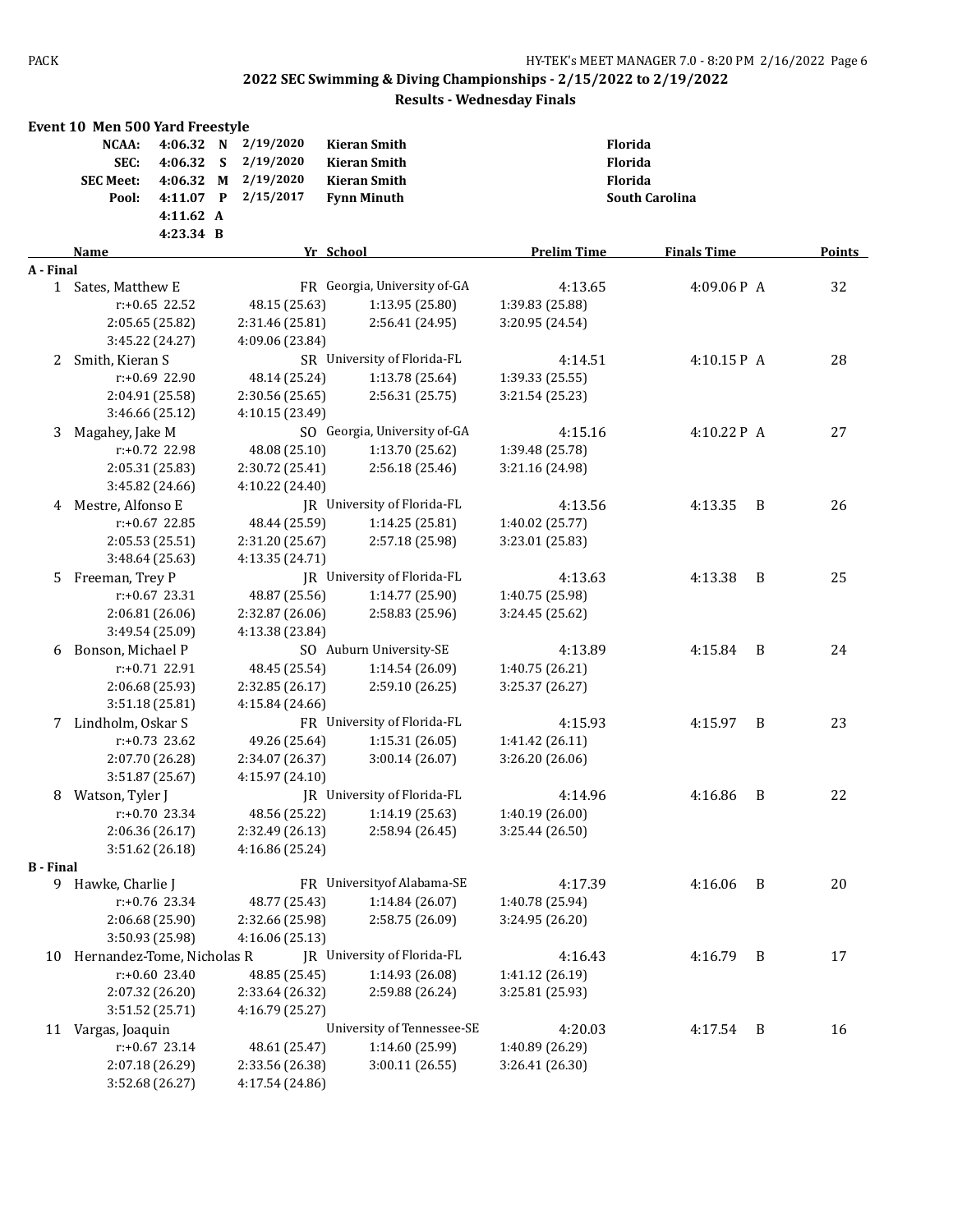| B - Final  (Event 10 Men 500 Yard Freestyle) |  |
|----------------------------------------------|--|
|----------------------------------------------|--|

|           | <b>Name</b>                | Yr School       |                                      | <b>Prelim Time</b> | <b>Finals Time</b> |                | <b>Points</b> |
|-----------|----------------------------|-----------------|--------------------------------------|--------------------|--------------------|----------------|---------------|
|           | 12 Abruzzo, Andrew J       |                 | SR Georgia, University of-GA         | 4:19.76            | 4:17.72            | B              | 15            |
|           | r:+0.72 23.56              | 49.32 (25.76)   | 1:15.45 (26.13)                      | 1:41.68 (26.23)    |                    |                |               |
|           | 2:08.13 (26.45)            | 2:34.51 (26.38) | 3:01.06 (26.55)                      | 3:26.93 (25.87)    |                    |                |               |
|           | 3:53.08 (26.15)            | 4:17.72 (24.64) |                                      |                    |                    |                |               |
| 13        | Caruso, Nicholas J         |                 | FR Kentucky, University of-KY        | 4:19.10            | 4:18.73            | B              | 14            |
|           | r:+0.69 23.85              | 49.75 (25.90)   | 1:16.08 (26.33)                      | 1:42.38 (26.30)    |                    |                |               |
|           | 2:08.62 (26.24)            | 2:35.00 (26.38) | 3:01.37 (26.37)                      | 3:27.65 (26.28)    |                    |                |               |
|           | 3:53.56 (25.91)            | 4:18.73 (25.17) |                                      |                    |                    |                |               |
| 14        | Clark, Jakob D             |                 | JR Kentucky, University of-KY        | 4:19.92            | 4:20.21            | B              | 13            |
|           | $r: +0.74$ 23.71           | 49.26 (25.55)   | 1:15.30 (26.04)                      | 1:41.45 (26.15)    |                    |                |               |
|           | 2:07.77 (26.32)            | 2:34.18 (26.41) | 3:00.75 (26.57)                      | 3:27.61 (26.86)    |                    |                |               |
|           | 3:54.19 (26.58)            | 4:20.21 (26.02) |                                      |                    |                    |                |               |
| 15        | Rosipal, Adam              |                 | SR Kentucky, University of-KY        | 4:19.64            | 4:21.14            | B              | 12            |
|           | $r: +0.64$ 23.94           | 49.76 (25.82)   | 1:15.72 (25.96)                      | 1:41.93 (26.21)    |                    |                |               |
|           | 2:08.28 (26.35)            | 2:34.62 (26.34) | 3:00.97 (26.35)                      | 3:27.71 (26.74)    |                    |                |               |
|           | 3:54.58 (26.87)            | 4:21.14 (26.56) |                                      |                    |                    |                |               |
| 16        | Mathias, Mason D           |                 | FR Auburn University-SE              | 4:17.98            | 4:21.56            | B              | 11            |
|           | $r: +0.66$ 23.73           | 49.25 (25.52)   | 1:15.03 (25.78)                      | 1:40.87 (25.84)    |                    |                |               |
|           | 2:07.13 (26.26)            | 2:33.74 (26.61) | 3:00.65 (26.91)                      | 3:27.98 (27.33)    |                    |                |               |
|           | 3:55.27 (27.29)            | 4:21.56 (26.29) |                                      |                    |                    |                |               |
| C - Final |                            |                 |                                      |                    |                    |                |               |
|           | 17 VanDeusen, Jack M       |                 | SO University of Florida-FL          | 4:20.05            | 4:17.65            | B              | 9             |
|           | r:+0.68 23.85              | 49.37 (25.52)   | 1:15.26 (25.89)                      | 1:41.33 (26.07)    |                    |                |               |
|           | 2:07.38 (26.05)            | 2:33.42 (26.04) | 2:59.56 (26.14)                      | 3:26.04 (26.48)    |                    |                |               |
|           | 3:52.36 (26.32)            | 4:17.65 (25.29) |                                      |                    |                    |                |               |
| 18        | Camblong, Tommylee         |                 | SO Georgia, University of-GA         | 4:20.15            | 4:18.20            | B              | 7             |
|           | r:+0.69 24.22              | 50.07 (25.85)   | 1:16.16 (26.09)                      | 1:42.32 (26.16)    |                    |                |               |
|           | 2:08.65 (26.33)            | 2:34.89 (26.24) | 3:01.22 (26.33)                      | 3:27.43 (26.21)    |                    |                |               |
|           | 3:53.38 (25.95)            | 4:18.20 (24.82) |                                      |                    |                    |                |               |
| 19        | Daniels, Connor J          |                 | SO South Carolina, University of,-SC | 4:20.58            | 4:20.20            | B              | 6             |
|           | $r: +0.61$ 23.83           | 50.00 (26.17)   | 1:16.47(26.47)                       | 1:43.22 (26.75)    |                    |                |               |
|           | 2:09.93 (26.71)            | 2:36.53 (26.60) | 3:03.18 (26.65)                      | 3:29.84 (26.66)    |                    |                |               |
|           | 3:55.57 (25.73)            | 4:20.20 (24.63) |                                      |                    |                    |                |               |
| 20        | Davis, Grant M             |                 | FR Auburn University-SE              | 4:20.73            | 4:20.91            | B              | 5             |
|           | r:+0.69 23.59              | 49.44 (25.85)   | 1:15.74(26.30)                       | 1:42.28 (26.54)    |                    |                |               |
|           | 2:09.04 (26.76)            | 2:35.51 (26.47) | 3:02.11 (26.60)                      | 3:28.69 (26.58)    |                    |                |               |
|           | 3:55.07 (26.38)            | 4:20.91 (25.84) |                                      |                    |                    |                |               |
|           | 21 Stuart, Luke D          |                 | SR Texas A&M University-GU           | 4:20.52            | 4:21.80            | $\overline{B}$ |               |
|           | r:+0.63 24.32              | 50.55 (26.23)   | 1:17.14 (26.59)                      | 1:43.79 (26.65)    |                    |                |               |
|           | 2:10.68 (26.89)            | 2:37.32 (26.64) | 3:03.99 (26.67)                      | 3:30.40 (26.41)    |                    |                |               |
|           | 3:56.46 (26.06)            | 4:21.80 (25.34) |                                      |                    |                    |                |               |
| 22        | Dubois, Jack R             |                 | SR Missouri-MV                       | 4:20.36            | 4:22.36 B          |                | 3             |
|           | r:+0.69 23.81              | 49.61 (25.80)   | 1:15.74 (26.13)                      | 1:41.92 (26.18)    |                    |                |               |
|           | 2:08.45 (26.53)            | 2:35.08 (26.63) | 3:01.70 (26.62)                      | 3:28.73 (27.03)    |                    |                |               |
|           | 3:55.63 (26.90)            | 4:22.36 (26.73) |                                      |                    |                    |                |               |
| 23        | Davila, Rafael A           |                 | SR South Carolina, University of,-SC | 4:20.76            | 4:22.70 B          |                | 2             |
|           | $r: +0.69$ 23.60           | 49.30 (25.70)   | 1:15.15(25.85)                       | 1:41.44 (26.29)    |                    |                |               |
|           | 2:07.98 (26.54)            | 2:34.69 (26.71) | 3:01.68 (26.99)                      | 3:28.78 (27.10)    |                    |                |               |
|           | 3:56.13 (27.35)            | 4:22.70 (26.57) |                                      |                    |                    |                |               |
|           | 24 Ponce de Leon, Rafael N |                 | SO University of Tennessee-SE        | 4:20.52            | 4:27.24            |                | $\mathbf{1}$  |
|           | r:+0.71 23.82              | 49.59 (25.77)   | 1:15.83 (26.24)                      | 1:42.67 (26.84)    |                    |                |               |
|           | 2:09.55 (26.88)            | 2:36.71 (27.16) | 3:04.32 (27.61)                      | 3:32.05 (27.73)    |                    |                |               |
|           | 3:59.98 (27.93)            | 4:27.24 (27.26) |                                      |                    |                    |                |               |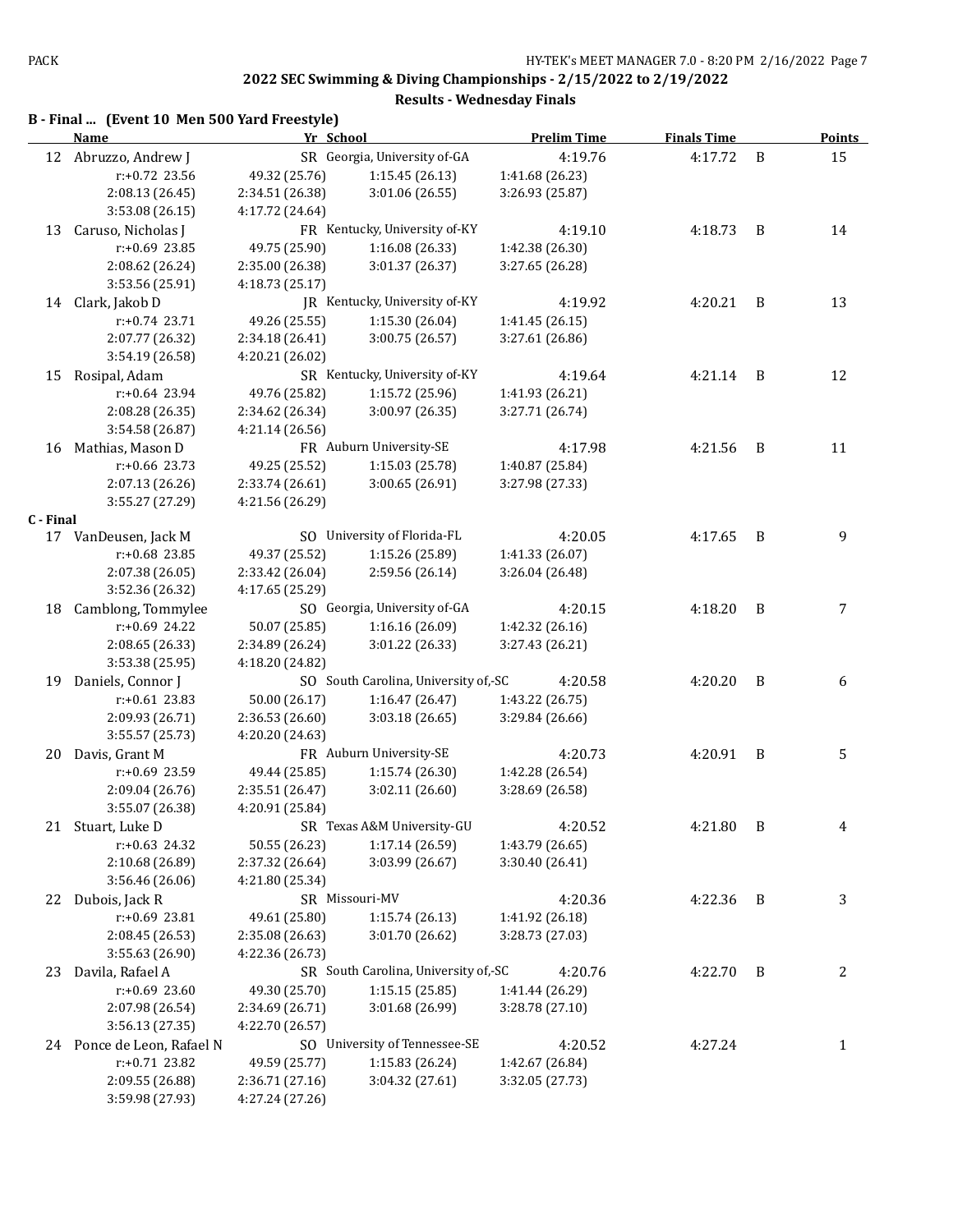#### **Results - Wednesday Finals**

# **Preliminaries ... (Event 10 Men 500 Yard Freestyle)**

|              | Name                        |           |   |               | Yr School                            | <b>Prelim Time</b> | <b>Finals Time</b> |   | <b>Points</b> |
|--------------|-----------------------------|-----------|---|---------------|--------------------------------------|--------------------|--------------------|---|---------------|
|              | Preliminaries               |           |   |               |                                      |                    |                    |   |               |
| 25           | Makhija, Aryan              |           |   |               | SR Auburn University-SE              | 4:20.78            |                    |   |               |
| 26           | Gravley, Brennan C          |           |   | IR            | University of Florida-FL             | 4:20.87            |                    |   |               |
| 27           | Tepper, Joey E              |           |   | SO.           | University of Tennessee-SE           | 4:21.63            |                    |   |               |
| 28           | Dickey, Trey B              |           |   | FR            | Texas A&M University-GU              | 4:21.79            |                    |   |               |
| 29           | Crawford, Jace A            |           |   | SO.           | University of Florida-FL             | 4:22.27            |                    |   |               |
| 30           | Schnippenkoetter, Mark P    |           |   | <b>SR</b>     | Texas A&M University-GU              | 4:22.66            |                    |   |               |
| 31           | Jackson, Will L             |           |   | SO.           | University of Tennessee-SE           | 4:23.04            |                    |   |               |
| 32           | Novoszath, Tamas            |           |   | GR            | South Carolina, University of,-SC    | 4:23.56            |                    |   |               |
| 33           | Logan, Charlie R            |           |   | JR            | Georgia, University of-GA            | 4:23.69            |                    |   |               |
| 34           | Kiesler, Gil                |           |   |               | SR University of Alabama-SE          | 4:23.77            |                    |   |               |
| 35           | Ratzlaff, Mac S             |           |   |               | FR South Carolina, University of,-SC | 4:23.91            |                    |   |               |
| 36           | Durmer, Jeffrey J           |           |   |               | Georgia, University of-GA            | 4:25.48            |                    |   |               |
| 37           | Sztolcman, Christian M      |           |   |               | SR Auburn University-SE              | 4:25.53            |                    |   |               |
| 38           | Windle, Calvin K            |           |   |               | Missouri-MV                          | 4:25.57            |                    |   |               |
| 39           | Hamilton, Jack B            |           |   |               | FR Kentucky, University of-KY        | 4:25.60            |                    |   |               |
| 40           | Faber, Hendrik A            |           |   |               | GR South Carolina, University of,-SC | 4:25.69            |                    |   |               |
|              |                             |           |   |               | Kentucky, University of-KY           |                    |                    |   |               |
| 41           | Mussler, Jackson D          |           |   | FR            |                                      | 4:26.88            |                    |   |               |
| 42           | Warmbier, Ryan A            |           |   |               | FR Louisiana State University-LA     | 4:27.08            |                    |   |               |
| 43           | Blake, Daniel J             |           |   |               | SR Kentucky, University of-KY        | 4:28.66            |                    |   |               |
| 44           | Vikstrom, Isak M            |           |   |               | JR Louisiana State University-LA     | 4:29.04            |                    |   |               |
| 45           | Himsieh, Jibran B           |           |   |               | Missouri-MV                          | 4:30.40            |                    |   |               |
| 46           | Thompson, Joel D            |           |   |               | SO Louisiana State University-LA     | 4:30.64            |                    |   |               |
| 47           | Rogers, Gavin J             |           |   |               | FR Louisiana State University-LA     | 4:36.58            |                    |   |               |
| 48           | Tyler, Cooper M             |           |   |               | FR Kentucky, University of-KY        | 4:36.68            |                    |   |               |
| 49           | Norman, Julian M            |           |   |               | JR Louisiana State University-LA     | 4:39.58            |                    |   |               |
| 50           | Hausdorf, Brendan R         |           |   |               | FR Louisiana State University-LA     | 4:40.12            |                    |   |               |
|              | Event 11 Women 200 Yard IM  |           |   |               |                                      |                    |                    |   |               |
|              | NCAA:<br>1:50.67            |           | N | 3/15/2018     | <b>Ella Easton</b>                   |                    | <b>Stanford</b>    |   |               |
|              | SEC:<br>1:51.62             |           | S | 2/20/2019     | <b>Meghan Small</b>                  |                    | Tennessee          |   |               |
|              | <b>SEC Meet:</b><br>1:51.62 |           | M | 2/20/2019     | <b>Meghan Small</b>                  |                    | Tennessee          |   |               |
|              | Pool:                       | 1:50.92 P |   | 11/19/2020    | <b>Kate Douglass</b>                 | Virginia           |                    |   |               |
|              |                             | 1:53.66 A |   |               |                                      |                    |                    |   |               |
|              |                             | 1:59.94 B |   |               |                                      |                    |                    |   |               |
|              | <u>Name</u>                 |           |   |               | Yr School                            | <b>Prelim Time</b> | <b>Finals Time</b> |   | <b>Points</b> |
| A - Final    |                             |           |   |               |                                      |                    |                    |   |               |
| $\mathbf{1}$ | Walshe, Ellen R             |           |   |               | FR University of Tennessee-SE        | 1:55.02            | 1:52.97 A          |   | 32            |
|              | $r: +0.54$ 24.07            |           |   | 52.05 (27.98) | 1:25.44 (33.39)                      | 1:52.97 (27.53)    |                    |   |               |
|              | 2 Hartman, Zoie E           |           |   |               | JR Georgia, University of-GA         | 1:55.22            | 1:53.79            | B | 28            |
|              | $r: +0.73$ 25.25            |           |   | 53.30 (28.05) | 1:26.32 (33.02)                      | 1:53.79 (27.47)    |                    |   |               |
|              | 3 Petkova, Diana P          |           |   |               | SO University of Alabama-SE          | 1:56.15            | 1:56.01            | B | 27            |
|              | r:+0.69 24.87               |           |   | 54.04 (29.17) | 1:27.66 (33.62)                      | 1:56.01 (28.35)    |                    |   |               |
|              | 4 Sorenson, Sophie L        |           |   |               | SR Kentucky, University of-KY        | 1:57.15            | 1:56.34            | B | 26            |
|              | r:+0.70 25.31               |           |   | 53.32 (28.01) | 1:28.06 (34.74)                      | 1:56.34 (28.28)    |                    |   |               |
| 5.           | Davey, Gillian K            |           |   |               | JR Kentucky, University of-KY        | 1:57.19            | 1:56.58            | B | 25            |
|              | r:+0.68 25.71               |           |   | 55.28 (29.57) | 1:28.17 (32.89)                      | 1:56.58 (28.41)    |                    |   |               |
| *6           | Yager, Alexis A             |           |   |               | SR University of Tennessee-SE        | 1:57.08            | 1:56.67            | B | 23.50         |
|              | r:+0.68 25.49               |           |   | 55.18 (29.69) | 1:28.13 (32.95)                      | 1:56.67 (28.54)    |                    |   |               |
| *6           | Wright, Cat G               |           |   |               | SR University of Alabama-SE          | 1:56.54            | 1:56.67            | B | 23.50         |
|              | r:+0.66 25.29               |           |   | 54.91 (29.62) | 1:28.16 (33.25)                      | 1:56.67 (28.51)    |                    |   |               |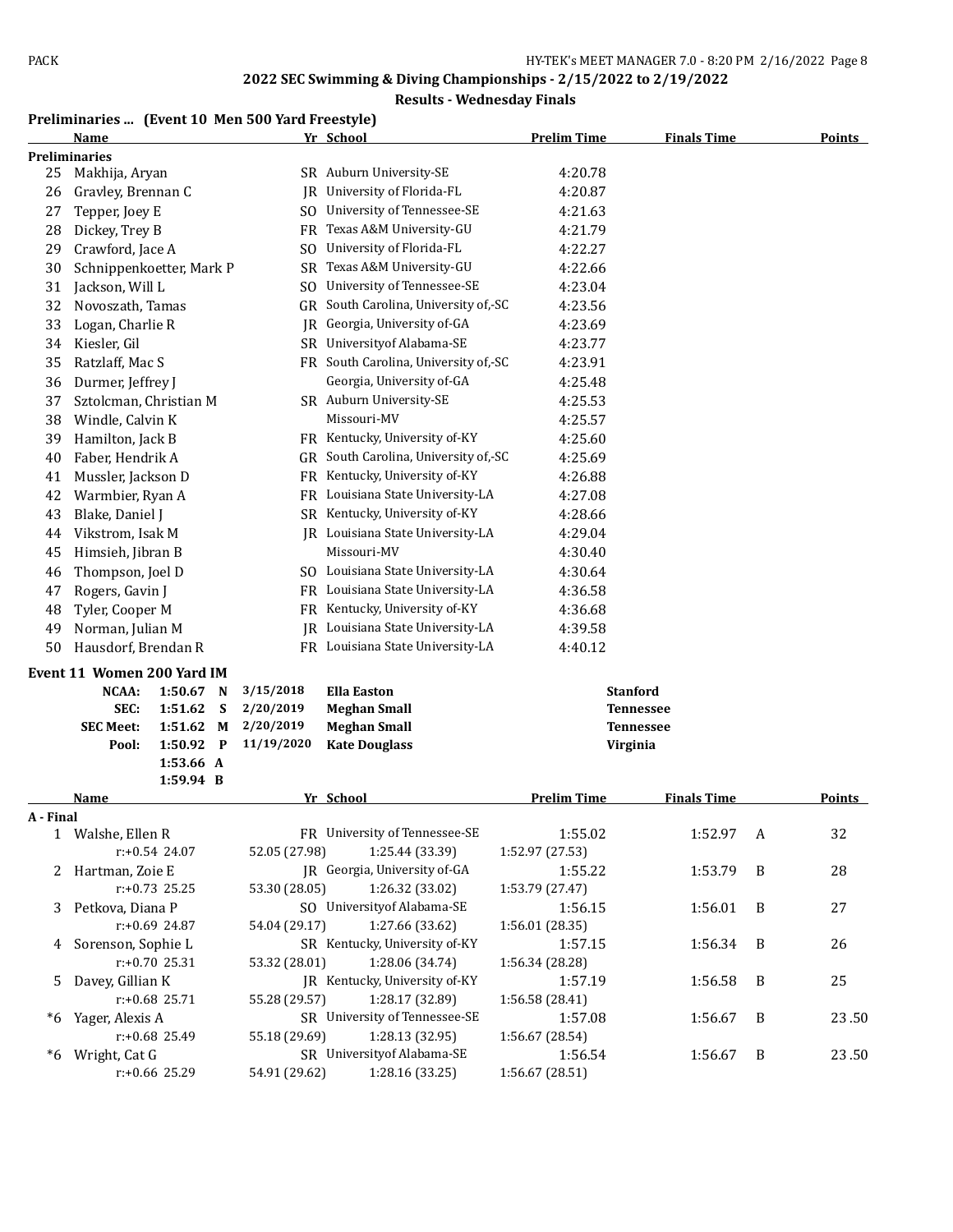**Results - Wednesday Finals**

#### **A - Final ... (Event 11 Women 200 Yard IM)**

|                  | <b>Name</b>                      | Yr School     |                                      | <b>Prelim Time</b> | <b>Finals Time</b> |   | <b>Points</b> |
|------------------|----------------------------------|---------------|--------------------------------------|--------------------|--------------------|---|---------------|
|                  | 8 Stotler, Sara B                |               | FR University of Tennessee-SE        | 1:56.36            | 1:57.32            | B | 22            |
|                  | r:+0.67 24.83                    | 53.85 (29.02) | 1:29.02 (35.17)                      | 1:57.32 (28.30)    |                    |   |               |
| <b>B</b> - Final |                                  |               |                                      |                    |                    |   |               |
|                  | 9 Poole, Lauren M                |               | JR Kentucky, University of-KY        | 1:57.25            | 1:56.20            | B | 20            |
|                  | $r: +0.54$ 25.43                 | 53.61 (28.18) | 1:27.48 (33.87)                      | 1:56.20 (28.72)    |                    |   |               |
|                  | 10 Lee, Meghan R                 |               | SO Auburn University-SE              | 1:57.60            | 1:57.20            | B | 17            |
|                  | $r: +0.67$ 25.38                 | 53.52 (28.14) | 1:29.21 (35.69)                      | 1:57.20 (27.99)    |                    |   |               |
|                  | 11 Dickinson, Callie G           |               | SR Georgia, University of-GA         | 1:58.13            | 1:57.72            | B | 16            |
|                  | r:+0.68 25.41                    | 55.21 (29.80) | 1:30.31(35.10)                       | 1:57.72 (27.41)    |                    |   |               |
|                  | 12 Dellatorre, Danielle G        |               | Georgia, University of-GA            | 1:58.12            | 1:57.81            | B | 15            |
|                  | r:+0.67 26.25                    | 56.32 (30.07) | 1:29.81 (33.49)                      | 1:57.81 (28.00)    |                    |   |               |
|                  | 13 Luther, Dakota L              |               | SR Georgia, University of-GA         | 1:57.57            | 1:57.93            | B | 14            |
|                  | $r: +0.67$ 24.72                 | 54.27 (29.55) | 1:29.39 (35.12)                      | 1:57.93 (28.54)    |                    |   |               |
|                  | 14 Fuller, Josephine A           |               | FR University of Tennessee-SE        | 1:57.89            | 1:57.97            | B | 13            |
|                  | r:+0.68 25.54                    | 54.38 (28.84) | 1:29.44 (35.06)                      | 1:57.97 (28.53)    |                    |   |               |
|                  | 15 Kennett, Bobbi G              |               | SO Texas A&M University-GU           | 1:57.94            | 1:59.12            | B | 12            |
|                  | $r: +0.71$ 25.29                 | 55.32 (30.03) | 1:30.68 (35.36)                      | 1:59.12 (28.44)    |                    |   |               |
|                  | --- Rothrock, Trude R            |               | SR University of Tennessee-SE        | 1:57.84            | DQ                 |   |               |
|                  | Downward butterfly kick - breast |               |                                      |                    |                    |   |               |
|                  | $r: +0.65$ 24.94                 | 55.11 (30.17) | 1:29.82 (34.71)                      | DQ (27.76)         |                    |   |               |
| C - Final        |                                  |               |                                      |                    |                    |   |               |
|                  | 17 Wiseman, Avery K              |               | FR University of Alabama-SE          | 1:58.98            | 1:56.27            | B | 9             |
|                  | $r: +0.64$ 25.72                 | 56.45 (30.73) | 1:28.34 (31.89)                      | 1:56.27 (27.93)    |                    |   |               |
|                  | 18 Golding, Kathleen A           |               | JR University of Florida-FL          | 1:58.66            | 1:57.63            | B | 7             |
|                  | r:+0.70 25.50                    | 54.85 (29.35) | 1:29.86 (35.01)                      | 1:57.63 (27.77)    |                    |   |               |
|                  | 19 Ownbey, Hannah C              |               | SO Auburn University-SE              | 1:58.26            | 1:57.70            | B | 6             |
|                  | $r: +0.54$ 25.72                 | 54.99 (29.27) | 1:29.14(34.15)                       | 1:57.70 (28.56)    |                    |   |               |
|                  | 20 Rice, Anna Havens H           |               | SO Kentucky, University of-KY        | 1:58.73            | 1:58.30            | B | 5             |
|                  | $r: +0.67$ 25.41                 | 54.47 (29.06) | 1:29.34 (34.87)                      | 1:58.30 (28.96)    |                    |   |               |
|                  | 21 Abruzzo, Mia M                |               | FR Georgia, University of-GA         | 1:59.41            | 1:59.06            | B | 4             |
|                  | r:+0.70 25.56                    | 54.79 (29.23) | 1:30.36 (35.57)                      | 1:59.06 (28.70)    |                    |   |               |
|                  | 22 Goettler, Laura B             |               | SO South Carolina, University of,-SC | 1:59.48            | 1:59.53            | B | 3             |
|                  | $r: +0.65$ 26.63                 | 56.66 (30.03) | 1:30.51 (33.85)                      | 1:59.53 (29.02)    |                    |   |               |
|                  | 23 Tarazi, Val R                 |               | SR Auburn University-SE              | 1:59.06            | 1:59.64            | B | 2             |
|                  | r:+0.68 25.89                    | 55.34 (29.45) | 1:29.80 (34.46)                      | 1:59.64 (29.84)    |                    |   |               |
|                  | 24 Ogle, Jodi M                  |               | JR Kentucky, University of-KY        | 1:59.41            | 2:00.77            |   | 1             |
|                  | $r: +0.71$ 26.76                 | 55.85 (29.09) | 1:31.45 (35.60)                      | 2:00.77 (29.32)    |                    |   |               |
|                  | <b>Preliminaries</b>             |               | SO Kentucky, University of-KY        |                    |                    |   |               |
| 25               | Buerger, Torie H                 |               | Georgia, University of-GA            | 1:59.64            |                    |   |               |
| 26               | Brown, Portia R                  | SR.           |                                      | 2:00.14            |                    |   |               |
| 27               | Felner, Gracie E                 | SO.           | University of Alabama-SE             | 2:00.20            |                    |   |               |
| 28               | Kovac, CJ J                      |               | SR Missouri-MV                       | 2:00.28            |                    |   |               |
| 29               | Vavrinova, Adela X               | IR            | University of Arkansas-AR            | 2:00.53            |                    |   |               |
| 30               | McCauley, Ashley E               | IR            | Georgia, University of-GA            | 2:01.15            |                    |   |               |
| 31               | Bellina, Hannah C                | SO.           | Louisiana State University-LA        | 2:01.18            |                    |   |               |
| 32               | Herrmann, Vanessa L              | SR            | University of Arkansas-AR            | 2:01.24            |                    |   |               |
| 33               | Holt, Sarah E                    |               | FR Texas A&M University-GU           | 2:01.28            |                    |   |               |
| 34               | Cummings, Carly P                |               | Auburn University-SE                 | 2:01.62            |                    |   |               |
| 35               | Clifton, Maddi L                 | IR            | Louisiana State University-LA        | 2:01.71            |                    |   |               |
| 36               | Hurt, Colby K                    |               | SO Auburn University-SE              | 2:01.80            |                    |   |               |
| 37               | Stewart, Bayley D                | SR            | University of Tennessee-SE           | 2:01.81            |                    |   |               |
| 38               | Pelzek, Greta J                  | FR            | South Carolina, University of,-SC    | 2:01.89            |                    |   |               |
| 39               | Brathwaite, Katrina              |               | JR Missouri-MV                       | 2:01.91            |                    |   |               |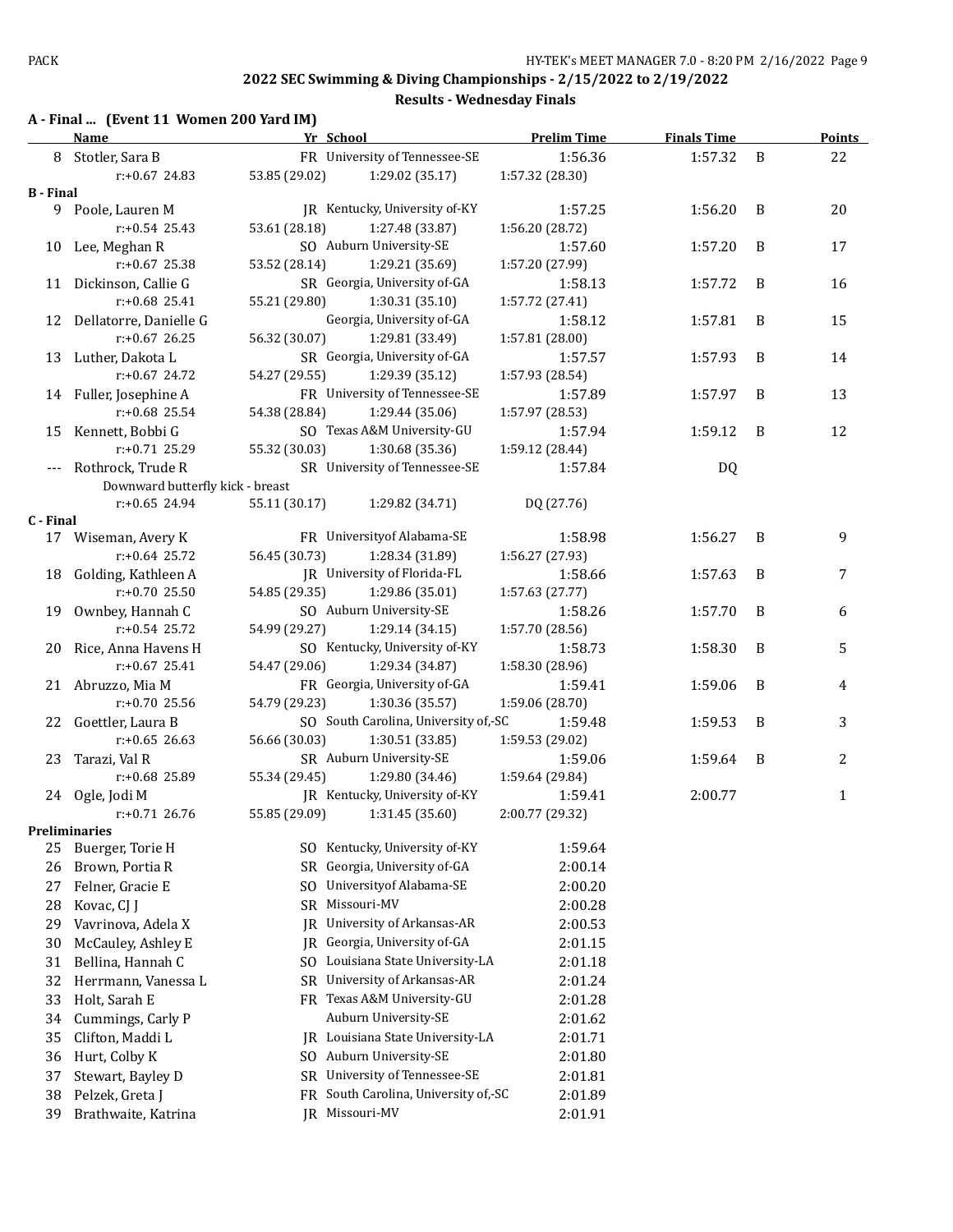#### **Results - Wednesday Finals**

### **Preliminaries ... (Event 11 Women 200 Yard IM)**

|           | Name                              |           |   |                | Yr School                            | <b>Prelim Time</b> | <b>Finals Time</b> |   | <b>Points</b> |
|-----------|-----------------------------------|-----------|---|----------------|--------------------------------------|--------------------|--------------------|---|---------------|
| 40        | Koczo, Abigail E                  |           |   |                | <b>IR</b> University of Alabama-SE   | 2:01.99            |                    |   |               |
| 41        | Steele, Taylor L                  |           |   |                | JR South Carolina, University of,-SC | 2:02.00            |                    |   |               |
| 42        | Beil, Mallory J                   |           |   |                | SR University of Tennessee-SE        | 2:02.27            |                    |   |               |
| 43        | Masterson, Ellie I                |           |   | SR             | South Carolina, University of,-SC    | 2:02.40            |                    |   |               |
| 44        | Theall, Olivia A                  |           |   | SO.            | Texas A&M University-GU              | 2:02.42            |                    |   |               |
| 45        | Curtis, Brynn M                   |           |   |                | SO Auburn University-SE              | 2:02.59            |                    |   |               |
| 46        | Merkel, Brecken M                 |           |   |                | Missouri-MV                          | 2:02.83            |                    |   |               |
| 47        | Garfield, Emma M                  |           |   |                | SR University of Arkansas-AR         | 2:02.89            |                    |   |               |
| 48        | Toh, Nicholle                     |           |   | SO.            | South Carolina, University of,-SC    | 2:03.26            |                    |   |               |
| 49        | Mendenhall, Olivia R              |           |   | FR             | Kentucky, University of-KY           | 2:03.28            |                    |   |               |
| 50        | Nelson, Emme K                    |           |   | SO.            | Texas A&M University-GU              | 2:03.38            |                    |   |               |
| 51        | Horomanski, Emily P               |           |   | IR             | South Carolina, University of,-SC    | 2:03.39            |                    |   |               |
| 52        | Camisa, Eleonora                  |           |   | FR             | University of Arkansas-AR            | 2:03.41            |                    |   |               |
| 53        | Mangaoang, Desirae A              |           |   | SO.            | Texas A&M University-GU              | 2:03.74            |                    |   |               |
| 54        | Engel, Bridget E                  |           |   | S <sub>0</sub> | Kentucky, University of-KY           | 2:04.40            |                    |   |               |
| 55        | Neubauer, Francesca Y             |           |   | SR             | Vanderbilt University-SE             | 2:04.65            |                    |   |               |
| 56        | Longbottom, Charlotte V           |           |   | SO.            | Texas A&M University-GU              | 2:04.83            |                    |   |               |
| 57        | Jones, Kayla L                    |           |   | SR             | Missouri-MV                          | 2:05.01            |                    |   |               |
| 58        | Thome, Allie                      |           |   |                | FR University of Arkansas-AR         | 2:05.14            |                    |   |               |
| 59        | Knelson, Faith                    |           |   |                | Vanderbilt University-SE             | 2:05.23            |                    |   |               |
| 60        | Collins, Paige R                  |           |   |                | FR South Carolina, University of,-SC | 2:05.29            |                    |   |               |
| 61        | McDaid, Allie A                   |           |   | SR             | Louisiana State University-LA        | 2:05.94            |                    |   |               |
| 62        | Thomas, Lauren R                  |           |   |                | SR Vanderbilt University-SE          | 2:08.23            |                    |   |               |
| 63        | Roy, Alix C                       |           |   | IR             | Vanderbilt University-SE             | 2:08.47            |                    |   |               |
| 64        | Colwell, Lizzy M                  |           |   |                | SR Vanderbilt University-SE          | 2:10.83            |                    |   |               |
| 65        | Maoz, Abby T                      |           |   |                | FR Louisiana State University-LA     | 2:11.16            |                    |   |               |
|           |                                   |           |   |                |                                      |                    |                    |   |               |
|           | Event 12 Men 200 Yard IM<br>NCAA: | 1:38.13   | N | 2/15/2018      | <b>Caeleb Dressel</b>                | Florida            |                    |   |               |
|           | SEC:                              | 1:38.13   | S | 2/15/2018      | <b>Caeleb Dressel</b>                | Florida            |                    |   |               |
|           | <b>SEC Meet:</b>                  | 1:38.13   | M | 2/15/2018      | <b>Caeleb Dressel</b>                | <b>Florida</b>     |                    |   |               |
|           | Pool:                             | 1:41.28   | P | 2/15/2017      | <b>Chase Kalisz</b>                  | Georgia            |                    |   |               |
|           |                                   | 1:41.34 A |   |                |                                      |                    |                    |   |               |
|           |                                   | 1:46.77 B |   |                |                                      |                    |                    |   |               |
|           | <b>Name</b>                       |           |   |                | Yr School                            | <b>Prelim Time</b> | <b>Finals Time</b> |   | Points        |
| A - Final |                                   |           |   |                |                                      |                    |                    |   |               |
|           | 1 Urlando, Luca R                 |           |   |                | SO Georgia, University of-GA         | 1:42.75            | 1:41.19P A         |   | 32            |
|           | r:+0.63 21.49                     |           |   | 46.28 (24.79)  | 1:15.88 (29.60)                      | 1:41.19 (25.31)    |                    |   |               |
|           | 2 Maas, Derek E                   |           |   |                | JR University of Alabama-SE          | 1:43.54            | 1:42.90            | B | 28            |
|           | r:+0.70 22.31                     |           |   | 49.08 (26.77)  | 1:18.26 (29.18)                      | 1:42.90 (24.64)    |                    |   |               |
| 3         | Bratanov, Kaloyan D               |           |   |                | SR Texas A&M University-GU           | 1:43.47            | 1:42.98            | B | 27            |
|           | $r: +0.65$ 22.55                  |           |   | 49.21 (26.66)  | 1:18.71 (29.50)                      | 1:42.98 (24.27)    |                    |   |               |
|           | 4 Kovac, Danny D                  |           |   |                | SR Missouri-MV                       | 1:43.38            | 1:43.27            | B | 26            |
|           | $r: +0.61$ 21.62                  |           |   | 47.66 (26.04)  | 1:17.83 (30.17)                      | 1:43.27 (25.44)    |                    |   |               |
| 5         | Erzen, Anze F                     |           |   |                | JR Texas A&M University-GU           | 1:43.29            | 1:44.65            | B | 25            |
|           | r:+0.68 22.56                     |           |   | 48.25 (25.69)  | 1:18.54 (30.29)                      | 1:44.65 (26.11)    |                    |   |               |
| 6         | Menke, Matthew T                  |           |   |                | JR University of Alabama-SE          | 1:43.82            | 1:46.10            | B | 24            |
|           | r:+0.63 22.46                     |           |   | 47.68 (25.22)  | 1:19.48 (31.80)                      | 1:46.10 (26.62)    |                    |   |               |
| ---       | Hils, Zach C                      |           |   |                | JR Georgia, University of-GA         | 1:43.50            | DQ                 |   |               |
|           | Downward butterfly kick - breast  |           |   |                |                                      |                    |                    |   |               |
|           | $r: +0.65$ 22.15                  |           |   | 47.65 (25.50)  | 1:18.06 (30.41)                      | DQ (25.28)         |                    |   |               |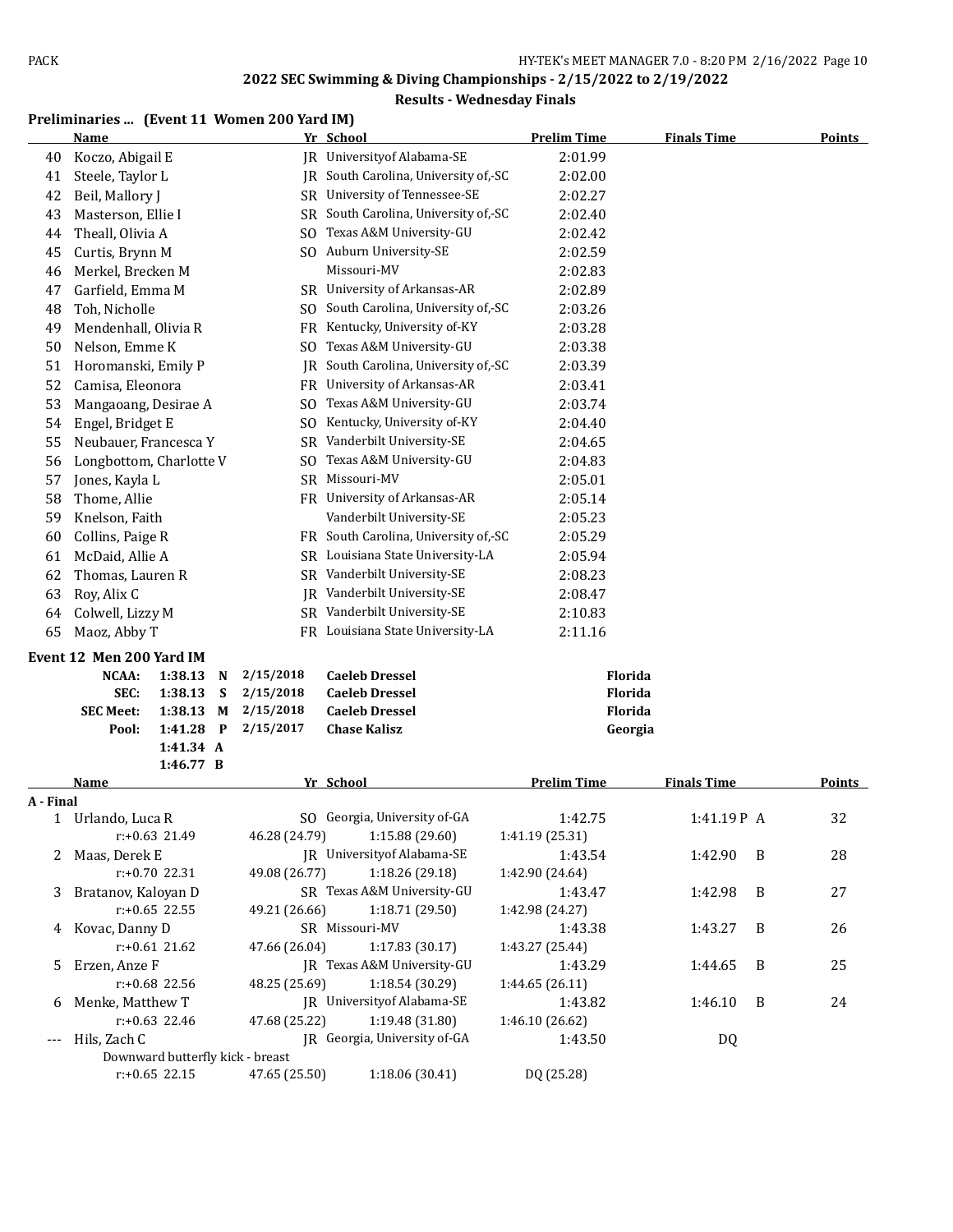**Results - Wednesday Finals**

## **A - Final ... (Event 12 Men 200 Yard IM)**

|                  | Name                                          | Yr School     |                                      | <b>Prelim Time</b>         | <b>Finals Time</b> |   | <b>Points</b> |
|------------------|-----------------------------------------------|---------------|--------------------------------------|----------------------------|--------------------|---|---------------|
|                  | --- Wilby, Mason J<br>One hand touch - breast |               | SR Kentucky, University of-KY        | 1:43.05                    | DQ                 |   |               |
|                  | $r: +0.63$ 22.00                              | 47.71 (25.71) | 1:18.43 (30.72)                      | DQ (24.65)                 |                    |   |               |
| <b>B</b> - Final |                                               |               |                                      |                            |                    |   |               |
|                  | 9 Patton, Ben H<br>$r: +0.60$ 21.86           | 48.13 (26.27) | JR Missouri-MV<br>1:17.73 (29.60)    | 1:44.46<br>1:43.92 (26.19) | 1:43.92            | B | 20            |
|                  | 10 Kahl, Linus H                              |               | FR University of Alabama-SE          | 1:44.92                    | 1:44.33            | B | 17            |
|                  | $r: +0.61$ 22.86                              | 48.74 (25.88) | 1:18.34(29.60)                       | 1:44.33 (25.99)            |                    |   |               |
|                  | 11 Mikuta, Reid R                             |               | SO Auburn University-SE              | 1:44.81                    | 1:44.55            | B | 16            |
|                  | $r: +0.63$ 23.26                              | 50.87 (27.61) | 1:19.04 (28.17)                      | 1:44.55 (25.51)            |                    |   |               |
|                  | 12 Hassling, Emil J                           |               | SO Louisiana State University-LA     | 1:44.99                    | 1:44.74            | B | 15            |
|                  | $r: +0.67$ 22.50                              | 49.15 (26.65) | 1:19.33 (30.18)                      | 1:44.74 (25.41)            |                    |   |               |
|                  | 13 Vargas, Kevin L                            |               | JR University of Florida-FL          | 1:44.94                    | 1:44.78            | B | 14            |
|                  | $r: +0.64$ 23.00                              | 50.37 (27.37) | 1:19.76 (29.39)                      | 1:44.78 (25.02)            |                    |   |               |
|                  | 14 Gonzalez Pinero, Joaquin                   |               | FR University of Florida-FL          | 1:45.07                    | 1:45.03            | B | 13            |
|                  | $r: +0.60$ 22.56                              | 48.93 (26.37) | 1:19.66 (30.73)                      | 1:45.03 (25.37)            |                    |   |               |
|                  |                                               |               | Missouri-MV                          |                            |                    | B |               |
|                  | 15 Rindshoej, Freddie                         |               | 1:19.41 (30.08)                      | 1:44.79                    | 1:45.16            |   | 12            |
|                  | $r: +0.67$ 22.61                              | 49.33 (26.72) |                                      | 1:45.16 (25.75)            |                    |   |               |
|                  | 16 Rathle, Jacques L                          |               | FR Auburn University-SE              | 1:44.96                    | 1:45.58            | B | 11            |
|                  | $r: +0.66$ 22.92                              | 49.57 (26.65) | 1:19.82 (30.25)                      | 1:45.58 (25.76)            |                    |   |               |
| C - Final        |                                               |               | JR South Carolina, University of,-SC | 1:45.15                    | 1:43.77            | B |               |
|                  | 17 Groters, Patrick G<br>$r: +0.67$ 22.49     |               |                                      |                            |                    |   | 9             |
|                  |                                               | 48.23 (25.74) | 1:18.33(30.10)                       | 1:43.77 (25.44)            |                    |   |               |
|                  | 18 Smith, Julian B                            |               | FR University of Florida-FL          | 1:45.94                    | 1:44.58            | B | 7             |
|                  | r:+0.62 22.55                                 | 49.22 (26.67) | 1:19.54 (30.32)                      | 1:44.58 (25.04)            |                    |   |               |
|                  | 19 Ribeiro, Vincent M                         |               | SO Texas A&M University-GU           | 1:46.24                    | 1:44.78            | B | 6             |
|                  | $r: +0.61$ 22.71                              | 49.16 (26.45) | 1:19.30 (30.14)                      | 1:44.78 (25.48)            |                    |   |               |
|                  | 20 Goodwin, Will A                            |               | JR Missouri-MV                       | 1:45.67                    | 1:45.05            | B | 5             |
|                  | $r: +0.61$ 22.84                              | 49.90 (27.06) | 1:19.15 (29.25)                      | 1:45.05 (25.90)            |                    |   |               |
|                  | 21 Bethel, Henry                              |               | FR Auburn University-SE              | 1:45.59                    | 1:45.52            | B | 4             |
|                  | $r: +0.62$ 22.55                              | 49.56 (27.01) | 1:19.48 (29.92)                      | 1:45.52 (26.04)            |                    |   |               |
|                  | 22 Barker, Kyle W                             |               | SR Kentucky, University of-KY        | 1:45.10                    | 1:45.98            | B | 3             |
|                  | $r: +0.59$ 22.75                              | 49.05 (26.30) | 1:19.33 (30.28)                      | 1:45.98 (26.65)            |                    |   |               |
|                  | 23 Mota, Kayky M                              |               | SR University of Tennessee-SE        | 1:45.73                    | 1:46.12            | B | 2             |
|                  | $r: +0.63$ 21.91                              | 48.66 (26.75) | 1:19.80 (31.14)                      | 1:46.12 (26.32)            |                    |   |               |
|                  | --- Laur, Mason A                             |               | FR University of Florida-FL          | 1:45.51                    | DQ                 |   |               |
|                  | Alternating Kick - fly                        |               |                                      |                            |                    |   |               |
|                  | r:+0.64 22.84                                 | 49.34 (26.50) | 1:19.81 (30.47)                      | DQ (25.20)                 |                    |   |               |
|                  | Preliminaries                                 |               |                                      |                            |                    |   |               |
| 24               | Hillis, Dillon W                              |               | SR University of Florida-FL          | 1:46.08                    |                    |   |               |
| 26               | Sanchez, Alex R                               | SO.           | Texas A&M University-GU              | 1:46.35                    |                    |   |               |
| 27               | Maschmeier, Seth M                            |               | JR Auburn University-SE              | 1:46.63                    |                    |   |               |
| 28               | Sheils, Trey M                                | SO.           | Universityof Alabama-SE              | 1:46.70                    |                    |   |               |
| 29               | Brown, Jace C                                 | IR            | Texas A&M University-GU              | 1:46.72                    |                    |   |               |
| 30               | Perera, Nicholas V                            | SR            | University of Alabama-SE             | 1:46.86                    |                    |   |               |
| 31               | Shomper, Thomas M                             | SO.           | Texas A&M University-GU              | 1:47.04                    |                    |   |               |
| 32               | Curtis, Griffin M                             | FR            | Louisiana State University-LA        | 1:47.13                    |                    |   |               |
| 33               | Champlin, Brett C                             | IR            | University of Tennessee-SE           | 1:47.17                    |                    |   |               |
| 34               | Ellett, Timmy S                               | IR            | Kentucky, University of-KY           | 1:47.44                    |                    |   |               |
| 35               | Mason, Mitch K                                |               | SO Louisiana State University-LA     | 1:47.45                    |                    |   |               |
| 36               | Kabbara, Munzy M                              | FR            | Texas A&M University-GU              | 1:47.57                    |                    |   |               |
| 37               | Davis, Luke C                                 | IR            | Missouri-MV                          | 1:47.60                    |                    |   |               |
|                  |                                               |               | FR University of Florida-FL          |                            |                    |   |               |
| 38               | Bretzmann, Peter R                            |               |                                      | 1:47.71                    |                    |   |               |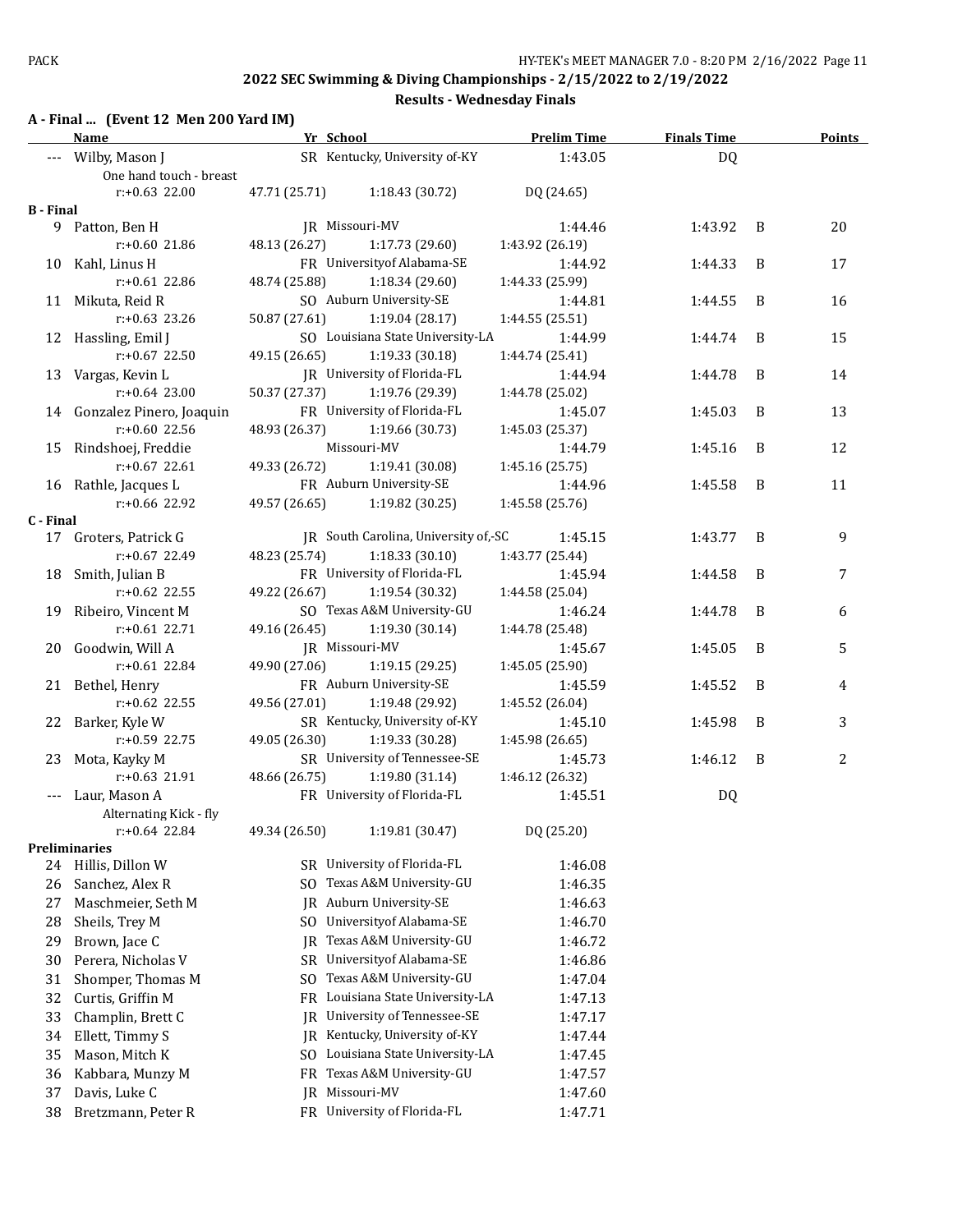| Yr School<br><b>Prelim Time</b><br><b>Finals Time</b><br><b>Points</b><br>Name<br>FR Auburn University-SE<br>Simmons, Andrew J<br>1:47.74<br>39<br>SO Auburn University-SE<br>McInerny, Evan P<br>1:48.40<br>40<br>JR Louisiana State University-LA<br>Boylan, David D<br>1:48.41<br>41<br>SO University of Florida-FL<br>Al-Wir, Amro B<br>1:48.44<br>42<br>Missouri-MV<br>Scheuermann, Noah T<br>1:49.63<br>43<br>JR South Carolina, University of,-SC<br>DeVore, Luke E<br>1:49.75<br>44<br>JR South Carolina, University of,-SC<br>Allison, Chase M<br>1:49.86<br>45<br>Georgia, University of-GA<br>Haigh, Connor E<br>1:50.46<br>SO.<br>46<br>Kentucky, University of-KY<br>Miller, Henry S<br>1:52.22<br>47<br>IR<br>Rothrock, Gus D<br>FR University of Tennessee-SE<br>DQ<br>$---$<br>Event 13 Women 50 Yard Freestyle<br>12/5/2019<br>California<br>NCAA:<br>20.90 N<br><b>Abby Weitzeil</b><br>2/19/2020<br>SEC:<br>21.03<br>S<br>Erika Brown<br><b>Tennessee</b><br>21.03<br>2/19/2020<br>Erika Brown<br><b>SEC Meet:</b><br>М<br><b>Tennessee</b><br>21.19 P<br>11/21/2019<br>Pool:<br><b>Erika Brown</b><br><b>Tennessee</b><br>21.66 A<br>22.76 B<br><b>Prelim Time</b><br>Points<br>Yr School<br><b>Finals Time</b><br>Name<br>A - Final<br>SR University of Alabama-SE<br>21.78<br>21.54<br>32<br>Scott, Morgan E<br>A<br>1<br>$r+0.61$ 10.44<br>21.54 (11.10)<br>JR University of Tennessee-SE<br>28<br>Kutsch, AJ E<br>21.88<br>21.60<br>A<br>2.<br>21.60 (11.09)<br>$r: +0.68$ 10.51<br>SO University of Tennessee-SE<br>22.07<br>21.81<br>27<br>Rumley, Jasmine N<br>B<br>3<br>$r: +0.58$ 10.61<br>21.81 (11.20)<br>Barclay, Emily G<br>SR University of Arkansas-AR<br>21.84<br>22.02<br>B<br>26<br>4<br>$r: +0.65$ 10.58<br>21.84 (11.26)<br>Thompson, Sarah M<br>SR Missouri-MV<br>*5<br>21.92<br>21.94<br>B<br>$r: +0.67$ 10.47<br>21.94 (11.47)<br>JR University of Alabama-SE<br>Dupre, Cora A<br>22.11<br>*5<br>21.94<br>B<br>$r: +0.62$ 10.63<br>21.94 (11.31)<br>SO Georgia, University of-GA<br>Parker, Maxine C<br>22.14<br>21.95<br>B<br>23<br>r:+0.69 10.85<br>21.95 (11.10)<br>SR Missouri-MV<br>21.97<br>22<br>Keil, Megan K<br>22.04<br>B<br>8<br>$r: +0.61$ 10.74<br>22.04 (11.30)<br><b>B</b> - Final<br>JR University of Florida-FL<br>22.24<br>22.01<br>9 Bates, Talia B<br>B<br>20<br>$r: +0.68$ 10.70<br>22.01 (11.31)<br><b>JR</b> University of Alabama-SE<br>22.15<br>22.16<br>Antoniou, Kalia<br>B<br>17<br>10<br>$r: +0.62$ 10.84<br>22.16 (11.32)<br>SO University of Tennessee-SE<br>22.33<br>22.20<br>McSharry, Mona L<br>B<br>16<br>11<br>$r: +0.63$ 10.55<br>22.20 (11.65)<br>FR Georgia, University of-GA<br>McCarty, Eboni F<br>22.31<br>22.21<br>15<br>B<br>12<br>r:+0.72 10.80<br>22.21 (11.41)<br>Fa'Amausili, Gabi A<br>Georgia, University of-GA<br>22.37<br>22.27<br>B<br>14<br>13<br>$r: +0.64$ 10.77<br>22.27 (11.50)<br>JR University of Florida-FL<br>Mack, Katelyn G<br>22.33<br>22.34<br>B<br>13<br>14<br>$r: +0.72$ 10.70<br>22.34 (11.64)<br>FR University of Alabama-SE<br>Winter, Kailyn D<br>22.30<br>22.38<br>B<br>12<br>15<br>r:+0.69 10.81<br>22.38 (11.57)<br>Steckiel, Emma J<br>SO Auburn University-SE<br>22.40<br>22.51<br>B<br>11<br>16<br>r:+0.60 10.91<br>22.51 (11.60) | Preliminaries  (Event 12 Men 200 Yard IM) |  |  |  |  |
|------------------------------------------------------------------------------------------------------------------------------------------------------------------------------------------------------------------------------------------------------------------------------------------------------------------------------------------------------------------------------------------------------------------------------------------------------------------------------------------------------------------------------------------------------------------------------------------------------------------------------------------------------------------------------------------------------------------------------------------------------------------------------------------------------------------------------------------------------------------------------------------------------------------------------------------------------------------------------------------------------------------------------------------------------------------------------------------------------------------------------------------------------------------------------------------------------------------------------------------------------------------------------------------------------------------------------------------------------------------------------------------------------------------------------------------------------------------------------------------------------------------------------------------------------------------------------------------------------------------------------------------------------------------------------------------------------------------------------------------------------------------------------------------------------------------------------------------------------------------------------------------------------------------------------------------------------------------------------------------------------------------------------------------------------------------------------------------------------------------------------------------------------------------------------------------------------------------------------------------------------------------------------------------------------------------------------------------------------------------------------------------------------------------------------------------------------------------------------------------------------------------------------------------------------------------------------------------------------------------------------------------------------------------------------------------------------------------------------------------------------------------------------------------------------------------------------------------------------------------------------------------------------------------------------------------------------------------------------------------------------------------------------------------------------------------------------------------------------------------------------------------------------------------------------------------------------------------------------------------------------------|-------------------------------------------|--|--|--|--|
|                                                                                                                                                                                                                                                                                                                                                                                                                                                                                                                                                                                                                                                                                                                                                                                                                                                                                                                                                                                                                                                                                                                                                                                                                                                                                                                                                                                                                                                                                                                                                                                                                                                                                                                                                                                                                                                                                                                                                                                                                                                                                                                                                                                                                                                                                                                                                                                                                                                                                                                                                                                                                                                                                                                                                                                                                                                                                                                                                                                                                                                                                                                                                                                                                                                            |                                           |  |  |  |  |
|                                                                                                                                                                                                                                                                                                                                                                                                                                                                                                                                                                                                                                                                                                                                                                                                                                                                                                                                                                                                                                                                                                                                                                                                                                                                                                                                                                                                                                                                                                                                                                                                                                                                                                                                                                                                                                                                                                                                                                                                                                                                                                                                                                                                                                                                                                                                                                                                                                                                                                                                                                                                                                                                                                                                                                                                                                                                                                                                                                                                                                                                                                                                                                                                                                                            |                                           |  |  |  |  |
| 24.50<br>24.50                                                                                                                                                                                                                                                                                                                                                                                                                                                                                                                                                                                                                                                                                                                                                                                                                                                                                                                                                                                                                                                                                                                                                                                                                                                                                                                                                                                                                                                                                                                                                                                                                                                                                                                                                                                                                                                                                                                                                                                                                                                                                                                                                                                                                                                                                                                                                                                                                                                                                                                                                                                                                                                                                                                                                                                                                                                                                                                                                                                                                                                                                                                                                                                                                                             |                                           |  |  |  |  |
|                                                                                                                                                                                                                                                                                                                                                                                                                                                                                                                                                                                                                                                                                                                                                                                                                                                                                                                                                                                                                                                                                                                                                                                                                                                                                                                                                                                                                                                                                                                                                                                                                                                                                                                                                                                                                                                                                                                                                                                                                                                                                                                                                                                                                                                                                                                                                                                                                                                                                                                                                                                                                                                                                                                                                                                                                                                                                                                                                                                                                                                                                                                                                                                                                                                            |                                           |  |  |  |  |
|                                                                                                                                                                                                                                                                                                                                                                                                                                                                                                                                                                                                                                                                                                                                                                                                                                                                                                                                                                                                                                                                                                                                                                                                                                                                                                                                                                                                                                                                                                                                                                                                                                                                                                                                                                                                                                                                                                                                                                                                                                                                                                                                                                                                                                                                                                                                                                                                                                                                                                                                                                                                                                                                                                                                                                                                                                                                                                                                                                                                                                                                                                                                                                                                                                                            |                                           |  |  |  |  |
|                                                                                                                                                                                                                                                                                                                                                                                                                                                                                                                                                                                                                                                                                                                                                                                                                                                                                                                                                                                                                                                                                                                                                                                                                                                                                                                                                                                                                                                                                                                                                                                                                                                                                                                                                                                                                                                                                                                                                                                                                                                                                                                                                                                                                                                                                                                                                                                                                                                                                                                                                                                                                                                                                                                                                                                                                                                                                                                                                                                                                                                                                                                                                                                                                                                            |                                           |  |  |  |  |
|                                                                                                                                                                                                                                                                                                                                                                                                                                                                                                                                                                                                                                                                                                                                                                                                                                                                                                                                                                                                                                                                                                                                                                                                                                                                                                                                                                                                                                                                                                                                                                                                                                                                                                                                                                                                                                                                                                                                                                                                                                                                                                                                                                                                                                                                                                                                                                                                                                                                                                                                                                                                                                                                                                                                                                                                                                                                                                                                                                                                                                                                                                                                                                                                                                                            |                                           |  |  |  |  |
|                                                                                                                                                                                                                                                                                                                                                                                                                                                                                                                                                                                                                                                                                                                                                                                                                                                                                                                                                                                                                                                                                                                                                                                                                                                                                                                                                                                                                                                                                                                                                                                                                                                                                                                                                                                                                                                                                                                                                                                                                                                                                                                                                                                                                                                                                                                                                                                                                                                                                                                                                                                                                                                                                                                                                                                                                                                                                                                                                                                                                                                                                                                                                                                                                                                            |                                           |  |  |  |  |
|                                                                                                                                                                                                                                                                                                                                                                                                                                                                                                                                                                                                                                                                                                                                                                                                                                                                                                                                                                                                                                                                                                                                                                                                                                                                                                                                                                                                                                                                                                                                                                                                                                                                                                                                                                                                                                                                                                                                                                                                                                                                                                                                                                                                                                                                                                                                                                                                                                                                                                                                                                                                                                                                                                                                                                                                                                                                                                                                                                                                                                                                                                                                                                                                                                                            |                                           |  |  |  |  |
|                                                                                                                                                                                                                                                                                                                                                                                                                                                                                                                                                                                                                                                                                                                                                                                                                                                                                                                                                                                                                                                                                                                                                                                                                                                                                                                                                                                                                                                                                                                                                                                                                                                                                                                                                                                                                                                                                                                                                                                                                                                                                                                                                                                                                                                                                                                                                                                                                                                                                                                                                                                                                                                                                                                                                                                                                                                                                                                                                                                                                                                                                                                                                                                                                                                            |                                           |  |  |  |  |
|                                                                                                                                                                                                                                                                                                                                                                                                                                                                                                                                                                                                                                                                                                                                                                                                                                                                                                                                                                                                                                                                                                                                                                                                                                                                                                                                                                                                                                                                                                                                                                                                                                                                                                                                                                                                                                                                                                                                                                                                                                                                                                                                                                                                                                                                                                                                                                                                                                                                                                                                                                                                                                                                                                                                                                                                                                                                                                                                                                                                                                                                                                                                                                                                                                                            |                                           |  |  |  |  |
|                                                                                                                                                                                                                                                                                                                                                                                                                                                                                                                                                                                                                                                                                                                                                                                                                                                                                                                                                                                                                                                                                                                                                                                                                                                                                                                                                                                                                                                                                                                                                                                                                                                                                                                                                                                                                                                                                                                                                                                                                                                                                                                                                                                                                                                                                                                                                                                                                                                                                                                                                                                                                                                                                                                                                                                                                                                                                                                                                                                                                                                                                                                                                                                                                                                            |                                           |  |  |  |  |
|                                                                                                                                                                                                                                                                                                                                                                                                                                                                                                                                                                                                                                                                                                                                                                                                                                                                                                                                                                                                                                                                                                                                                                                                                                                                                                                                                                                                                                                                                                                                                                                                                                                                                                                                                                                                                                                                                                                                                                                                                                                                                                                                                                                                                                                                                                                                                                                                                                                                                                                                                                                                                                                                                                                                                                                                                                                                                                                                                                                                                                                                                                                                                                                                                                                            |                                           |  |  |  |  |
|                                                                                                                                                                                                                                                                                                                                                                                                                                                                                                                                                                                                                                                                                                                                                                                                                                                                                                                                                                                                                                                                                                                                                                                                                                                                                                                                                                                                                                                                                                                                                                                                                                                                                                                                                                                                                                                                                                                                                                                                                                                                                                                                                                                                                                                                                                                                                                                                                                                                                                                                                                                                                                                                                                                                                                                                                                                                                                                                                                                                                                                                                                                                                                                                                                                            |                                           |  |  |  |  |
|                                                                                                                                                                                                                                                                                                                                                                                                                                                                                                                                                                                                                                                                                                                                                                                                                                                                                                                                                                                                                                                                                                                                                                                                                                                                                                                                                                                                                                                                                                                                                                                                                                                                                                                                                                                                                                                                                                                                                                                                                                                                                                                                                                                                                                                                                                                                                                                                                                                                                                                                                                                                                                                                                                                                                                                                                                                                                                                                                                                                                                                                                                                                                                                                                                                            |                                           |  |  |  |  |
|                                                                                                                                                                                                                                                                                                                                                                                                                                                                                                                                                                                                                                                                                                                                                                                                                                                                                                                                                                                                                                                                                                                                                                                                                                                                                                                                                                                                                                                                                                                                                                                                                                                                                                                                                                                                                                                                                                                                                                                                                                                                                                                                                                                                                                                                                                                                                                                                                                                                                                                                                                                                                                                                                                                                                                                                                                                                                                                                                                                                                                                                                                                                                                                                                                                            |                                           |  |  |  |  |
|                                                                                                                                                                                                                                                                                                                                                                                                                                                                                                                                                                                                                                                                                                                                                                                                                                                                                                                                                                                                                                                                                                                                                                                                                                                                                                                                                                                                                                                                                                                                                                                                                                                                                                                                                                                                                                                                                                                                                                                                                                                                                                                                                                                                                                                                                                                                                                                                                                                                                                                                                                                                                                                                                                                                                                                                                                                                                                                                                                                                                                                                                                                                                                                                                                                            |                                           |  |  |  |  |
|                                                                                                                                                                                                                                                                                                                                                                                                                                                                                                                                                                                                                                                                                                                                                                                                                                                                                                                                                                                                                                                                                                                                                                                                                                                                                                                                                                                                                                                                                                                                                                                                                                                                                                                                                                                                                                                                                                                                                                                                                                                                                                                                                                                                                                                                                                                                                                                                                                                                                                                                                                                                                                                                                                                                                                                                                                                                                                                                                                                                                                                                                                                                                                                                                                                            |                                           |  |  |  |  |
|                                                                                                                                                                                                                                                                                                                                                                                                                                                                                                                                                                                                                                                                                                                                                                                                                                                                                                                                                                                                                                                                                                                                                                                                                                                                                                                                                                                                                                                                                                                                                                                                                                                                                                                                                                                                                                                                                                                                                                                                                                                                                                                                                                                                                                                                                                                                                                                                                                                                                                                                                                                                                                                                                                                                                                                                                                                                                                                                                                                                                                                                                                                                                                                                                                                            |                                           |  |  |  |  |
|                                                                                                                                                                                                                                                                                                                                                                                                                                                                                                                                                                                                                                                                                                                                                                                                                                                                                                                                                                                                                                                                                                                                                                                                                                                                                                                                                                                                                                                                                                                                                                                                                                                                                                                                                                                                                                                                                                                                                                                                                                                                                                                                                                                                                                                                                                                                                                                                                                                                                                                                                                                                                                                                                                                                                                                                                                                                                                                                                                                                                                                                                                                                                                                                                                                            |                                           |  |  |  |  |
|                                                                                                                                                                                                                                                                                                                                                                                                                                                                                                                                                                                                                                                                                                                                                                                                                                                                                                                                                                                                                                                                                                                                                                                                                                                                                                                                                                                                                                                                                                                                                                                                                                                                                                                                                                                                                                                                                                                                                                                                                                                                                                                                                                                                                                                                                                                                                                                                                                                                                                                                                                                                                                                                                                                                                                                                                                                                                                                                                                                                                                                                                                                                                                                                                                                            |                                           |  |  |  |  |
|                                                                                                                                                                                                                                                                                                                                                                                                                                                                                                                                                                                                                                                                                                                                                                                                                                                                                                                                                                                                                                                                                                                                                                                                                                                                                                                                                                                                                                                                                                                                                                                                                                                                                                                                                                                                                                                                                                                                                                                                                                                                                                                                                                                                                                                                                                                                                                                                                                                                                                                                                                                                                                                                                                                                                                                                                                                                                                                                                                                                                                                                                                                                                                                                                                                            |                                           |  |  |  |  |
|                                                                                                                                                                                                                                                                                                                                                                                                                                                                                                                                                                                                                                                                                                                                                                                                                                                                                                                                                                                                                                                                                                                                                                                                                                                                                                                                                                                                                                                                                                                                                                                                                                                                                                                                                                                                                                                                                                                                                                                                                                                                                                                                                                                                                                                                                                                                                                                                                                                                                                                                                                                                                                                                                                                                                                                                                                                                                                                                                                                                                                                                                                                                                                                                                                                            |                                           |  |  |  |  |
|                                                                                                                                                                                                                                                                                                                                                                                                                                                                                                                                                                                                                                                                                                                                                                                                                                                                                                                                                                                                                                                                                                                                                                                                                                                                                                                                                                                                                                                                                                                                                                                                                                                                                                                                                                                                                                                                                                                                                                                                                                                                                                                                                                                                                                                                                                                                                                                                                                                                                                                                                                                                                                                                                                                                                                                                                                                                                                                                                                                                                                                                                                                                                                                                                                                            |                                           |  |  |  |  |
|                                                                                                                                                                                                                                                                                                                                                                                                                                                                                                                                                                                                                                                                                                                                                                                                                                                                                                                                                                                                                                                                                                                                                                                                                                                                                                                                                                                                                                                                                                                                                                                                                                                                                                                                                                                                                                                                                                                                                                                                                                                                                                                                                                                                                                                                                                                                                                                                                                                                                                                                                                                                                                                                                                                                                                                                                                                                                                                                                                                                                                                                                                                                                                                                                                                            |                                           |  |  |  |  |
|                                                                                                                                                                                                                                                                                                                                                                                                                                                                                                                                                                                                                                                                                                                                                                                                                                                                                                                                                                                                                                                                                                                                                                                                                                                                                                                                                                                                                                                                                                                                                                                                                                                                                                                                                                                                                                                                                                                                                                                                                                                                                                                                                                                                                                                                                                                                                                                                                                                                                                                                                                                                                                                                                                                                                                                                                                                                                                                                                                                                                                                                                                                                                                                                                                                            |                                           |  |  |  |  |
|                                                                                                                                                                                                                                                                                                                                                                                                                                                                                                                                                                                                                                                                                                                                                                                                                                                                                                                                                                                                                                                                                                                                                                                                                                                                                                                                                                                                                                                                                                                                                                                                                                                                                                                                                                                                                                                                                                                                                                                                                                                                                                                                                                                                                                                                                                                                                                                                                                                                                                                                                                                                                                                                                                                                                                                                                                                                                                                                                                                                                                                                                                                                                                                                                                                            |                                           |  |  |  |  |
|                                                                                                                                                                                                                                                                                                                                                                                                                                                                                                                                                                                                                                                                                                                                                                                                                                                                                                                                                                                                                                                                                                                                                                                                                                                                                                                                                                                                                                                                                                                                                                                                                                                                                                                                                                                                                                                                                                                                                                                                                                                                                                                                                                                                                                                                                                                                                                                                                                                                                                                                                                                                                                                                                                                                                                                                                                                                                                                                                                                                                                                                                                                                                                                                                                                            |                                           |  |  |  |  |
|                                                                                                                                                                                                                                                                                                                                                                                                                                                                                                                                                                                                                                                                                                                                                                                                                                                                                                                                                                                                                                                                                                                                                                                                                                                                                                                                                                                                                                                                                                                                                                                                                                                                                                                                                                                                                                                                                                                                                                                                                                                                                                                                                                                                                                                                                                                                                                                                                                                                                                                                                                                                                                                                                                                                                                                                                                                                                                                                                                                                                                                                                                                                                                                                                                                            |                                           |  |  |  |  |
|                                                                                                                                                                                                                                                                                                                                                                                                                                                                                                                                                                                                                                                                                                                                                                                                                                                                                                                                                                                                                                                                                                                                                                                                                                                                                                                                                                                                                                                                                                                                                                                                                                                                                                                                                                                                                                                                                                                                                                                                                                                                                                                                                                                                                                                                                                                                                                                                                                                                                                                                                                                                                                                                                                                                                                                                                                                                                                                                                                                                                                                                                                                                                                                                                                                            |                                           |  |  |  |  |
|                                                                                                                                                                                                                                                                                                                                                                                                                                                                                                                                                                                                                                                                                                                                                                                                                                                                                                                                                                                                                                                                                                                                                                                                                                                                                                                                                                                                                                                                                                                                                                                                                                                                                                                                                                                                                                                                                                                                                                                                                                                                                                                                                                                                                                                                                                                                                                                                                                                                                                                                                                                                                                                                                                                                                                                                                                                                                                                                                                                                                                                                                                                                                                                                                                                            |                                           |  |  |  |  |
|                                                                                                                                                                                                                                                                                                                                                                                                                                                                                                                                                                                                                                                                                                                                                                                                                                                                                                                                                                                                                                                                                                                                                                                                                                                                                                                                                                                                                                                                                                                                                                                                                                                                                                                                                                                                                                                                                                                                                                                                                                                                                                                                                                                                                                                                                                                                                                                                                                                                                                                                                                                                                                                                                                                                                                                                                                                                                                                                                                                                                                                                                                                                                                                                                                                            |                                           |  |  |  |  |
|                                                                                                                                                                                                                                                                                                                                                                                                                                                                                                                                                                                                                                                                                                                                                                                                                                                                                                                                                                                                                                                                                                                                                                                                                                                                                                                                                                                                                                                                                                                                                                                                                                                                                                                                                                                                                                                                                                                                                                                                                                                                                                                                                                                                                                                                                                                                                                                                                                                                                                                                                                                                                                                                                                                                                                                                                                                                                                                                                                                                                                                                                                                                                                                                                                                            |                                           |  |  |  |  |
|                                                                                                                                                                                                                                                                                                                                                                                                                                                                                                                                                                                                                                                                                                                                                                                                                                                                                                                                                                                                                                                                                                                                                                                                                                                                                                                                                                                                                                                                                                                                                                                                                                                                                                                                                                                                                                                                                                                                                                                                                                                                                                                                                                                                                                                                                                                                                                                                                                                                                                                                                                                                                                                                                                                                                                                                                                                                                                                                                                                                                                                                                                                                                                                                                                                            |                                           |  |  |  |  |
|                                                                                                                                                                                                                                                                                                                                                                                                                                                                                                                                                                                                                                                                                                                                                                                                                                                                                                                                                                                                                                                                                                                                                                                                                                                                                                                                                                                                                                                                                                                                                                                                                                                                                                                                                                                                                                                                                                                                                                                                                                                                                                                                                                                                                                                                                                                                                                                                                                                                                                                                                                                                                                                                                                                                                                                                                                                                                                                                                                                                                                                                                                                                                                                                                                                            |                                           |  |  |  |  |
|                                                                                                                                                                                                                                                                                                                                                                                                                                                                                                                                                                                                                                                                                                                                                                                                                                                                                                                                                                                                                                                                                                                                                                                                                                                                                                                                                                                                                                                                                                                                                                                                                                                                                                                                                                                                                                                                                                                                                                                                                                                                                                                                                                                                                                                                                                                                                                                                                                                                                                                                                                                                                                                                                                                                                                                                                                                                                                                                                                                                                                                                                                                                                                                                                                                            |                                           |  |  |  |  |
|                                                                                                                                                                                                                                                                                                                                                                                                                                                                                                                                                                                                                                                                                                                                                                                                                                                                                                                                                                                                                                                                                                                                                                                                                                                                                                                                                                                                                                                                                                                                                                                                                                                                                                                                                                                                                                                                                                                                                                                                                                                                                                                                                                                                                                                                                                                                                                                                                                                                                                                                                                                                                                                                                                                                                                                                                                                                                                                                                                                                                                                                                                                                                                                                                                                            |                                           |  |  |  |  |
|                                                                                                                                                                                                                                                                                                                                                                                                                                                                                                                                                                                                                                                                                                                                                                                                                                                                                                                                                                                                                                                                                                                                                                                                                                                                                                                                                                                                                                                                                                                                                                                                                                                                                                                                                                                                                                                                                                                                                                                                                                                                                                                                                                                                                                                                                                                                                                                                                                                                                                                                                                                                                                                                                                                                                                                                                                                                                                                                                                                                                                                                                                                                                                                                                                                            |                                           |  |  |  |  |
|                                                                                                                                                                                                                                                                                                                                                                                                                                                                                                                                                                                                                                                                                                                                                                                                                                                                                                                                                                                                                                                                                                                                                                                                                                                                                                                                                                                                                                                                                                                                                                                                                                                                                                                                                                                                                                                                                                                                                                                                                                                                                                                                                                                                                                                                                                                                                                                                                                                                                                                                                                                                                                                                                                                                                                                                                                                                                                                                                                                                                                                                                                                                                                                                                                                            |                                           |  |  |  |  |
|                                                                                                                                                                                                                                                                                                                                                                                                                                                                                                                                                                                                                                                                                                                                                                                                                                                                                                                                                                                                                                                                                                                                                                                                                                                                                                                                                                                                                                                                                                                                                                                                                                                                                                                                                                                                                                                                                                                                                                                                                                                                                                                                                                                                                                                                                                                                                                                                                                                                                                                                                                                                                                                                                                                                                                                                                                                                                                                                                                                                                                                                                                                                                                                                                                                            |                                           |  |  |  |  |
|                                                                                                                                                                                                                                                                                                                                                                                                                                                                                                                                                                                                                                                                                                                                                                                                                                                                                                                                                                                                                                                                                                                                                                                                                                                                                                                                                                                                                                                                                                                                                                                                                                                                                                                                                                                                                                                                                                                                                                                                                                                                                                                                                                                                                                                                                                                                                                                                                                                                                                                                                                                                                                                                                                                                                                                                                                                                                                                                                                                                                                                                                                                                                                                                                                                            |                                           |  |  |  |  |
|                                                                                                                                                                                                                                                                                                                                                                                                                                                                                                                                                                                                                                                                                                                                                                                                                                                                                                                                                                                                                                                                                                                                                                                                                                                                                                                                                                                                                                                                                                                                                                                                                                                                                                                                                                                                                                                                                                                                                                                                                                                                                                                                                                                                                                                                                                                                                                                                                                                                                                                                                                                                                                                                                                                                                                                                                                                                                                                                                                                                                                                                                                                                                                                                                                                            |                                           |  |  |  |  |
|                                                                                                                                                                                                                                                                                                                                                                                                                                                                                                                                                                                                                                                                                                                                                                                                                                                                                                                                                                                                                                                                                                                                                                                                                                                                                                                                                                                                                                                                                                                                                                                                                                                                                                                                                                                                                                                                                                                                                                                                                                                                                                                                                                                                                                                                                                                                                                                                                                                                                                                                                                                                                                                                                                                                                                                                                                                                                                                                                                                                                                                                                                                                                                                                                                                            |                                           |  |  |  |  |
|                                                                                                                                                                                                                                                                                                                                                                                                                                                                                                                                                                                                                                                                                                                                                                                                                                                                                                                                                                                                                                                                                                                                                                                                                                                                                                                                                                                                                                                                                                                                                                                                                                                                                                                                                                                                                                                                                                                                                                                                                                                                                                                                                                                                                                                                                                                                                                                                                                                                                                                                                                                                                                                                                                                                                                                                                                                                                                                                                                                                                                                                                                                                                                                                                                                            |                                           |  |  |  |  |
|                                                                                                                                                                                                                                                                                                                                                                                                                                                                                                                                                                                                                                                                                                                                                                                                                                                                                                                                                                                                                                                                                                                                                                                                                                                                                                                                                                                                                                                                                                                                                                                                                                                                                                                                                                                                                                                                                                                                                                                                                                                                                                                                                                                                                                                                                                                                                                                                                                                                                                                                                                                                                                                                                                                                                                                                                                                                                                                                                                                                                                                                                                                                                                                                                                                            |                                           |  |  |  |  |
|                                                                                                                                                                                                                                                                                                                                                                                                                                                                                                                                                                                                                                                                                                                                                                                                                                                                                                                                                                                                                                                                                                                                                                                                                                                                                                                                                                                                                                                                                                                                                                                                                                                                                                                                                                                                                                                                                                                                                                                                                                                                                                                                                                                                                                                                                                                                                                                                                                                                                                                                                                                                                                                                                                                                                                                                                                                                                                                                                                                                                                                                                                                                                                                                                                                            |                                           |  |  |  |  |
|                                                                                                                                                                                                                                                                                                                                                                                                                                                                                                                                                                                                                                                                                                                                                                                                                                                                                                                                                                                                                                                                                                                                                                                                                                                                                                                                                                                                                                                                                                                                                                                                                                                                                                                                                                                                                                                                                                                                                                                                                                                                                                                                                                                                                                                                                                                                                                                                                                                                                                                                                                                                                                                                                                                                                                                                                                                                                                                                                                                                                                                                                                                                                                                                                                                            |                                           |  |  |  |  |
|                                                                                                                                                                                                                                                                                                                                                                                                                                                                                                                                                                                                                                                                                                                                                                                                                                                                                                                                                                                                                                                                                                                                                                                                                                                                                                                                                                                                                                                                                                                                                                                                                                                                                                                                                                                                                                                                                                                                                                                                                                                                                                                                                                                                                                                                                                                                                                                                                                                                                                                                                                                                                                                                                                                                                                                                                                                                                                                                                                                                                                                                                                                                                                                                                                                            |                                           |  |  |  |  |
|                                                                                                                                                                                                                                                                                                                                                                                                                                                                                                                                                                                                                                                                                                                                                                                                                                                                                                                                                                                                                                                                                                                                                                                                                                                                                                                                                                                                                                                                                                                                                                                                                                                                                                                                                                                                                                                                                                                                                                                                                                                                                                                                                                                                                                                                                                                                                                                                                                                                                                                                                                                                                                                                                                                                                                                                                                                                                                                                                                                                                                                                                                                                                                                                                                                            |                                           |  |  |  |  |
|                                                                                                                                                                                                                                                                                                                                                                                                                                                                                                                                                                                                                                                                                                                                                                                                                                                                                                                                                                                                                                                                                                                                                                                                                                                                                                                                                                                                                                                                                                                                                                                                                                                                                                                                                                                                                                                                                                                                                                                                                                                                                                                                                                                                                                                                                                                                                                                                                                                                                                                                                                                                                                                                                                                                                                                                                                                                                                                                                                                                                                                                                                                                                                                                                                                            |                                           |  |  |  |  |
|                                                                                                                                                                                                                                                                                                                                                                                                                                                                                                                                                                                                                                                                                                                                                                                                                                                                                                                                                                                                                                                                                                                                                                                                                                                                                                                                                                                                                                                                                                                                                                                                                                                                                                                                                                                                                                                                                                                                                                                                                                                                                                                                                                                                                                                                                                                                                                                                                                                                                                                                                                                                                                                                                                                                                                                                                                                                                                                                                                                                                                                                                                                                                                                                                                                            |                                           |  |  |  |  |
|                                                                                                                                                                                                                                                                                                                                                                                                                                                                                                                                                                                                                                                                                                                                                                                                                                                                                                                                                                                                                                                                                                                                                                                                                                                                                                                                                                                                                                                                                                                                                                                                                                                                                                                                                                                                                                                                                                                                                                                                                                                                                                                                                                                                                                                                                                                                                                                                                                                                                                                                                                                                                                                                                                                                                                                                                                                                                                                                                                                                                                                                                                                                                                                                                                                            |                                           |  |  |  |  |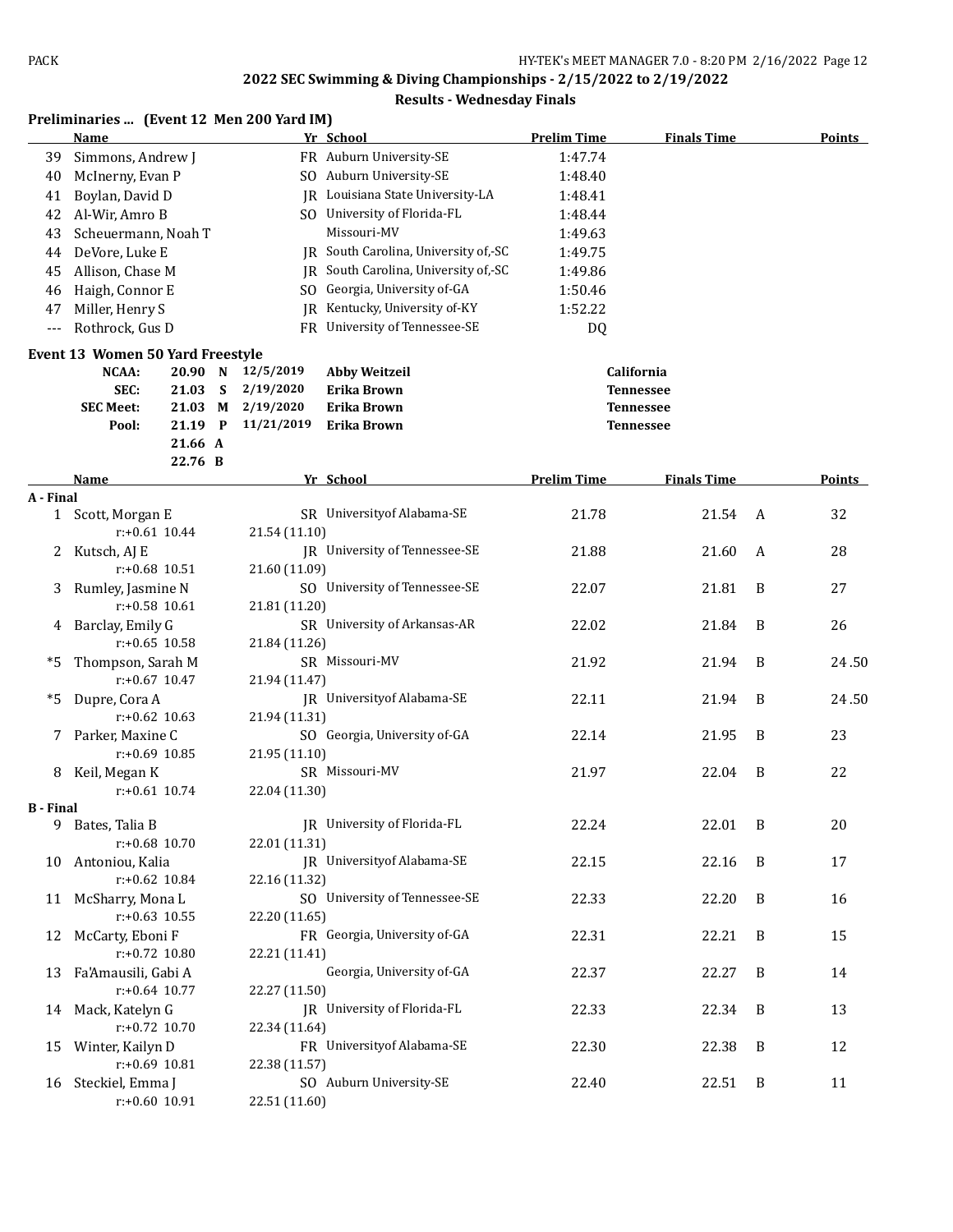#### **Results - Wednesday Finals**

#### **C - Final ... (Event 13 Women 50 Yard Freestyle)**

|           | Name                                       | Yr School                                         | <b>Prelim Time</b> | <b>Finals Time</b> |   | <b>Points</b> |
|-----------|--------------------------------------------|---------------------------------------------------|--------------------|--------------------|---|---------------|
| C - Final |                                            |                                                   |                    |                    |   |               |
| $*17$     | Mulvihill, Lexie O<br>r:+0.68 10.84        | FR Auburn University-SE<br>22.16 (11.32)          | 22.55              | 22.16              | B | 8             |
| *17       | Nikonova, Ekaterina<br>$r: +0.68$ 10.75    | FR University of Florida-FL<br>22.16 (11.41)      | 22.45              | 22.16              | B | 8             |
| 19        | Feddersen, Amy J<br>r:+0.68 10.79          | JR Missouri-MV<br>22.28 (11.49)                   | 22.50              | 22.28              | B | 6             |
| 20        | Sansores, Andrea A<br>$r: +0.51$ 10.93     | SR University of Arkansas-AR<br>22.36 (11.43)     | 22.41              | 22.36              | B | 5             |
| 21        | Cothern, Bella<br>$r: +0.58$ 10.77         | SO University of Arkansas-AR<br>22.45 (11.68)     | 22.48              | 22.45              | B | 4             |
| 22        | Milutinovich, Katarina<br>$r: +0.62$ 10.88 | JR Louisiana State University-LA<br>22.56 (11.68) | 22.42              | 22.56              | B | 3             |
| 23        | Melton, Kobie M<br>$r: +0.65$ 10.91        | SR University of Arkansas-AR<br>22.63 (11.72)     | 22.48              | 22.63              | B | 2             |
|           | 24 Leehy, Mykenzie J<br>r:+0.70 11.09      | Auburn University-SE<br>22.67 (11.58)             | 22.49              | 22.67              | B | 1             |
|           | <b>Preliminaries</b>                       |                                                   |                    |                    |   |               |
| 25        | Surrell-Norwood, Jada R                    | SO University of Alabama-SE                       | 22.62              |                    |   |               |
| 26        | Smith, Janie L                             | JR South Carolina, University of,-SC              | 22.64              |                    |   |               |
| 27        | Smith, Sierra                              | Missouri-MV                                       | 22.65              |                    |   |               |
| 28        | Doennebrink, Danielle E                    | GR South Carolina, University of,-SC              | 22.66              |                    |   |               |
| 29        | Thamm, Claudia M                           | JR Auburn University-SE                           | 22.69              |                    |   |               |
| 30        | Kucsan, Natalie R                          | SR Louisiana State University-LA                  | 22.70              |                    |   |               |
| 31        | Hamilton, Rebekah L                        | FR Auburn University-SE                           | 22.71              |                    |   |               |
| 32        | Douthwright, Brooklyn E                    | FR University of Tennessee-SE                     | 22.72              |                    |   |               |
| 33        | Cronk, Micayla M                           | FR University of Florida-FL                       | 22.92              |                    |   |               |
| 34        | Gebel, Alex E                              | SR University of Tennessee-SE                     | 22.94              |                    |   |               |
| 35        | Moore, Molly A                             | SR University of Arkansas-AR                      | 22.97              |                    |   |               |
| 36        | Williams, Taylor C                         | Missouri-MV                                       | 22.99              |                    |   |               |
| *37       | Shanks, Cory A                             | FR South Carolina, University of,-SC              | 23.01              |                    |   |               |
| *37       | Owens, Kaitlyn M                           | FR Texas A&M University-GU                        | 23.01              |                    |   |               |
| 39        | Moderski, Alex C                           | JR Missouri-MV                                    | 23.02              |                    |   |               |
| $*40$     | Howell, Maddie L                           | SO Louisiana State University-LA                  | 23.04              |                    |   |               |
| $*40$     | Duffy, Colleen M                           | Missouri-MV                                       | 23.04              |                    |   |               |
| 42        | Curry, Peyton N                            | FR Louisiana State University-LA                  | 23.08              |                    |   |               |
|           | 43 Stephenson, Emma G                      | JR Texas A&M University-GU                        | 23.13              |                    |   |               |
| 44        | Osborne, Reagan R                          | SO Louisiana State University-LA                  | 23.22              |                    |   |               |
| 45        | Gill, Ashley M                             | Missouri-MV                                       | 23.25              |                    |   |               |
| 46        | Jordan, Chantal E                          | Vanderbilt University-SE<br>JR                    | 23.29              |                    |   |               |
| 47        | Perttula, Andrea M                         | Texas A&M University-GU<br>JR                     | 23.31              |                    |   |               |
| 48        | Ogren, Anna E                              | Universityof Alabama-SE<br><b>FR</b>              | 23.44              |                    |   |               |
| *49       | Bargeron, Avery G                          | Auburn University-SE<br>FR                        | 23.46              |                    |   |               |
| *49       | Norman, Kasia J                            | Universityof Alabama-SE<br>FR                     | 23.46              |                    |   |               |
| 51        | Fretz, Elsa I                              | Georgia, University of-GA<br>FR                   | 23.48              |                    |   |               |
| $*52$     | Pierobon Mays, Gabriela V                  | Vanderbilt University-SE<br>SO.                   | 23.51              |                    |   |               |
| $*52$     | Pawlaski, Emily R                          | Louisiana State University-LA<br>FR               | 23.51              |                    |   |               |
| 54        | Thompson, Sarah-grace G                    | Louisiana State University-LA<br>SO.              | 23.58              |                    |   |               |
| 55        | Shaner, Reilly K                           | University of Arkansas-AR<br>IR                   | 23.59              |                    |   |               |
| 56        | Almasi, Grayson C                          | FR Vanderbilt University-SE                       | 23.66              |                    |   |               |
| 57        | Rumzie, Claire                             | University of Arkansas-AR<br>FR                   | 23.81              |                    |   |               |
| 58        | Cook, Karsyn B                             | FR Vanderbilt University-SE                       | 23.86              |                    |   |               |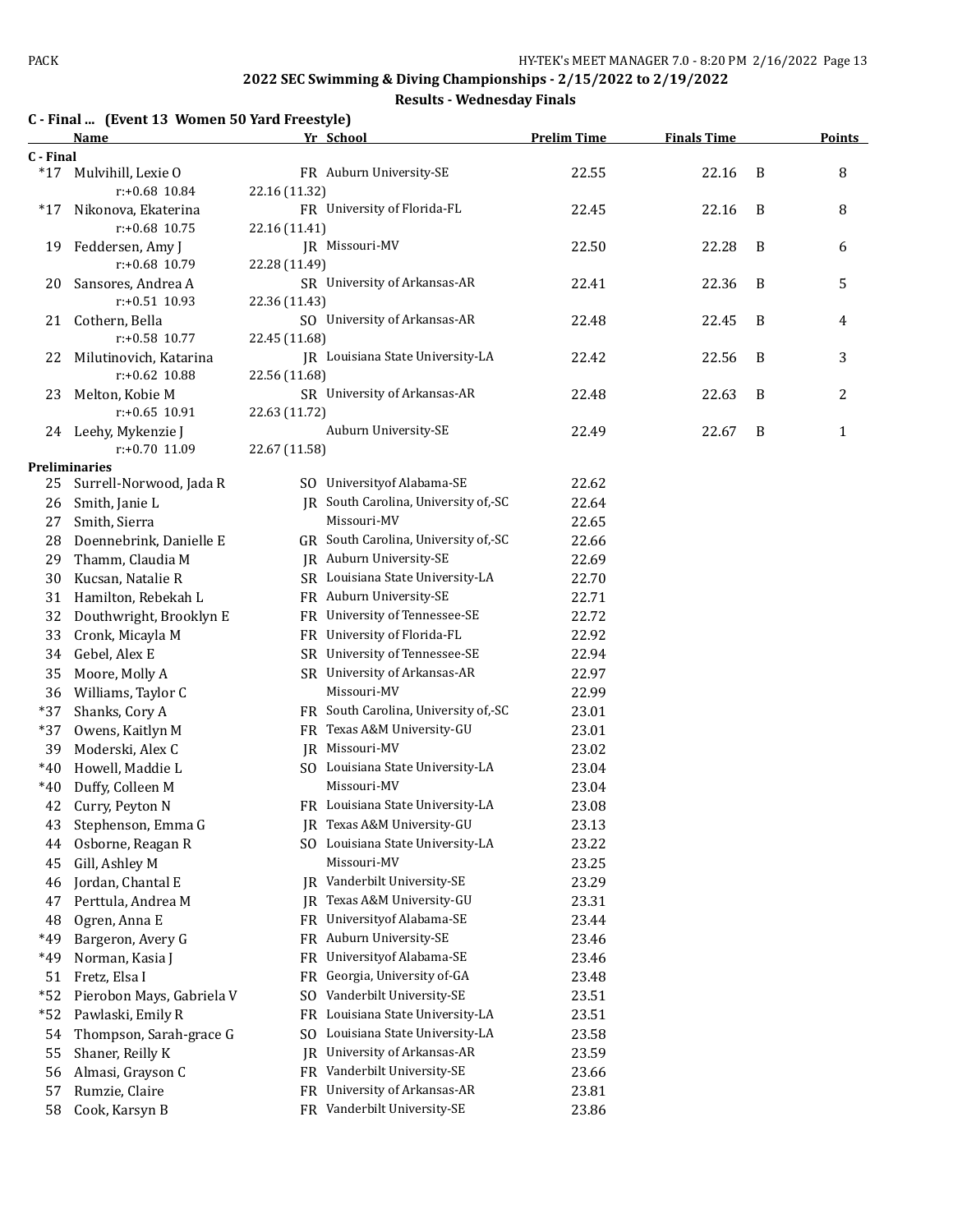|                  |                                       |                 |   | Preliminaries  (Event 13 Women 50 Yard Freestyle) | wcancouay Emais                      |                    |                    |   |               |
|------------------|---------------------------------------|-----------------|---|---------------------------------------------------|--------------------------------------|--------------------|--------------------|---|---------------|
|                  | Name                                  |                 |   |                                                   | Yr School                            | <b>Prelim Time</b> | <b>Finals Time</b> |   | <b>Points</b> |
| 59               | Burke, Abby E                         |                 |   |                                                   | SR Vanderbilt University-SE          | 23.93              |                    |   |               |
| 60               | Evans, Angharad W                     |                 |   |                                                   | FR Georgia, University of-GA         | 23.96              |                    |   |               |
| 61               | Boll, Emilie                          |                 |   |                                                   | IR Louisiana State University-LA     | 23.98              |                    |   |               |
| 62               | Bauer, Allison C                      |                 |   |                                                   | <b>IR</b> Vanderbilt University-SE   | 24.00              |                    |   |               |
| 63               | Stout, Alina C                        |                 |   |                                                   | SO Vanderbilt University-SE          | 24.22              |                    |   |               |
| 64               | Pearl, Ella                           |                 |   |                                                   | FR University of Arkansas-AR         | 24.41              |                    |   |               |
| 65               | Herren, Parker S                      |                 |   |                                                   | SR Kentucky, University of-KY        | 24.50              |                    |   |               |
| 66               | Nutter, Kristen M                     |                 |   | IR                                                | Vanderbilt University-SE             | 24.53              |                    |   |               |
| 67               | Dalton, Emma M                        |                 |   |                                                   | FR Vanderbilt University-SE          | 24.76              |                    |   |               |
| 68               | Jannasch, Jadyn L                     |                 |   | SO.                                               | Louisiana State University-LA        | 25.18              |                    |   |               |
| 69               | Jones, Bradi E                        |                 |   | SO.                                               | University of Arkansas-AR            | 28.47              |                    |   |               |
|                  | <b>Event 14 Men 50 Yard Freestyle</b> |                 |   |                                                   |                                      |                    |                    |   |               |
|                  | NCAA:                                 | 17.63 N         |   | 3/22/2018                                         | <b>Caeleb Dressel</b>                | Florida            |                    |   |               |
|                  | SEC:                                  | 17.63           | S | 3/22/2018                                         | <b>Caeleb Dressel</b>                | <b>Florida</b>     |                    |   |               |
|                  | <b>SEC Meet:</b>                      | 18.23 M         |   | 2/17/2016                                         | <b>Caeleb Dressel</b>                | Florida            |                    |   |               |
|                  | Pool:                                 | 18.46 P         |   | 2/15/2017                                         | <b>Caeleb Dressel</b>                | Florida            |                    |   |               |
|                  |                                       | 18.96 A         |   |                                                   |                                      |                    |                    |   |               |
|                  | Name                                  | 19.96 B         |   |                                                   | Yr School                            | <b>Prelim Time</b> | <b>Finals Time</b> |   | <b>Points</b> |
| A - Final        |                                       |                 |   |                                                   |                                      |                    |                    |   |               |
| $\mathbf{1}$     | Crooks, Jordan J                      |                 |   |                                                   | FR University of Tennessee-SE        | 18.84              | 18.53              | A | 32            |
|                  |                                       | $r: +0.59$ 8.93 |   | 18.53 (9.60)                                      |                                      |                    |                    |   |               |
| 2                | Curry, Brooks V                       |                 |   |                                                   | JR Louisiana State University-LA     | 18.93              | 18.67              | A | 28            |
|                  |                                       | $r: +0.60$ 8.95 |   | 18.67 (9.72)                                      |                                      |                    |                    |   |               |
| 3                | Chaney, Adam C                        |                 |   |                                                   | SO University of Florida-FL          | 19.11              | 18.81              | A | 27            |
|                  |                                       | $r: +0.61$ 9.07 |   | 18.81 (9.74)                                      |                                      |                    |                    |   |               |
| 4                | Downing, Dillon A                     |                 |   |                                                   | JR Georgia, University of-GA         | 19.14              | 19.03              | B | 26            |
|                  |                                       | $r: +0.65$ 9.28 |   | 19.03 (9.75)                                      |                                      |                    |                    |   |               |
| 5                | McDuff, Macguire V                    |                 |   |                                                   | FR University of Florida-FL          | 19.31              | 19.15              | B | 25            |
|                  |                                       | $r: +0.64$ 9.27 |   | 19.15 (9.88)                                      |                                      |                    |                    |   |               |
| 6                | Mestre, Alberto                       |                 |   |                                                   | JR University of Florida-FL          | 19.43              | 19.44              | B | 24            |
|                  |                                       | $r: +0.67$ 9.44 |   | 19.44 (10.00)                                     |                                      |                    |                    |   |               |
| 7                | Yish, Matthew C                       |                 |   |                                                   | SR Auburn University-SE              | 19.38              | 19.66              | B | 23            |
|                  |                                       | $r: +0.59$ 9.24 |   | 19.66 (10.42)                                     |                                      |                    |                    |   |               |
| 8                | Tirheimer, Logan B                    |                 |   |                                                   | SO Auburn University-SE              | 19.37              | 19.67              | B | 22            |
| <b>B</b> - Final |                                       | $r: +0.63$ 9.58 |   | 19.67 (10.09)                                     |                                      |                    |                    |   |               |
| 9                | Friese, Eric E                        |                 |   |                                                   | JR University of Florida-FL          | 19.60              | 19.23              | B | 20            |
|                  |                                       | $r: +0.65$ 9.03 |   | 19.23 (10.20)                                     |                                      |                    |                    |   |               |
| $*10$            | Tarasenko, Aleksey                    |                 |   |                                                   | University of Tennessee-SE           | 19.55              | 19.47              | B | 16.50         |
|                  |                                       | $r: +0.60$ 9.44 |   | 19.47 (10.03)                                     |                                      |                    |                    |   |               |
| $*10$            | Shperkin, Mark                        |                 |   |                                                   | JR South Carolina, University of,-SC | 19.66              | 19.47              | B | 16.50         |
|                  |                                       | $r: +0.62$ 9.46 |   | 19.47 (10.01)                                     |                                      |                    |                    |   |               |
| 12               | Scanlon, Scott E                      |                 |   |                                                   | JR University of Tennessee-SE        | 19.56              | 19.54              | B | 15            |
|                  |                                       | $r: +0.67$ 9.44 |   | 19.54 (10.10)                                     |                                      |                    |                    |   |               |
| 13               | Berneburg, Jonathan                   |                 |   |                                                   | SR University of Alabama-SE          | 19.56              | 19.64              | B | 14            |
|                  |                                       | $r: +0.70$ 9.49 |   | 19.64 (10.15)                                     |                                      |                    |                    |   |               |
| 14               | Berg, Max                             |                 |   |                                                   | SO Kentucky, University of-KY        | 19.54              | 19.75              | B | 13            |
|                  |                                       | r:+0.60 9.52    |   | 19.75 (10.23)                                     |                                      |                    |                    |   |               |
| 15               | Stoffle, Nathaniel L                  |                 |   |                                                   | FR Auburn University-SE              | 19.49              | 19.78              | B | 12            |
|                  |                                       | $r: +0.57$ 9.45 |   | 19.78 (10.33)                                     |                                      |                    |                    |   |               |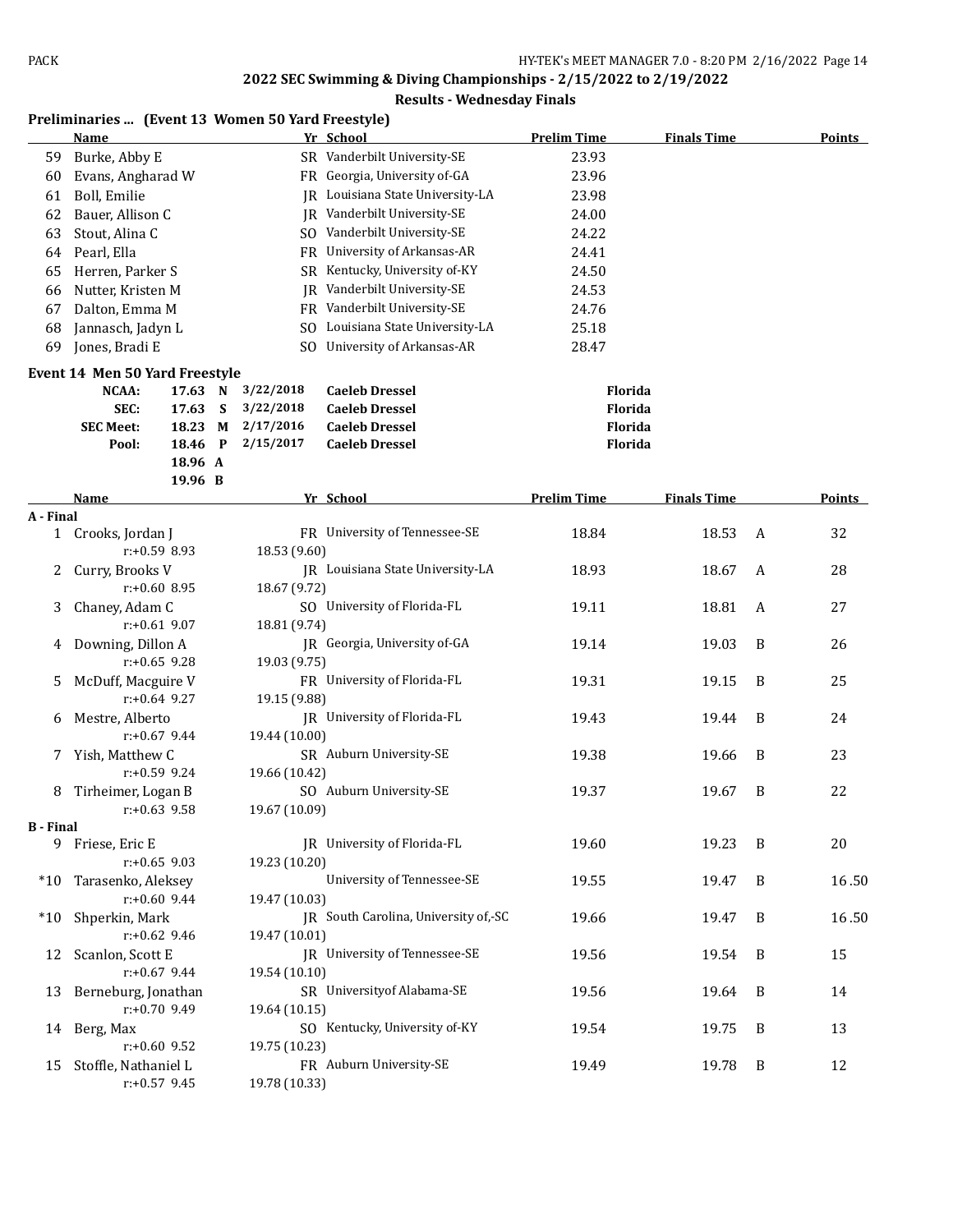#### **Results - Wednesday Finals**

#### **B - Final ... (Event 14 Men 50 Yard Freestyle)**

| FR University of Alabama-SE<br>16 Hines, Benjamin R<br>19.52<br>19.98<br>11<br>$r: +0.65$ 9.60<br>19.98 (10.38)<br>C - Final<br>JR Missouri-MV<br>19.85<br>19.54<br>9<br>17 Hammer, Kevin B<br>B<br>19.54 (10.26)<br>$r: +0.61$ 9.28<br>SO University of Tennessee-SE<br>19.56<br>Chambers, Micah T<br>19.77<br>B<br>7<br>18<br>$r: +0.59$ 9.34<br>19.56 (10.22)<br>SO University of Alabama-SE<br>19.86<br>19.61<br>Piotrowski, Kacper<br>B<br>6<br>19<br>$r: +0.63$ 9.47<br>19.61 (10.14)<br>GR South Carolina, University of,-SC<br>5<br>19.70<br>19.72<br>B<br>20<br>Ross, AJ J<br>$r: +0.54$ 9.44<br>19.72 (10.28)<br>JR University of Tennessee-SE<br>19.76<br>19.86<br>Briggs, Nolan C<br>B<br>21<br>4<br>$r: +0.60$ 9.65<br>19.86 (10.21)<br><b>IR</b> University of Alabama-SE<br>22 Auerbach, Cam R<br>20.01<br>19.89<br>3<br>$r: +0.63$ 9.64<br>20.01 (10.37)<br>SO Georgia, University of-GA<br>19.81<br>Ng, Wesley Y<br>20.06<br>2<br>23<br>$r+0.62$ 9.61<br>20.06 (10.45)<br>JR South Carolina, University of,-SC<br>24 Gropper, Guy<br>19.87<br>20.10<br>1<br>$r+0.62$ 9.71<br>20.10 (10.39)<br><b>Preliminaries</b><br>SR University of Alabama-SE<br>Sesvold, Tyler E<br>J19.89<br>25<br>Gogulski, Ethan D<br>JR Texas A&M University-GU<br>19.90<br>26<br>FR University of Alabama-SE<br>$*27$<br>Alves, Kaique K<br>19.92<br>SO Auburn University-SE<br>$*27$<br>Husband, Ryan A<br>19.92<br>Missouri-MV<br>Whittington, William R<br>19.97<br>29<br>SR Missouri-MV<br>30<br>Moore, Alex A<br>20.01<br>SR Missouri-MV<br>31<br>Leach, Kyle P<br>20.04<br>SR University of Tennessee-SE<br>$*32$<br>Bailey, Seth S<br>20.05<br>$*32$<br>FR Texas A&M University-GU<br>Reno, Seth D<br>20.05<br>University of Tennessee-SE<br>$*34$<br>Brice, Luke A<br>20.08<br>IR<br>SR South Carolina, University of,-SC<br>$*34$<br>Costin, Phil<br>20.08<br>SR Louisiana State University-LA<br>Jannasch, Jack A<br>36<br>20.13<br>$*37$<br>JR Georgia, University of-GA<br>Scruggs, Riley R<br>20.17<br>Missouri-MV<br>$*37$<br>Bochenski, Grant R<br>20.17<br>Branzell, Reese S<br>FR Georgia, University of-GA<br>20.19<br>39<br>JR Louisiana State University-LA<br>20.26<br>Adrian, Spencer W<br>40<br>SO University of Alabama-SE<br>20.30<br>41<br>Wachter, Joey W<br>FR South Carolina, University of,-SC<br>20.31<br>*42<br>Laitarovsky, Michael<br>FR South Carolina, University of,-SC<br>20.31<br>*42<br>Martin, Ethan R<br>Missouri-MV<br>Pales, Josh<br>20.33<br>44<br>SR University of Tennessee-SE<br>45<br>Houlie, Michael J<br>20.37<br>Kentucky, University of-KY<br>Martin Roig, Victor<br>20.43<br>*46<br>FR<br>Georgia, University of-GA<br>$*46$<br>Voloschin, Arie<br>FR<br>20.43<br>Fuchs, Collin R<br>Texas A&M University-GU<br>48<br>20.47<br>SO.<br>Auburn University-SE<br>49<br>McGovern, Trevor Q<br>S <sub>O</sub><br>20.48<br>Texas A&M University-GU<br>Bobo, Clayton C<br>20.49<br>50<br>SR<br>Georgia, University of-GA<br>Parker, Sam E<br>20.50<br>51<br>FR<br>Louisiana State University-LA<br>52<br>Toepfer, Nicholas A<br>20.51<br>FR<br>Universityof Alabama-SE<br>53<br>Watson, William C<br>20.57<br>FR<br>University of Tennessee-SE<br>54<br>Dillard, Jarel A<br>20.71<br>SR<br>Kentucky, University of-KY<br>55<br>20.77<br>Belair, Michael W<br>FR<br>SR South Carolina, University of,-SC<br>Wade, Alex C<br>20.93<br>56 | <b>Name</b> | Yr School | <b>Prelim Time</b> | <b>Finals Time</b> | <b>Points</b> |
|----------------------------------------------------------------------------------------------------------------------------------------------------------------------------------------------------------------------------------------------------------------------------------------------------------------------------------------------------------------------------------------------------------------------------------------------------------------------------------------------------------------------------------------------------------------------------------------------------------------------------------------------------------------------------------------------------------------------------------------------------------------------------------------------------------------------------------------------------------------------------------------------------------------------------------------------------------------------------------------------------------------------------------------------------------------------------------------------------------------------------------------------------------------------------------------------------------------------------------------------------------------------------------------------------------------------------------------------------------------------------------------------------------------------------------------------------------------------------------------------------------------------------------------------------------------------------------------------------------------------------------------------------------------------------------------------------------------------------------------------------------------------------------------------------------------------------------------------------------------------------------------------------------------------------------------------------------------------------------------------------------------------------------------------------------------------------------------------------------------------------------------------------------------------------------------------------------------------------------------------------------------------------------------------------------------------------------------------------------------------------------------------------------------------------------------------------------------------------------------------------------------------------------------------------------------------------------------------------------------------------------------------------------------------------------------------------------------------------------------------------------------------------------------------------------------------------------------------------------------------------------------------------------------------------------------------------------------------------------------------------------------------------------------------------------------------------------------------------------------------------------------------------------------------------------------------------------------------------------------------------------------------------------------------------------------------------------------------------------------------------------|-------------|-----------|--------------------|--------------------|---------------|
|                                                                                                                                                                                                                                                                                                                                                                                                                                                                                                                                                                                                                                                                                                                                                                                                                                                                                                                                                                                                                                                                                                                                                                                                                                                                                                                                                                                                                                                                                                                                                                                                                                                                                                                                                                                                                                                                                                                                                                                                                                                                                                                                                                                                                                                                                                                                                                                                                                                                                                                                                                                                                                                                                                                                                                                                                                                                                                                                                                                                                                                                                                                                                                                                                                                                                                                                                                                  |             |           |                    |                    |               |
|                                                                                                                                                                                                                                                                                                                                                                                                                                                                                                                                                                                                                                                                                                                                                                                                                                                                                                                                                                                                                                                                                                                                                                                                                                                                                                                                                                                                                                                                                                                                                                                                                                                                                                                                                                                                                                                                                                                                                                                                                                                                                                                                                                                                                                                                                                                                                                                                                                                                                                                                                                                                                                                                                                                                                                                                                                                                                                                                                                                                                                                                                                                                                                                                                                                                                                                                                                                  |             |           |                    |                    |               |
|                                                                                                                                                                                                                                                                                                                                                                                                                                                                                                                                                                                                                                                                                                                                                                                                                                                                                                                                                                                                                                                                                                                                                                                                                                                                                                                                                                                                                                                                                                                                                                                                                                                                                                                                                                                                                                                                                                                                                                                                                                                                                                                                                                                                                                                                                                                                                                                                                                                                                                                                                                                                                                                                                                                                                                                                                                                                                                                                                                                                                                                                                                                                                                                                                                                                                                                                                                                  |             |           |                    |                    |               |
|                                                                                                                                                                                                                                                                                                                                                                                                                                                                                                                                                                                                                                                                                                                                                                                                                                                                                                                                                                                                                                                                                                                                                                                                                                                                                                                                                                                                                                                                                                                                                                                                                                                                                                                                                                                                                                                                                                                                                                                                                                                                                                                                                                                                                                                                                                                                                                                                                                                                                                                                                                                                                                                                                                                                                                                                                                                                                                                                                                                                                                                                                                                                                                                                                                                                                                                                                                                  |             |           |                    |                    |               |
|                                                                                                                                                                                                                                                                                                                                                                                                                                                                                                                                                                                                                                                                                                                                                                                                                                                                                                                                                                                                                                                                                                                                                                                                                                                                                                                                                                                                                                                                                                                                                                                                                                                                                                                                                                                                                                                                                                                                                                                                                                                                                                                                                                                                                                                                                                                                                                                                                                                                                                                                                                                                                                                                                                                                                                                                                                                                                                                                                                                                                                                                                                                                                                                                                                                                                                                                                                                  |             |           |                    |                    |               |
|                                                                                                                                                                                                                                                                                                                                                                                                                                                                                                                                                                                                                                                                                                                                                                                                                                                                                                                                                                                                                                                                                                                                                                                                                                                                                                                                                                                                                                                                                                                                                                                                                                                                                                                                                                                                                                                                                                                                                                                                                                                                                                                                                                                                                                                                                                                                                                                                                                                                                                                                                                                                                                                                                                                                                                                                                                                                                                                                                                                                                                                                                                                                                                                                                                                                                                                                                                                  |             |           |                    |                    |               |
|                                                                                                                                                                                                                                                                                                                                                                                                                                                                                                                                                                                                                                                                                                                                                                                                                                                                                                                                                                                                                                                                                                                                                                                                                                                                                                                                                                                                                                                                                                                                                                                                                                                                                                                                                                                                                                                                                                                                                                                                                                                                                                                                                                                                                                                                                                                                                                                                                                                                                                                                                                                                                                                                                                                                                                                                                                                                                                                                                                                                                                                                                                                                                                                                                                                                                                                                                                                  |             |           |                    |                    |               |
|                                                                                                                                                                                                                                                                                                                                                                                                                                                                                                                                                                                                                                                                                                                                                                                                                                                                                                                                                                                                                                                                                                                                                                                                                                                                                                                                                                                                                                                                                                                                                                                                                                                                                                                                                                                                                                                                                                                                                                                                                                                                                                                                                                                                                                                                                                                                                                                                                                                                                                                                                                                                                                                                                                                                                                                                                                                                                                                                                                                                                                                                                                                                                                                                                                                                                                                                                                                  |             |           |                    |                    |               |
|                                                                                                                                                                                                                                                                                                                                                                                                                                                                                                                                                                                                                                                                                                                                                                                                                                                                                                                                                                                                                                                                                                                                                                                                                                                                                                                                                                                                                                                                                                                                                                                                                                                                                                                                                                                                                                                                                                                                                                                                                                                                                                                                                                                                                                                                                                                                                                                                                                                                                                                                                                                                                                                                                                                                                                                                                                                                                                                                                                                                                                                                                                                                                                                                                                                                                                                                                                                  |             |           |                    |                    |               |
|                                                                                                                                                                                                                                                                                                                                                                                                                                                                                                                                                                                                                                                                                                                                                                                                                                                                                                                                                                                                                                                                                                                                                                                                                                                                                                                                                                                                                                                                                                                                                                                                                                                                                                                                                                                                                                                                                                                                                                                                                                                                                                                                                                                                                                                                                                                                                                                                                                                                                                                                                                                                                                                                                                                                                                                                                                                                                                                                                                                                                                                                                                                                                                                                                                                                                                                                                                                  |             |           |                    |                    |               |
|                                                                                                                                                                                                                                                                                                                                                                                                                                                                                                                                                                                                                                                                                                                                                                                                                                                                                                                                                                                                                                                                                                                                                                                                                                                                                                                                                                                                                                                                                                                                                                                                                                                                                                                                                                                                                                                                                                                                                                                                                                                                                                                                                                                                                                                                                                                                                                                                                                                                                                                                                                                                                                                                                                                                                                                                                                                                                                                                                                                                                                                                                                                                                                                                                                                                                                                                                                                  |             |           |                    |                    |               |
|                                                                                                                                                                                                                                                                                                                                                                                                                                                                                                                                                                                                                                                                                                                                                                                                                                                                                                                                                                                                                                                                                                                                                                                                                                                                                                                                                                                                                                                                                                                                                                                                                                                                                                                                                                                                                                                                                                                                                                                                                                                                                                                                                                                                                                                                                                                                                                                                                                                                                                                                                                                                                                                                                                                                                                                                                                                                                                                                                                                                                                                                                                                                                                                                                                                                                                                                                                                  |             |           |                    |                    |               |
|                                                                                                                                                                                                                                                                                                                                                                                                                                                                                                                                                                                                                                                                                                                                                                                                                                                                                                                                                                                                                                                                                                                                                                                                                                                                                                                                                                                                                                                                                                                                                                                                                                                                                                                                                                                                                                                                                                                                                                                                                                                                                                                                                                                                                                                                                                                                                                                                                                                                                                                                                                                                                                                                                                                                                                                                                                                                                                                                                                                                                                                                                                                                                                                                                                                                                                                                                                                  |             |           |                    |                    |               |
|                                                                                                                                                                                                                                                                                                                                                                                                                                                                                                                                                                                                                                                                                                                                                                                                                                                                                                                                                                                                                                                                                                                                                                                                                                                                                                                                                                                                                                                                                                                                                                                                                                                                                                                                                                                                                                                                                                                                                                                                                                                                                                                                                                                                                                                                                                                                                                                                                                                                                                                                                                                                                                                                                                                                                                                                                                                                                                                                                                                                                                                                                                                                                                                                                                                                                                                                                                                  |             |           |                    |                    |               |
|                                                                                                                                                                                                                                                                                                                                                                                                                                                                                                                                                                                                                                                                                                                                                                                                                                                                                                                                                                                                                                                                                                                                                                                                                                                                                                                                                                                                                                                                                                                                                                                                                                                                                                                                                                                                                                                                                                                                                                                                                                                                                                                                                                                                                                                                                                                                                                                                                                                                                                                                                                                                                                                                                                                                                                                                                                                                                                                                                                                                                                                                                                                                                                                                                                                                                                                                                                                  |             |           |                    |                    |               |
|                                                                                                                                                                                                                                                                                                                                                                                                                                                                                                                                                                                                                                                                                                                                                                                                                                                                                                                                                                                                                                                                                                                                                                                                                                                                                                                                                                                                                                                                                                                                                                                                                                                                                                                                                                                                                                                                                                                                                                                                                                                                                                                                                                                                                                                                                                                                                                                                                                                                                                                                                                                                                                                                                                                                                                                                                                                                                                                                                                                                                                                                                                                                                                                                                                                                                                                                                                                  |             |           |                    |                    |               |
|                                                                                                                                                                                                                                                                                                                                                                                                                                                                                                                                                                                                                                                                                                                                                                                                                                                                                                                                                                                                                                                                                                                                                                                                                                                                                                                                                                                                                                                                                                                                                                                                                                                                                                                                                                                                                                                                                                                                                                                                                                                                                                                                                                                                                                                                                                                                                                                                                                                                                                                                                                                                                                                                                                                                                                                                                                                                                                                                                                                                                                                                                                                                                                                                                                                                                                                                                                                  |             |           |                    |                    |               |
|                                                                                                                                                                                                                                                                                                                                                                                                                                                                                                                                                                                                                                                                                                                                                                                                                                                                                                                                                                                                                                                                                                                                                                                                                                                                                                                                                                                                                                                                                                                                                                                                                                                                                                                                                                                                                                                                                                                                                                                                                                                                                                                                                                                                                                                                                                                                                                                                                                                                                                                                                                                                                                                                                                                                                                                                                                                                                                                                                                                                                                                                                                                                                                                                                                                                                                                                                                                  |             |           |                    |                    |               |
|                                                                                                                                                                                                                                                                                                                                                                                                                                                                                                                                                                                                                                                                                                                                                                                                                                                                                                                                                                                                                                                                                                                                                                                                                                                                                                                                                                                                                                                                                                                                                                                                                                                                                                                                                                                                                                                                                                                                                                                                                                                                                                                                                                                                                                                                                                                                                                                                                                                                                                                                                                                                                                                                                                                                                                                                                                                                                                                                                                                                                                                                                                                                                                                                                                                                                                                                                                                  |             |           |                    |                    |               |
|                                                                                                                                                                                                                                                                                                                                                                                                                                                                                                                                                                                                                                                                                                                                                                                                                                                                                                                                                                                                                                                                                                                                                                                                                                                                                                                                                                                                                                                                                                                                                                                                                                                                                                                                                                                                                                                                                                                                                                                                                                                                                                                                                                                                                                                                                                                                                                                                                                                                                                                                                                                                                                                                                                                                                                                                                                                                                                                                                                                                                                                                                                                                                                                                                                                                                                                                                                                  |             |           |                    |                    |               |
|                                                                                                                                                                                                                                                                                                                                                                                                                                                                                                                                                                                                                                                                                                                                                                                                                                                                                                                                                                                                                                                                                                                                                                                                                                                                                                                                                                                                                                                                                                                                                                                                                                                                                                                                                                                                                                                                                                                                                                                                                                                                                                                                                                                                                                                                                                                                                                                                                                                                                                                                                                                                                                                                                                                                                                                                                                                                                                                                                                                                                                                                                                                                                                                                                                                                                                                                                                                  |             |           |                    |                    |               |
|                                                                                                                                                                                                                                                                                                                                                                                                                                                                                                                                                                                                                                                                                                                                                                                                                                                                                                                                                                                                                                                                                                                                                                                                                                                                                                                                                                                                                                                                                                                                                                                                                                                                                                                                                                                                                                                                                                                                                                                                                                                                                                                                                                                                                                                                                                                                                                                                                                                                                                                                                                                                                                                                                                                                                                                                                                                                                                                                                                                                                                                                                                                                                                                                                                                                                                                                                                                  |             |           |                    |                    |               |
|                                                                                                                                                                                                                                                                                                                                                                                                                                                                                                                                                                                                                                                                                                                                                                                                                                                                                                                                                                                                                                                                                                                                                                                                                                                                                                                                                                                                                                                                                                                                                                                                                                                                                                                                                                                                                                                                                                                                                                                                                                                                                                                                                                                                                                                                                                                                                                                                                                                                                                                                                                                                                                                                                                                                                                                                                                                                                                                                                                                                                                                                                                                                                                                                                                                                                                                                                                                  |             |           |                    |                    |               |
|                                                                                                                                                                                                                                                                                                                                                                                                                                                                                                                                                                                                                                                                                                                                                                                                                                                                                                                                                                                                                                                                                                                                                                                                                                                                                                                                                                                                                                                                                                                                                                                                                                                                                                                                                                                                                                                                                                                                                                                                                                                                                                                                                                                                                                                                                                                                                                                                                                                                                                                                                                                                                                                                                                                                                                                                                                                                                                                                                                                                                                                                                                                                                                                                                                                                                                                                                                                  |             |           |                    |                    |               |
|                                                                                                                                                                                                                                                                                                                                                                                                                                                                                                                                                                                                                                                                                                                                                                                                                                                                                                                                                                                                                                                                                                                                                                                                                                                                                                                                                                                                                                                                                                                                                                                                                                                                                                                                                                                                                                                                                                                                                                                                                                                                                                                                                                                                                                                                                                                                                                                                                                                                                                                                                                                                                                                                                                                                                                                                                                                                                                                                                                                                                                                                                                                                                                                                                                                                                                                                                                                  |             |           |                    |                    |               |
|                                                                                                                                                                                                                                                                                                                                                                                                                                                                                                                                                                                                                                                                                                                                                                                                                                                                                                                                                                                                                                                                                                                                                                                                                                                                                                                                                                                                                                                                                                                                                                                                                                                                                                                                                                                                                                                                                                                                                                                                                                                                                                                                                                                                                                                                                                                                                                                                                                                                                                                                                                                                                                                                                                                                                                                                                                                                                                                                                                                                                                                                                                                                                                                                                                                                                                                                                                                  |             |           |                    |                    |               |
|                                                                                                                                                                                                                                                                                                                                                                                                                                                                                                                                                                                                                                                                                                                                                                                                                                                                                                                                                                                                                                                                                                                                                                                                                                                                                                                                                                                                                                                                                                                                                                                                                                                                                                                                                                                                                                                                                                                                                                                                                                                                                                                                                                                                                                                                                                                                                                                                                                                                                                                                                                                                                                                                                                                                                                                                                                                                                                                                                                                                                                                                                                                                                                                                                                                                                                                                                                                  |             |           |                    |                    |               |
|                                                                                                                                                                                                                                                                                                                                                                                                                                                                                                                                                                                                                                                                                                                                                                                                                                                                                                                                                                                                                                                                                                                                                                                                                                                                                                                                                                                                                                                                                                                                                                                                                                                                                                                                                                                                                                                                                                                                                                                                                                                                                                                                                                                                                                                                                                                                                                                                                                                                                                                                                                                                                                                                                                                                                                                                                                                                                                                                                                                                                                                                                                                                                                                                                                                                                                                                                                                  |             |           |                    |                    |               |
|                                                                                                                                                                                                                                                                                                                                                                                                                                                                                                                                                                                                                                                                                                                                                                                                                                                                                                                                                                                                                                                                                                                                                                                                                                                                                                                                                                                                                                                                                                                                                                                                                                                                                                                                                                                                                                                                                                                                                                                                                                                                                                                                                                                                                                                                                                                                                                                                                                                                                                                                                                                                                                                                                                                                                                                                                                                                                                                                                                                                                                                                                                                                                                                                                                                                                                                                                                                  |             |           |                    |                    |               |
|                                                                                                                                                                                                                                                                                                                                                                                                                                                                                                                                                                                                                                                                                                                                                                                                                                                                                                                                                                                                                                                                                                                                                                                                                                                                                                                                                                                                                                                                                                                                                                                                                                                                                                                                                                                                                                                                                                                                                                                                                                                                                                                                                                                                                                                                                                                                                                                                                                                                                                                                                                                                                                                                                                                                                                                                                                                                                                                                                                                                                                                                                                                                                                                                                                                                                                                                                                                  |             |           |                    |                    |               |
|                                                                                                                                                                                                                                                                                                                                                                                                                                                                                                                                                                                                                                                                                                                                                                                                                                                                                                                                                                                                                                                                                                                                                                                                                                                                                                                                                                                                                                                                                                                                                                                                                                                                                                                                                                                                                                                                                                                                                                                                                                                                                                                                                                                                                                                                                                                                                                                                                                                                                                                                                                                                                                                                                                                                                                                                                                                                                                                                                                                                                                                                                                                                                                                                                                                                                                                                                                                  |             |           |                    |                    |               |
|                                                                                                                                                                                                                                                                                                                                                                                                                                                                                                                                                                                                                                                                                                                                                                                                                                                                                                                                                                                                                                                                                                                                                                                                                                                                                                                                                                                                                                                                                                                                                                                                                                                                                                                                                                                                                                                                                                                                                                                                                                                                                                                                                                                                                                                                                                                                                                                                                                                                                                                                                                                                                                                                                                                                                                                                                                                                                                                                                                                                                                                                                                                                                                                                                                                                                                                                                                                  |             |           |                    |                    |               |
|                                                                                                                                                                                                                                                                                                                                                                                                                                                                                                                                                                                                                                                                                                                                                                                                                                                                                                                                                                                                                                                                                                                                                                                                                                                                                                                                                                                                                                                                                                                                                                                                                                                                                                                                                                                                                                                                                                                                                                                                                                                                                                                                                                                                                                                                                                                                                                                                                                                                                                                                                                                                                                                                                                                                                                                                                                                                                                                                                                                                                                                                                                                                                                                                                                                                                                                                                                                  |             |           |                    |                    |               |
|                                                                                                                                                                                                                                                                                                                                                                                                                                                                                                                                                                                                                                                                                                                                                                                                                                                                                                                                                                                                                                                                                                                                                                                                                                                                                                                                                                                                                                                                                                                                                                                                                                                                                                                                                                                                                                                                                                                                                                                                                                                                                                                                                                                                                                                                                                                                                                                                                                                                                                                                                                                                                                                                                                                                                                                                                                                                                                                                                                                                                                                                                                                                                                                                                                                                                                                                                                                  |             |           |                    |                    |               |
|                                                                                                                                                                                                                                                                                                                                                                                                                                                                                                                                                                                                                                                                                                                                                                                                                                                                                                                                                                                                                                                                                                                                                                                                                                                                                                                                                                                                                                                                                                                                                                                                                                                                                                                                                                                                                                                                                                                                                                                                                                                                                                                                                                                                                                                                                                                                                                                                                                                                                                                                                                                                                                                                                                                                                                                                                                                                                                                                                                                                                                                                                                                                                                                                                                                                                                                                                                                  |             |           |                    |                    |               |
|                                                                                                                                                                                                                                                                                                                                                                                                                                                                                                                                                                                                                                                                                                                                                                                                                                                                                                                                                                                                                                                                                                                                                                                                                                                                                                                                                                                                                                                                                                                                                                                                                                                                                                                                                                                                                                                                                                                                                                                                                                                                                                                                                                                                                                                                                                                                                                                                                                                                                                                                                                                                                                                                                                                                                                                                                                                                                                                                                                                                                                                                                                                                                                                                                                                                                                                                                                                  |             |           |                    |                    |               |
|                                                                                                                                                                                                                                                                                                                                                                                                                                                                                                                                                                                                                                                                                                                                                                                                                                                                                                                                                                                                                                                                                                                                                                                                                                                                                                                                                                                                                                                                                                                                                                                                                                                                                                                                                                                                                                                                                                                                                                                                                                                                                                                                                                                                                                                                                                                                                                                                                                                                                                                                                                                                                                                                                                                                                                                                                                                                                                                                                                                                                                                                                                                                                                                                                                                                                                                                                                                  |             |           |                    |                    |               |
|                                                                                                                                                                                                                                                                                                                                                                                                                                                                                                                                                                                                                                                                                                                                                                                                                                                                                                                                                                                                                                                                                                                                                                                                                                                                                                                                                                                                                                                                                                                                                                                                                                                                                                                                                                                                                                                                                                                                                                                                                                                                                                                                                                                                                                                                                                                                                                                                                                                                                                                                                                                                                                                                                                                                                                                                                                                                                                                                                                                                                                                                                                                                                                                                                                                                                                                                                                                  |             |           |                    |                    |               |
|                                                                                                                                                                                                                                                                                                                                                                                                                                                                                                                                                                                                                                                                                                                                                                                                                                                                                                                                                                                                                                                                                                                                                                                                                                                                                                                                                                                                                                                                                                                                                                                                                                                                                                                                                                                                                                                                                                                                                                                                                                                                                                                                                                                                                                                                                                                                                                                                                                                                                                                                                                                                                                                                                                                                                                                                                                                                                                                                                                                                                                                                                                                                                                                                                                                                                                                                                                                  |             |           |                    |                    |               |
|                                                                                                                                                                                                                                                                                                                                                                                                                                                                                                                                                                                                                                                                                                                                                                                                                                                                                                                                                                                                                                                                                                                                                                                                                                                                                                                                                                                                                                                                                                                                                                                                                                                                                                                                                                                                                                                                                                                                                                                                                                                                                                                                                                                                                                                                                                                                                                                                                                                                                                                                                                                                                                                                                                                                                                                                                                                                                                                                                                                                                                                                                                                                                                                                                                                                                                                                                                                  |             |           |                    |                    |               |
|                                                                                                                                                                                                                                                                                                                                                                                                                                                                                                                                                                                                                                                                                                                                                                                                                                                                                                                                                                                                                                                                                                                                                                                                                                                                                                                                                                                                                                                                                                                                                                                                                                                                                                                                                                                                                                                                                                                                                                                                                                                                                                                                                                                                                                                                                                                                                                                                                                                                                                                                                                                                                                                                                                                                                                                                                                                                                                                                                                                                                                                                                                                                                                                                                                                                                                                                                                                  |             |           |                    |                    |               |
|                                                                                                                                                                                                                                                                                                                                                                                                                                                                                                                                                                                                                                                                                                                                                                                                                                                                                                                                                                                                                                                                                                                                                                                                                                                                                                                                                                                                                                                                                                                                                                                                                                                                                                                                                                                                                                                                                                                                                                                                                                                                                                                                                                                                                                                                                                                                                                                                                                                                                                                                                                                                                                                                                                                                                                                                                                                                                                                                                                                                                                                                                                                                                                                                                                                                                                                                                                                  |             |           |                    |                    |               |
|                                                                                                                                                                                                                                                                                                                                                                                                                                                                                                                                                                                                                                                                                                                                                                                                                                                                                                                                                                                                                                                                                                                                                                                                                                                                                                                                                                                                                                                                                                                                                                                                                                                                                                                                                                                                                                                                                                                                                                                                                                                                                                                                                                                                                                                                                                                                                                                                                                                                                                                                                                                                                                                                                                                                                                                                                                                                                                                                                                                                                                                                                                                                                                                                                                                                                                                                                                                  |             |           |                    |                    |               |
|                                                                                                                                                                                                                                                                                                                                                                                                                                                                                                                                                                                                                                                                                                                                                                                                                                                                                                                                                                                                                                                                                                                                                                                                                                                                                                                                                                                                                                                                                                                                                                                                                                                                                                                                                                                                                                                                                                                                                                                                                                                                                                                                                                                                                                                                                                                                                                                                                                                                                                                                                                                                                                                                                                                                                                                                                                                                                                                                                                                                                                                                                                                                                                                                                                                                                                                                                                                  |             |           |                    |                    |               |
|                                                                                                                                                                                                                                                                                                                                                                                                                                                                                                                                                                                                                                                                                                                                                                                                                                                                                                                                                                                                                                                                                                                                                                                                                                                                                                                                                                                                                                                                                                                                                                                                                                                                                                                                                                                                                                                                                                                                                                                                                                                                                                                                                                                                                                                                                                                                                                                                                                                                                                                                                                                                                                                                                                                                                                                                                                                                                                                                                                                                                                                                                                                                                                                                                                                                                                                                                                                  |             |           |                    |                    |               |
|                                                                                                                                                                                                                                                                                                                                                                                                                                                                                                                                                                                                                                                                                                                                                                                                                                                                                                                                                                                                                                                                                                                                                                                                                                                                                                                                                                                                                                                                                                                                                                                                                                                                                                                                                                                                                                                                                                                                                                                                                                                                                                                                                                                                                                                                                                                                                                                                                                                                                                                                                                                                                                                                                                                                                                                                                                                                                                                                                                                                                                                                                                                                                                                                                                                                                                                                                                                  |             |           |                    |                    |               |
|                                                                                                                                                                                                                                                                                                                                                                                                                                                                                                                                                                                                                                                                                                                                                                                                                                                                                                                                                                                                                                                                                                                                                                                                                                                                                                                                                                                                                                                                                                                                                                                                                                                                                                                                                                                                                                                                                                                                                                                                                                                                                                                                                                                                                                                                                                                                                                                                                                                                                                                                                                                                                                                                                                                                                                                                                                                                                                                                                                                                                                                                                                                                                                                                                                                                                                                                                                                  |             |           |                    |                    |               |
|                                                                                                                                                                                                                                                                                                                                                                                                                                                                                                                                                                                                                                                                                                                                                                                                                                                                                                                                                                                                                                                                                                                                                                                                                                                                                                                                                                                                                                                                                                                                                                                                                                                                                                                                                                                                                                                                                                                                                                                                                                                                                                                                                                                                                                                                                                                                                                                                                                                                                                                                                                                                                                                                                                                                                                                                                                                                                                                                                                                                                                                                                                                                                                                                                                                                                                                                                                                  |             |           |                    |                    |               |
|                                                                                                                                                                                                                                                                                                                                                                                                                                                                                                                                                                                                                                                                                                                                                                                                                                                                                                                                                                                                                                                                                                                                                                                                                                                                                                                                                                                                                                                                                                                                                                                                                                                                                                                                                                                                                                                                                                                                                                                                                                                                                                                                                                                                                                                                                                                                                                                                                                                                                                                                                                                                                                                                                                                                                                                                                                                                                                                                                                                                                                                                                                                                                                                                                                                                                                                                                                                  |             |           |                    |                    |               |
|                                                                                                                                                                                                                                                                                                                                                                                                                                                                                                                                                                                                                                                                                                                                                                                                                                                                                                                                                                                                                                                                                                                                                                                                                                                                                                                                                                                                                                                                                                                                                                                                                                                                                                                                                                                                                                                                                                                                                                                                                                                                                                                                                                                                                                                                                                                                                                                                                                                                                                                                                                                                                                                                                                                                                                                                                                                                                                                                                                                                                                                                                                                                                                                                                                                                                                                                                                                  |             |           |                    |                    |               |
|                                                                                                                                                                                                                                                                                                                                                                                                                                                                                                                                                                                                                                                                                                                                                                                                                                                                                                                                                                                                                                                                                                                                                                                                                                                                                                                                                                                                                                                                                                                                                                                                                                                                                                                                                                                                                                                                                                                                                                                                                                                                                                                                                                                                                                                                                                                                                                                                                                                                                                                                                                                                                                                                                                                                                                                                                                                                                                                                                                                                                                                                                                                                                                                                                                                                                                                                                                                  |             |           |                    |                    |               |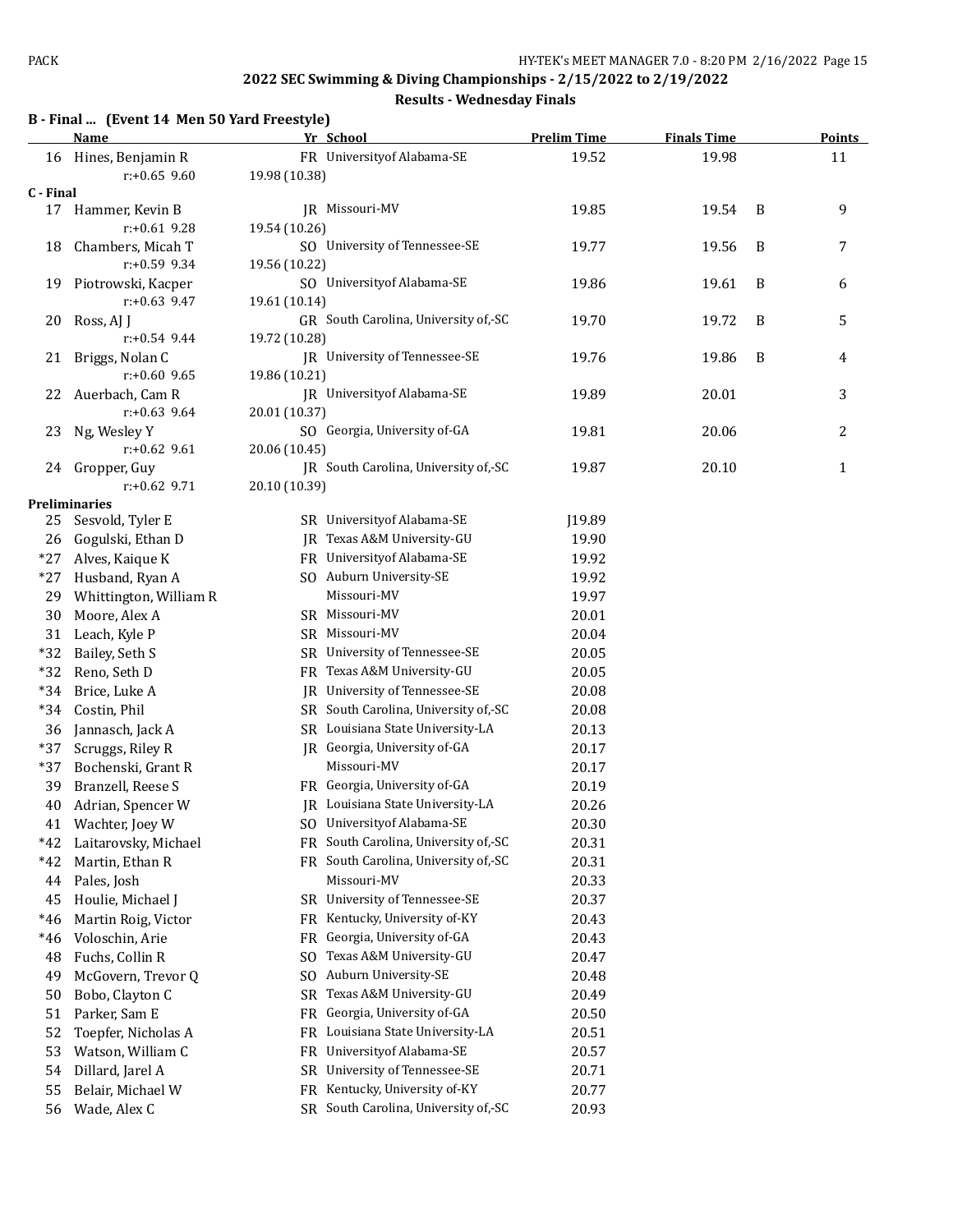#### **Results - Wednesday Finals**

|           | Preliminaries  (Event 14 Men 50 Yard Freestyle) |          |   |           |                                      |                     |                     |   |               |
|-----------|-------------------------------------------------|----------|---|-----------|--------------------------------------|---------------------|---------------------|---|---------------|
|           | Name                                            |          |   |           | Yr School                            | <b>Prelim Time</b>  | <b>Finals Time</b>  |   | Points        |
| 57        | Massey, Luke D                                  |          |   |           | SR South Carolina, University of,-SC | 21.04               |                     |   |               |
| 58        | Spradley, Tommy S                               |          |   |           | JR Louisiana State University-LA     | 21.09               |                     |   |               |
| 59        | Russell, Mac C                                  |          |   |           | FR Kentucky, University of-KY        | 21.11               |                     |   |               |
| 60        | West, Daniel N                                  |          |   |           | SO South Carolina, University of,-SC | 21.29               |                     |   |               |
| 61        | Hanke, Sam W                                    |          |   | SO.       | South Carolina, University of, SC    | 21.37               |                     |   |               |
| 62        | Dickerson, Ezra C                               |          |   |           | FR Louisiana State University-LA     | 21.45               |                     |   |               |
| 63        | Kerns, Liam W                                   |          |   | FR        | South Carolina, University of,-SC    | 21.66               |                     |   |               |
| 64        | Walsh, Keegan J                                 |          |   | SR        | Georgia, University of-GA            | 21.93               |                     |   |               |
| 65        | Parrott, Aaron N                                |          |   | IR        | Louisiana State University-LA        | 21.99               |                     |   |               |
| $---$     | Wayner, Harrison P                              |          |   |           | SR Georgia, University of-GA         | <b>DFS</b>          |                     |   |               |
|           | Event 15 Men 1 mtr Diving                       |          |   |           |                                      |                     |                     |   |               |
|           | SEC:                                            | 479.10   | S | 2/15/2018 | Juan Celaya-Hernandez                | <b>LSU</b>          |                     |   |               |
|           | <b>SEC Meet:</b>                                | 479.10   | M | 2/15/2018 | Juan Celaya Hernandez                | <b>LSU</b>          |                     |   |               |
|           | Pool:                                           | 468.30   | P | 2/14/2017 | <b>Liam Stone</b>                    |                     | Tennessee           |   |               |
|           |                                                 | 300.00 A |   |           |                                      |                     |                     |   |               |
|           | Name                                            |          |   |           | Yr School                            | <b>Prelim Score</b> | <b>Finals Score</b> |   | <b>Points</b> |
| A - Final |                                                 |          |   |           |                                      |                     |                     |   |               |
| 1         | Mathews, Kurtis J                               |          |   |           | SR Texas A&M University-GU           | 397.80              | 420.30              | A | 32            |
| 2         | Povzner, Victor A                               |          |   |           | SO Texas A&M University-GU           | 347.10              | 412.15              | A | 28            |
| 3         | Celaya Hernandez, Juan M                        |          |   |           | Louisiana State University-LA        | 356.90              | 404.25              | A | 27            |
| 4         | Zhang, Mingli                                   |          |   |           | SR Kentucky, University of-KY        | 323.35              | 355.20              | A | 26            |
| 5         | Farouk, Mohamed A                               |          |   | FR        | University of Alabama-SE             | 353.80              | 340.45              | A | 25            |
| 6         | Abadia Garcia, Adrian                           |          |   | FR.       | Louisiana State University-LA        | 343.50              | 336.90              | A | 24            |
| 7         | Li, Kevin                                       |          |   | SR        | University of Alabama-SE             | 326.65              | 321.95              | A | 23            |
| 8         | Bottego, Allen J                                |          |   |           | FR Texas A&M University-GU           | 338.80              | 302.10              | A | 22            |
|           | <b>Preliminaries</b>                            |          |   |           |                                      |                     |                     |   |               |
| 9         | Hattie, Bryden R                                |          |   | SO.       | University of Tennessee-SE           | 322.90              |                     |   | 20            |
| 10        | Garcia, Leonardo                                |          |   | SO.       | University of Florida-FL             | 319.60              |                     |   | 17            |
| 11        | Pruitt, Conner                                  |          |   |           | SR Auburn University-SE              | 308.25              |                     |   | 16            |
| 12        | Endo, Takuto                                    |          |   |           | Missouri-MV                          | 302.55              |                     |   | 15            |
| 13        | Vazquez Bas, Manny                              |          |   | IR        | South Carolina, University of,-SC    | 301.95              |                     |   | 14            |
| 14        | Andrus, Whit M                                  |          |   |           | FR Auburn University-SE              | 298.50              |                     |   | 13            |
| 15        | Sanchez, Kyle G                                 |          |   |           | SO Texas A&M University-GU           | 288.45              |                     |   | 12            |
| 16        | Lopez, Carlo                                    |          |   | IR        | Missouri-MV                          | 280.60              |                     |   | 11            |
| 17        | Romero, Rodrigo                                 |          |   |           | JR Kentucky, University of-KY        | 278.50              |                     |   | 9             |
| 18        | Wade, Matt T                                    |          |   |           | SR University of Tennessee-SE        | 278.00              |                     |   | 7             |
| 19        | Kebler, Hunter C                                |          |   |           | SO Auburn University-SE              | 275.90              |                     |   | 6             |
| 20        | Reasor, Jacob A                                 |          |   | SO.       | University of Tennessee-SE           | 274.05              |                     |   | 5             |
| 21        | Claus, Alex M                                   |          |   | SR        | South Carolina, University of,-SC    | 269.15              |                     |   | 4             |
| 22        | Svirskyi, Anton                                 |          |   | IR        | University of Florida-FL             | 268.10              |                     |   | 3             |
| 23        | Richardson, Dillon P                            |          |   | SO.       | University of Tennessee-SE           | 265.55              |                     |   | 2             |
| 24        | Lewis, Nolan A                                  |          |   | FR        | Georgia, University of-GA            | 262.15              |                     |   | $\mathbf{1}$  |
| 25        | Duncan, Sam                                     |          |   | SO.       | Kentucky, University of-KY           | 259.40              |                     |   |               |
| 26        | Hensley, Rhett W                                |          |   | FR        | Texas A&M University-GU              | 257.40              |                     |   |               |
| 27        | Danielewicz, Zayne M                            |          |   | FR        | Louisiana State University-LA        | 253.25              |                     |   |               |
|           |                                                 |          |   |           |                                      |                     |                     |   |               |

#### **Scores - Women**

#### Women - Team Rankings - Through Event 15

| 1. University of Tennessee | 467.5 | 2. Georgia, University of  | 373 |
|----------------------------|-------|----------------------------|-----|
| 3. Universityof Alabama    | 367   | 4. Kentucky, University of | 299 |